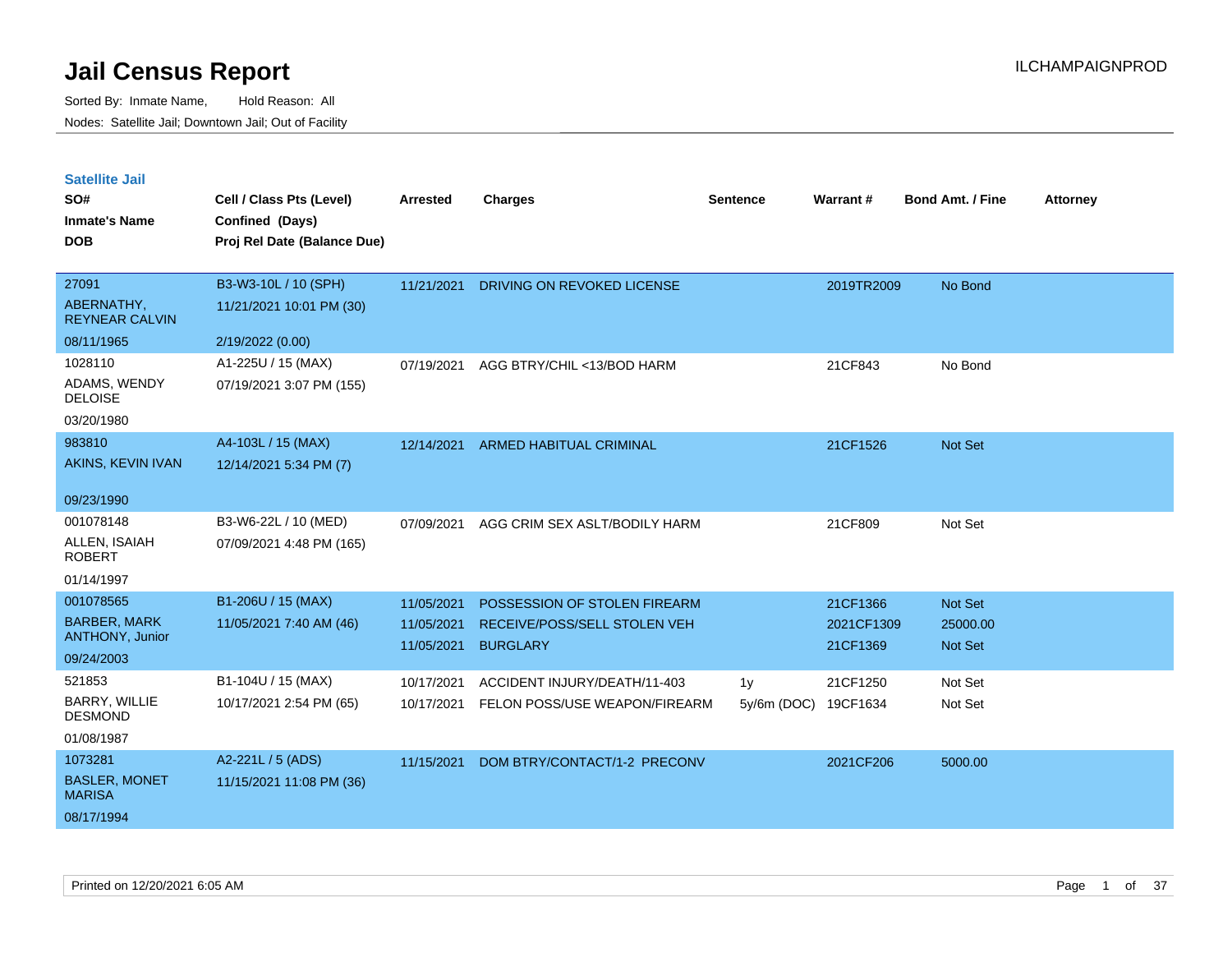Sorted By: Inmate Name, Hold Reason: All Nodes: Satellite Jail; Downtown Jail; Out of Facility

| Nudes. Satellite Jali, Downtown Jali, Out of Facility |                             |                 |                                    |                 |            |                         |                 |
|-------------------------------------------------------|-----------------------------|-----------------|------------------------------------|-----------------|------------|-------------------------|-----------------|
| SO#                                                   | Cell / Class Pts (Level)    | <b>Arrested</b> | <b>Charges</b>                     | <b>Sentence</b> | Warrant#   | <b>Bond Amt. / Fine</b> | <b>Attorney</b> |
| <b>Inmate's Name</b>                                  | Confined (Days)             |                 |                                    |                 |            |                         |                 |
| <b>DOB</b>                                            | Proj Rel Date (Balance Due) |                 |                                    |                 |            |                         |                 |
|                                                       |                             |                 |                                    |                 |            |                         |                 |
| 55826                                                 | B1-102L / 15 (MAX)          | 10/22/2021      | MFG/DEL 100<400 GR COCA/ANLG       |                 | 21CF1284   | <b>Not Set</b>          |                 |
| <b>BEAUREGARD,</b><br><b>MAURICE RONALD,</b>          | 10/22/2021 7:57 AM (60)     |                 |                                    |                 |            |                         |                 |
| 06/19/1982                                            |                             |                 |                                    |                 |            |                         |                 |
| 969121                                                | BOOKH-1 / 15 (MAX)          | 11/25/2021      | CRIM TRESPASS TO RESIDENCE         |                 | 21CF1444   | Not Set                 |                 |
| BECKLEY, ANTHONY<br><b>PATRICK</b>                    | 11/25/2021 7:16 PM (26)     |                 |                                    |                 |            |                         |                 |
| 06/30/1989                                            |                             |                 |                                    |                 |            |                         |                 |
| 001078535                                             | B2-T2-07U / 15 (SPH)        | 10/26/2021      | <b>CRIM SEX ASSAULT/FORCE</b>      |                 | 21CF1305   | Not Set                 |                 |
| <b>BERRY, DAVID ISAAC</b>                             | 10/26/2021 10:52 AM (56)    |                 |                                    |                 |            |                         |                 |
| 09/23/2000                                            |                             |                 |                                    |                 |            |                         |                 |
| 1057334                                               | B4-221U / 15 (MAX)          | 10/27/2021      | MURDER/INTENT TO KILL/INJURE       |                 |            | No Bond                 |                 |
| BEVERLY, DAVID<br>BENJAMIN                            | 10/27/2021 1:42 PM (55)     |                 |                                    |                 |            |                         |                 |
| 03/31/1987                                            |                             |                 |                                    |                 |            |                         |                 |
| 29626                                                 | B1-105U / 10 (MED)          | 11/09/2021      | MFG/DEL 15<100 GR COCA/ANALOG      |                 | 21CF1387   | Not Set                 |                 |
| <b>BISHOP, DARRELL</b><br>EDWARD                      | 11/09/2021 4:46 PM (42)     |                 |                                    |                 |            |                         |                 |
| 07/18/1968                                            |                             |                 |                                    |                 |            |                         |                 |
| 963337                                                | A3-116L / 10 (ADS)          | 12/14/2021      | CRIMINAL DAMAGE <\$500/SCHOOL      |                 | 21CF262    | Not Set                 |                 |
| <b>BONE, DALLAS</b><br>LOWELL                         | 12/14/2021 11:37 AM (7)     |                 |                                    |                 |            |                         |                 |
| 06/12/1984                                            |                             |                 |                                    |                 |            |                         |                 |
| 1027929                                               | <b>BOOKH-7 / 15 (MAX)</b>   | 12/18/2021      | HOME INVASION/CAUSE INJURY         |                 | 2021CFAWOW | No Bond                 |                 |
| <b>BROUGHTON, MARK</b><br><b>ANTHONY, Junior</b>      | 12/18/2021 2:55 AM (3)      | 12/18/2021      | RESIST/OBSTRUCTING A PEACE OFFICEF |                 | 2021CMAWOW | <b>Not Set</b>          |                 |
| 02/15/1990                                            |                             |                 |                                    |                 |            |                         |                 |
| 51247                                                 | B1-202U / 10 (MED)          | 04/15/2021      | FELON POSS/USE WEAPON/FIREARM      |                 | 21CF411    | Not Set                 |                 |
| BROWN, DANTE<br>MAURICE                               | 04/15/2021 6:24 PM (250)    |                 |                                    |                 |            |                         |                 |
| 04/19/1979                                            |                             |                 |                                    |                 |            |                         |                 |

Printed on 12/20/2021 6:05 AM Page 2 of 37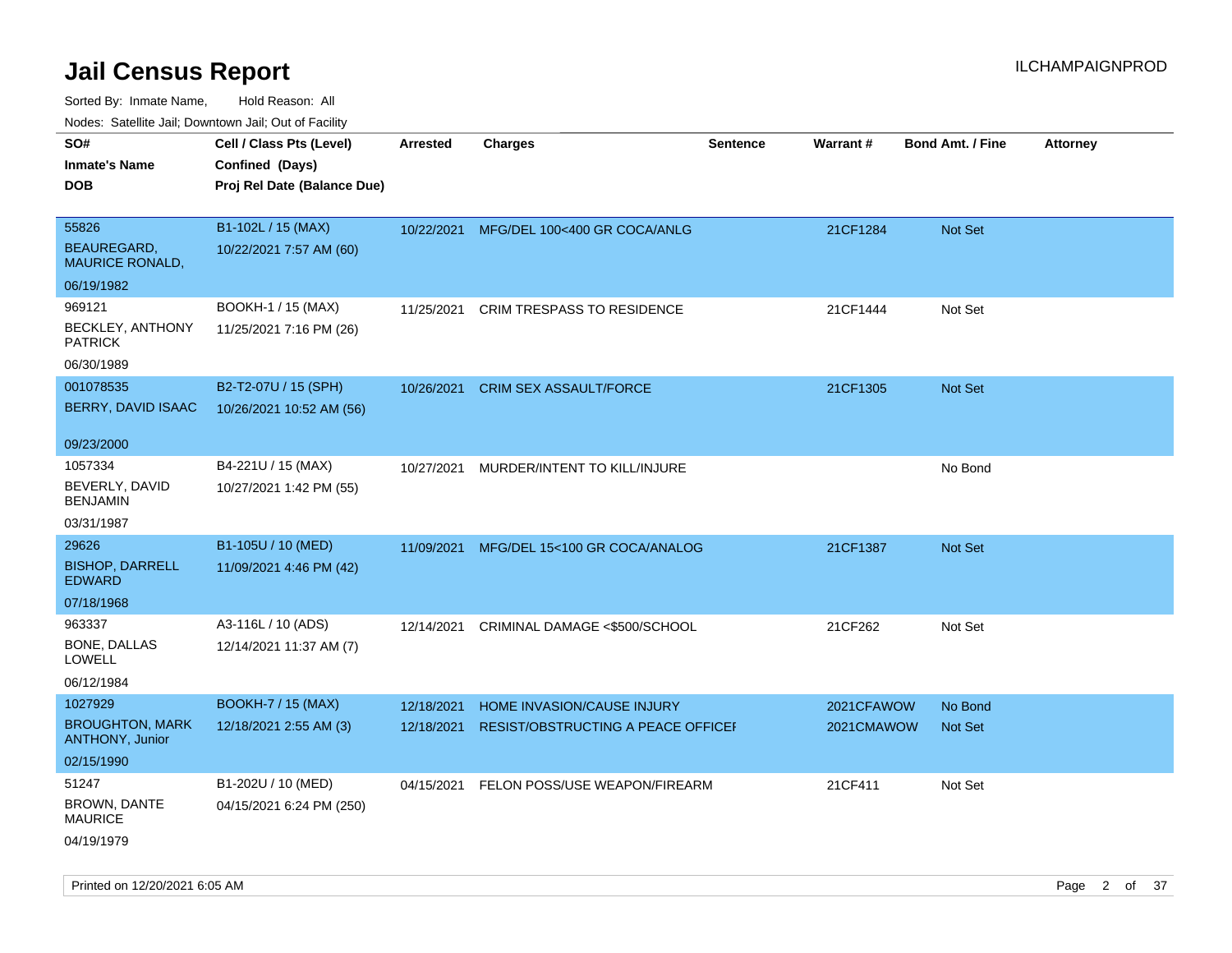Sorted By: Inmate Name, Hold Reason: All Nodes: Satellite Jail; Downtown Jail; Out of Facility

| SO#<br><b>Inmate's Name</b><br><b>DOB</b> | Cell / Class Pts (Level)<br>Confined (Days)<br>Proj Rel Date (Balance Due) | <b>Arrested</b> | <b>Charges</b>                           | <b>Sentence</b> | Warrant#   | <b>Bond Amt. / Fine</b> | <b>Attorney</b> |
|-------------------------------------------|----------------------------------------------------------------------------|-----------------|------------------------------------------|-----------------|------------|-------------------------|-----------------|
| 995432                                    | BOOKH-3                                                                    | 12/20/2021      | POSSESS DRUG PARAPHERNALIA               |                 |            | <b>Not Set</b>          |                 |
| <b>BROWN, JAVON</b><br><b>SHANTEZ</b>     | 12/20/2021 2:06 AM (1)                                                     | 12/20/2021      | FAIL TO RPT WKLY/NO FIXED ADDR           |                 |            | 100.00                  |                 |
| 10/14/1991                                |                                                                            |                 | 12/20/2021 PEDESTRIAN WALKING ON HIGHWAY |                 |            | 164.00                  |                 |
| 29957                                     | B4-223U / 15 (MAX)                                                         | 11/13/2021      | FELON POSS/USE WEAPON/FIREARM            |                 | 21CF1390   | Not Set                 |                 |
| <b>BROWN, RODNEY</b><br>LOUIS             | 11/13/2021 8:57 PM (38)                                                    | 11/13/2021      | AGG CRIM SX AB/>5 YR OLDER VIC           |                 | 2019CF0718 | 250000.00               |                 |
| 01/07/1968                                |                                                                            |                 |                                          |                 |            |                         |                 |
| 001077945                                 | A1-226L / 10 (MED)                                                         | 11/13/2021      | AGG ASLT PEACE OFF/FIRE/ER WRK           |                 | 2021CF637  | 1000.00                 |                 |
| <b>BROWN, SIDREA</b><br><b>RENEIA</b>     | 11/13/2021 10:49 AM (38)                                                   | 11/13/2021      | <b>BURGLARY</b>                          |                 | 2021CF543  | 50000.00                |                 |
| 07/23/1992                                |                                                                            | 11/17/2021      | <b>BURGLARY</b>                          |                 | 21CF1264   | 1000.00                 |                 |
| 988541                                    | B3-W5-20L / 5 (MIN)                                                        | 12/06/2021      | POSSESSING A CONTROLLED SUBSTANC         |                 | 2020CF1195 | No Bond                 |                 |
| <b>BURDETTE, SHANE</b><br><b>DILLON</b>   | 12/06/2021 2:57 PM (15)                                                    |                 |                                          |                 |            |                         |                 |
| 11/29/1991                                | 1/3/2022 (0.00)                                                            |                 |                                          |                 |            |                         |                 |
| 56936                                     | B2-T1-01U / 15 (SPH)                                                       | 11/01/2021      | PUBLIC INDECENCY/EXPOSURE/3+             | 3y/0m/0d (DO    |            | <b>Not Set</b>          |                 |
| CALDWELL, STEVEN<br><b>ANDRE</b>          | 11/01/2021 1:09 PM (50)                                                    |                 |                                          |                 |            |                         |                 |
| 04/19/1982                                |                                                                            |                 |                                          |                 |            |                         |                 |
| 39474                                     | B1-101U / 10 (ADS)                                                         | 07/06/2021      | MFG/DEL 15<100 GR HEROIN/ANLG            |                 | 21CF792    | Not Set                 |                 |
| CAMPBELL, AARON<br><b>JACOB</b>           | 07/06/2021 11:56 PM (168)                                                  |                 |                                          |                 |            |                         |                 |
| 07/18/1974                                |                                                                            |                 |                                          |                 |            |                         |                 |
| 958898                                    | B4-123L / 15 (MAX)                                                         | 11/18/2021      | AGGRAVATED DOMESTIC BATTERY              |                 | 21CF1409   | Not Set                 |                 |
| CHAMBERS, GARY<br><b>DANTE</b>            | 11/18/2021 5:10 AM (33)                                                    |                 |                                          |                 |            |                         |                 |
| 05/24/1973                                |                                                                            |                 |                                          |                 |            |                         |                 |
| 34805                                     | B1-106U / 15 (MAX)                                                         | 10/01/2021      | DOMESTIC BATTERY                         |                 | 21CF1183   | Not Set                 |                 |
|                                           | CONERLY, KIN JOSEPH 10/01/2021 1:53 AM (81)                                | 10/01/2021      | ARMED HABITUAL CRIMINAL                  |                 | 21CF1184   | Not Set                 |                 |
| 11/16/1971                                |                                                                            | 10/06/2021      | POSS STOLEN VEHICLE > \$25,000           |                 | 19CF1786   | Not Set                 |                 |

Printed on 12/20/2021 6:05 AM Page 3 of 37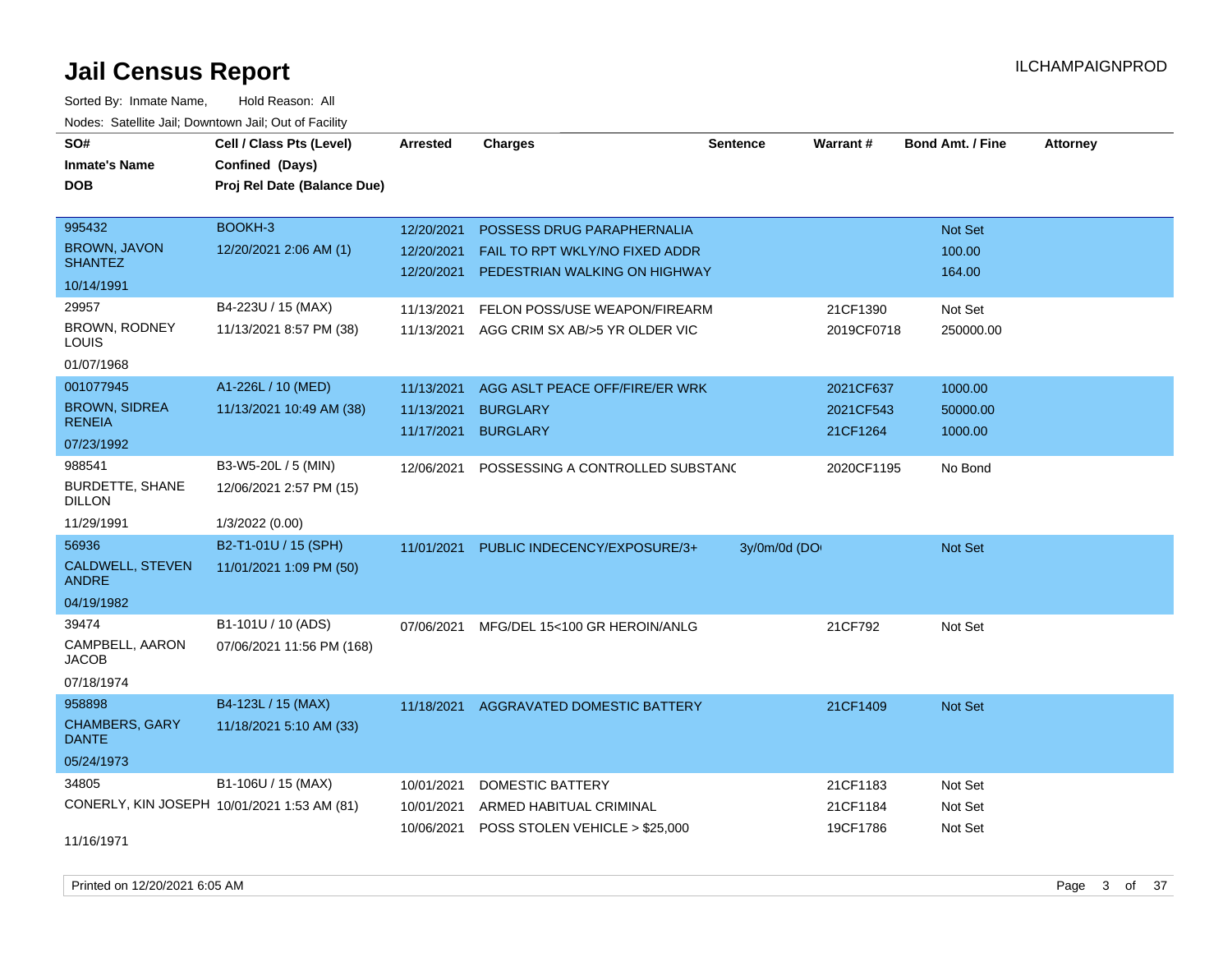| SO#                                    | Cell / Class Pts (Level)    | <b>Arrested</b> | <b>Charges</b>                 | <b>Sentence</b> | <b>Warrant#</b> | <b>Bond Amt. / Fine</b> | <b>Attorney</b> |
|----------------------------------------|-----------------------------|-----------------|--------------------------------|-----------------|-----------------|-------------------------|-----------------|
| <b>Inmate's Name</b>                   | Confined (Days)             |                 |                                |                 |                 |                         |                 |
| <b>DOB</b>                             | Proj Rel Date (Balance Due) |                 |                                |                 |                 |                         |                 |
|                                        |                             |                 |                                |                 |                 |                         |                 |
| 1074319                                | B2-T1-04L / 15 (SPH)        | 10/12/2021      | AGGRAVATED CRUELTY TO ANIMALS  |                 | 21CF1238        | Not Set                 |                 |
| <b>CRAIG, DAVUCCI</b><br><b>DAVION</b> | 10/12/2021 11:36 AM (70)    | 10/14/2021      | <b>MURDER</b>                  |                 | 21CF1239        | Not Set                 |                 |
| 08/02/2001                             |                             |                 |                                |                 |                 |                         |                 |
| 001077549                              | B2-T3-10L / 10 (SPH)        | 12/22/2020      | PRED CRIM SEX ASLT/VICTIM <13  |                 | 2020CF1469      | Not Set                 |                 |
| CRISTOBAL-MATEO,<br><b>CRISTOBAL</b>   | 12/22/2020 1:17 PM (364)    |                 |                                |                 |                 |                         |                 |
| 12/02/1988                             |                             |                 |                                |                 |                 |                         |                 |
| 001078409                              | BOOKH-7                     | 12/19/2021      | AGG DOMESTIC BATTERY/STRANGLE  |                 | 2021CFAWOW      | <b>Not Set</b>          |                 |
| <b>DAVIS, KEON</b><br><b>KENYATTA</b>  | 12/19/2021 11:41 AM (2)     |                 |                                |                 |                 |                         |                 |
| 11/02/1993                             |                             |                 |                                |                 |                 |                         |                 |
| 1023587                                | B1-203U / 15 (MAX)          | 09/24/2021      | MFG/DEL CANNABIS/2.5-10 GRAMS  |                 | 21CF1155        | Not Set                 |                 |
| DAVIS, MARTIN<br><b>DENNIS</b>         | 09/24/2021 9:38 PM (88)     | 09/24/2021      | ARMED HABITUAL CRIMINAL        |                 | 2021-CF681      | 500000.00               |                 |
| 12/02/1994                             |                             |                 |                                |                 |                 |                         |                 |
| 001078538                              | B1-205L / 10 (MED)          | 10/26/2021      | CRIM SEX ASSAULT/FORCE         |                 | 21CF1301        | Not Set                 |                 |
| DAWKINS, LEN                           | 10/26/2021 8:18 PM (56)     |                 |                                |                 |                 |                         |                 |
| 03/23/1987                             |                             |                 |                                |                 |                 |                         |                 |
| 56972                                  | B3-W8-32L / 10 (MED)        | 08/30/2021      | POSS STOLEN VEHICLE > \$25,000 |                 | 21CF1044        | Not Set                 |                 |
| DAY, DANIEL JOSEPH                     | 08/30/2021 3:07 PM (113)    | 09/04/2021      | <b>BURGLARY</b>                |                 | 21CF1054        | Not Set                 |                 |
|                                        |                             |                 |                                |                 |                 |                         |                 |
| 10/16/1982                             |                             |                 |                                |                 |                 |                         |                 |
| 989143                                 | B3-W2-06L / 10 (MED)        | 09/27/2021      | STALKING/CAUSE PERSON DISTRESS | 2y (DOC)        | 21CF1149        | 50000.00                |                 |
| DIAL, CLAYTON COLE                     | 09/27/2021 4:12 PM (85)     | 09/27/2021      | POSSESSION OF METH<5 GRAMS     | 3y (DOC)        |                 | 9430.00                 |                 |
| 07/28/1991                             |                             |                 |                                |                 |                 |                         |                 |
| 515892                                 | B4-224U / 15 (MAX)          | 11/18/2021      | AGG DOMESTIC BATTERY/STRANGLE  | 4y (DOC)        | 15CF1432        | No Bond                 |                 |
| DISHMAN, BYRON<br><b>EUJEAN</b>        | 11/18/2021 2:33 PM (33)     |                 |                                |                 |                 |                         |                 |
| 07/30/1983                             |                             |                 |                                |                 |                 |                         |                 |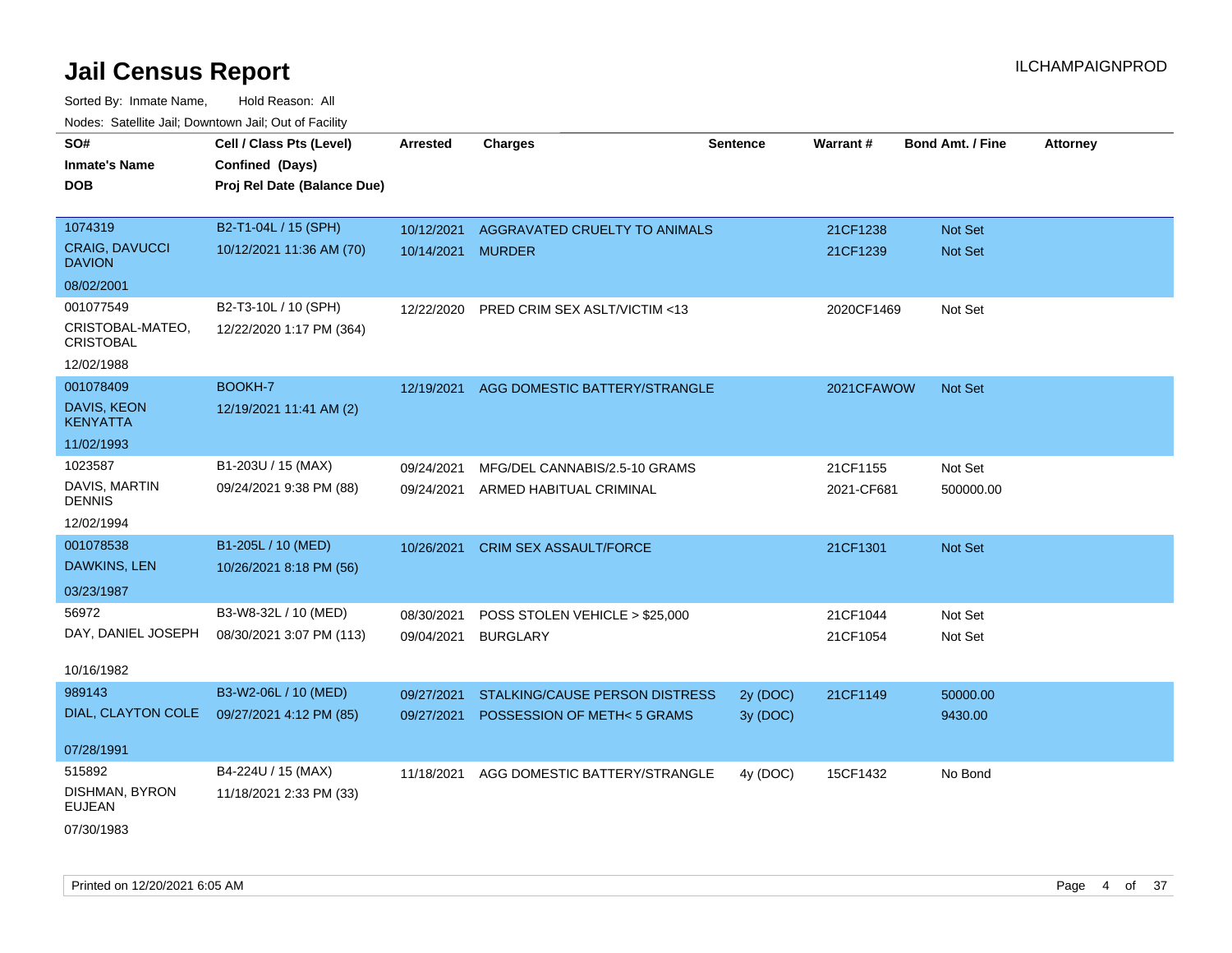Sorted By: Inmate Name, Hold Reason: All Nodes: Satellite Jail; Downtown Jail; Out of Facility

| SO#<br><b>Inmate's Name</b><br><b>DOB</b>  | Cell / Class Pts (Level)<br>Confined (Days)<br>Proj Rel Date (Balance Due) | <b>Arrested</b>   | <b>Charges</b>                            | <b>Sentence</b> | Warrant#    | <b>Bond Amt. / Fine</b> | <b>Attorney</b> |
|--------------------------------------------|----------------------------------------------------------------------------|-------------------|-------------------------------------------|-----------------|-------------|-------------------------|-----------------|
| 25659                                      | B4-125L / 15 (MAX)                                                         | 06/15/2021        | <b>RESIDENTIAL BURGLARY</b>               |                 | 2020CF1218  | 50000.00                |                 |
| DORRIS, LORENZO                            | 06/15/2021 6:17 AM (189)                                                   | 06/15/2021        | <b>BURGLARY</b>                           |                 | 21CF689     | <b>Not Set</b>          |                 |
| 07/19/1966                                 |                                                                            |                   |                                           |                 |             |                         |                 |
| 1076663                                    | A4-101L / 15 (MAX)                                                         | 07/15/2020        | *ARMED HABITUAL CRIMINAL                  | 18y             | 2020-CF783  | 500000.00               |                 |
| DYE, KENNE YAKIEM                          | 07/15/2020 11:49 AM (524)                                                  | 01/02/2021        | <b>RESIST/OBSTRUCT WITH INJURY</b>        | 2y              | 21CF2       | Not Set                 |                 |
| 05/30/1988                                 |                                                                            |                   |                                           |                 |             |                         |                 |
| 1024895                                    | A4-106U / 10 (ADS)                                                         | 12/15/2021        | MFG/DEL 100<400 GR COCA/ANLG              |                 | 21CF1535    | Not Set                 |                 |
| <b>EDWARDS, GEORGE</b><br><b>CORTEZ</b>    | 12/15/2021 12:26 PM (6)                                                    | 12/15/2021        | <b>AGGRAVATED BATTERY</b>                 |                 | 21CF1536    | Not Set                 |                 |
| 06/19/1994                                 |                                                                            |                   |                                           |                 |             |                         |                 |
| 987328                                     | A2-122L / 10 (MED)                                                         | 12/11/2021        | AGG ASLT PEACE OFF/FIRE/ER WRK            |                 | 21CF1515    | Not Set                 |                 |
| ERVIN, DEIDRA ANN<br><b>RUTH</b>           | 12/11/2021 8:48 PM (10)                                                    |                   |                                           |                 |             |                         |                 |
| 04/15/1991                                 |                                                                            |                   |                                           |                 |             |                         |                 |
| 45194                                      | B3-W1-01U / 10 (MED)                                                       | 10/20/2021        | DOMESTIC BATTERY/OTHER PRIOR              |                 | 21CF1265    | Not Set                 |                 |
| <b>FALLS, ANDREW</b>                       | 10/20/2021 12:59 AM (62)                                                   |                   |                                           |                 |             |                         |                 |
| 08/15/1976                                 |                                                                            |                   |                                           |                 |             |                         |                 |
| 527081                                     | B3-W6-24L / 10 (MED)                                                       |                   | 09/06/2021 ARSON/REAL/PERSONAL PROP>\$150 |                 | 2021 CF 797 | 25000.00                |                 |
| FERGUSON,<br><b>CHRISTOPHER</b>            | 09/06/2021 1:18 PM (106)                                                   |                   |                                           |                 |             |                         |                 |
| 12/21/1981                                 |                                                                            |                   |                                           |                 |             |                         |                 |
| 1039744                                    | B4-226L / 15 (MAX)                                                         | 12/06/2021 MURDER |                                           |                 | 20CF959     | 1000000.00              |                 |
| <b>FONVILLE, TREVOY</b><br><b>JERMAINE</b> | 12/06/2021 10:52 AM (15)                                                   |                   |                                           |                 |             |                         |                 |
| 01/13/1996                                 |                                                                            |                   |                                           |                 |             |                         |                 |
| 518395                                     | B2-T3-12L / 15 (SPH)                                                       | 07/07/2020        | <b>CRIMINAL SEXUAL ASSAULT</b>            |                 | 2020-CF735  | 250000.00               |                 |
|                                            | FRANDLE, MARK RYAN 07/07/2020 3:42 PM (532)                                |                   |                                           |                 |             |                         |                 |

09/10/1985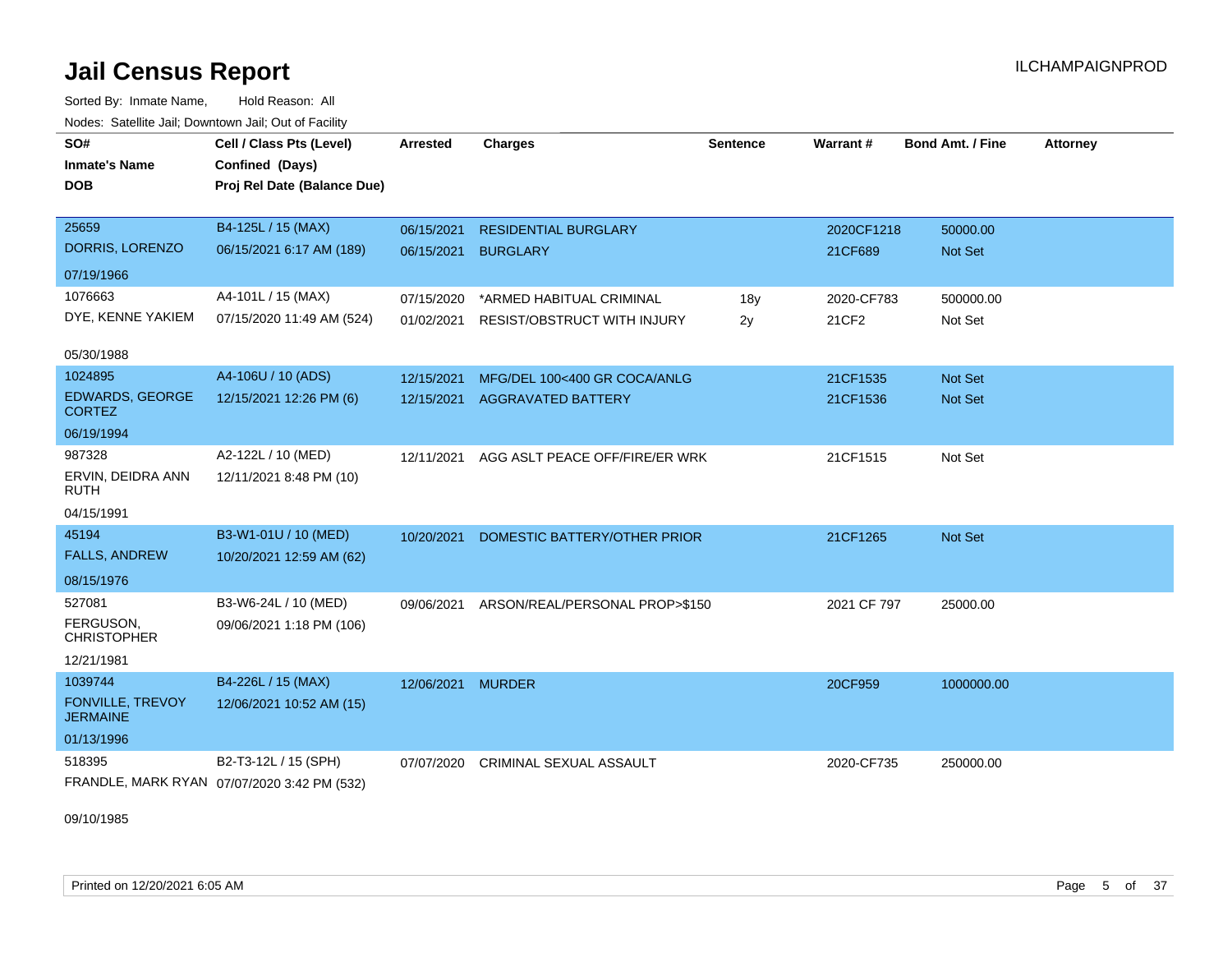Sorted By: Inmate Name, Hold Reason: All Nodes: Satellite Jail; Downtown Jail; Out of Facility

| SO#                                   | Cell / Class Pts (Level)    | <b>Arrested</b> | <b>Charges</b>                          | <b>Sentence</b> | <b>Warrant#</b> | <b>Bond Amt. / Fine</b> | <b>Attorney</b> |
|---------------------------------------|-----------------------------|-----------------|-----------------------------------------|-----------------|-----------------|-------------------------|-----------------|
| <b>Inmate's Name</b>                  | Confined (Days)             |                 |                                         |                 |                 |                         |                 |
| <b>DOB</b>                            | Proj Rel Date (Balance Due) |                 |                                         |                 |                 |                         |                 |
|                                       |                             |                 |                                         |                 |                 |                         |                 |
| 001077934                             | A1-224L / 10 (MED)          | 08/22/2021      | AGG DUI/ACCIDENT/DEATH                  |                 | 21CF1024        | Not Set                 |                 |
| <b>FREED, LOGAN</b><br><b>SUZANNE</b> | 08/22/2021 11:45 PM (121)   | 08/22/2021      | <b>DOMESTIC BATTERY</b>                 |                 | 21 CM 172       | 10000.00                |                 |
| 08/18/1996                            |                             |                 |                                         |                 |                 |                         |                 |
| 001078290                             | A1-125U / 10 (ADS)          | 08/19/2021      | MACHINE GUN/AUTO WEAPON/VEH             |                 | 21CF1012        | Not Set                 |                 |
| FREEMAN, ANGEL<br><b>JANILA KAY</b>   | 08/19/2021 1:26 AM (124)    |                 |                                         |                 |                 |                         |                 |
| 12/25/1995                            |                             |                 |                                         |                 |                 |                         |                 |
| 1068518                               | A4-106L / 5 (ADS)           | 12/16/2021      | <b>BURGLARY</b>                         |                 | 21CF54          | 10000.00                |                 |
| <b>FULFORD, WILLIE</b><br>Junior      | 12/15/2021 11:16 PM (6)     | 12/16/2021      | <b>BURGLARY</b>                         |                 | 21CF416         | 10000.00                |                 |
| 12/12/1963                            |                             | 12/16/2021      | <b>RESIST/OBSTRUCT WITH INJURY</b>      |                 | 21C370          | 5000.00                 |                 |
| 001078450                             | B3-W1-04L / 10 (MED)        | 10/26/2021      | <b>AGGRAVATED BATTERY</b>               |                 |                 | Not Set                 |                 |
| GAMBLE, HAKEEM<br><b>DARION</b>       | 10/26/2021 1:01 PM (56)     | 10/26/2021      | BURGLARY W/O CAUSING DAMAGE             |                 |                 | No Bond                 |                 |
| 12/17/1999                            | 12/23/2021 (0.00)           |                 |                                         |                 |                 |                         |                 |
| 001078633                             | B2-T4-13U / 15 (MAX)        | 12/01/2021      | <b>PRED CRIM SEX ASLT/VICTIM &lt;13</b> |                 | 21CF1416        | 250000.00               |                 |
| GONZALEZ-GUILLEN,<br><b>EDWARD</b>    | 12/01/2021 12:08 PM (20)    |                 |                                         |                 |                 |                         |                 |
| 08/25/2002                            |                             |                 |                                         |                 |                 |                         |                 |
| 001078607                             | B4-221L / 15 (MAX)          | 11/22/2021      | FELON POSS/USE FIREARM/PAROLE           |                 | 21CF1437        | Not Set                 |                 |
| GRAY, WILLIAM<br>DA'VON               | 11/22/2021 2:57 PM (29)     | 11/22/2021      | ATTEMPT (FIRST DEGREE MURDER)           |                 | 21CF1435        | Not Set                 |                 |
| 04/18/1984                            |                             |                 |                                         |                 |                 |                         |                 |
| 56342                                 | B1-104L / 10 (MED)          | 10/21/2021      | <b>ARMED HABITUAL CRIMINAL</b>          |                 | 21CF1279        | Not Set                 |                 |
| <b>GRIFFIN, NATHAN</b>                | 10/21/2021 4:20 PM (61)     | 10/21/2021      | THEFT CONTROL INTENT <\$500             |                 | 17CF1451        | 10000.00                |                 |
| <b>EUGENE</b>                         |                             | 10/21/2021      | DRIVING ON REVOKED LICENSE              |                 | 20TR1979        | 3000.00                 |                 |
| 02/24/1969                            |                             |                 |                                         |                 |                 |                         |                 |
| 001078692                             | <b>BOOKH-5 / 5 (MIN)</b>    | 12/19/2021      | POSSESSING A CONTROLLED SUBSTAND        |                 | 2021CFAWOW      | Not Set                 |                 |
| HAMMOND, ANTONIO                      | 12/19/2021 12:05 AM (2)     | 12/19/2021      | DUI ANY AMOUNT OF DRUG                  |                 |                 | Not Set                 |                 |

04/18/1986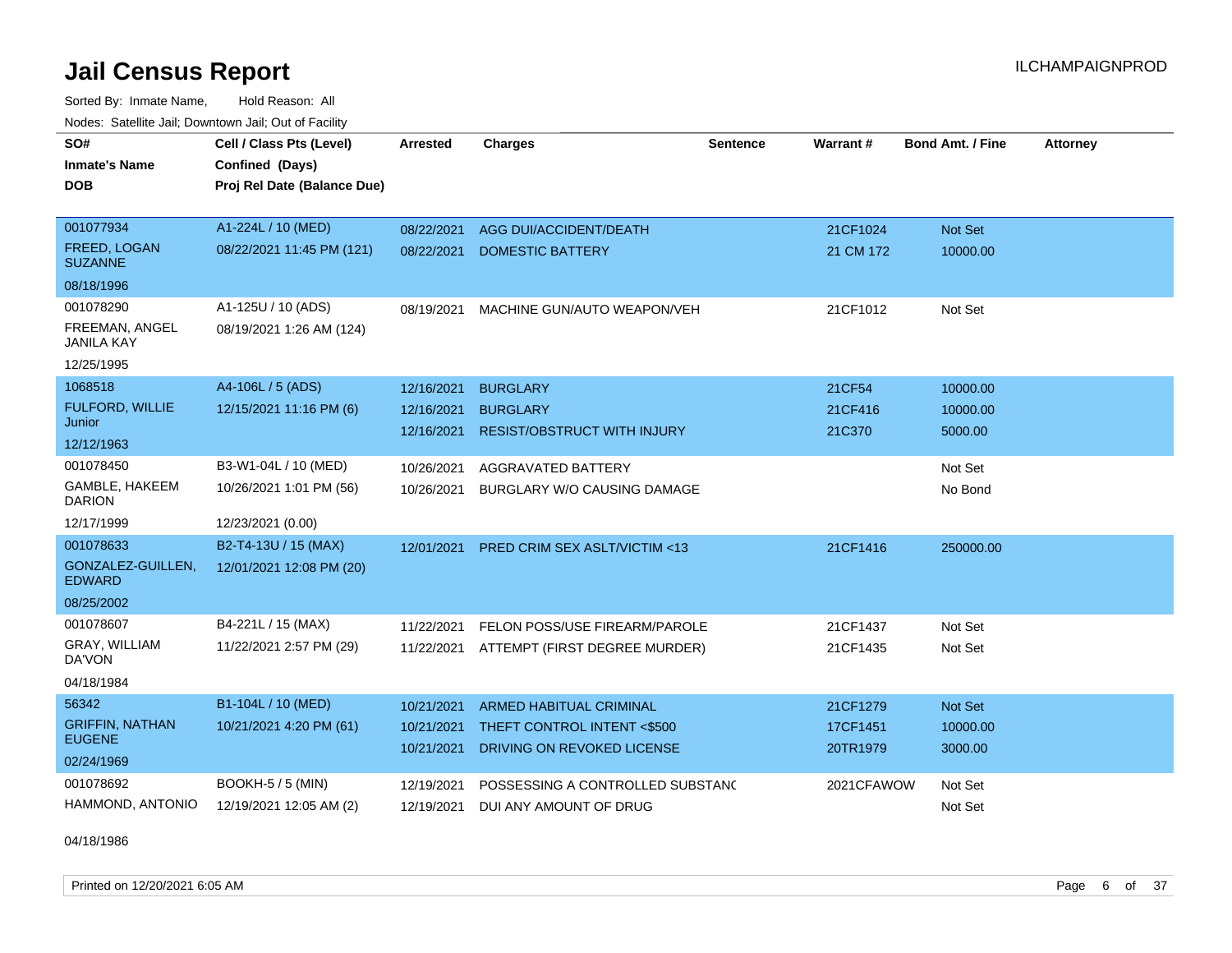| SO#                                    | Cell / Class Pts (Level)    | Arrested   | <b>Charges</b>                       | <b>Sentence</b> | <b>Warrant#</b> | <b>Bond Amt. / Fine</b> | <b>Attorney</b> |
|----------------------------------------|-----------------------------|------------|--------------------------------------|-----------------|-----------------|-------------------------|-----------------|
| <b>Inmate's Name</b>                   | Confined (Days)             |            |                                      |                 |                 |                         |                 |
| <b>DOB</b>                             | Proj Rel Date (Balance Due) |            |                                      |                 |                 |                         |                 |
| 1071098                                | B1-201U / 15 (MAX)          |            |                                      |                 |                 |                         |                 |
| <b>HARRIS, SHEMAR</b><br><b>HARLEM</b> | 11/06/2021 8:22 AM (45)     | 11/06/2021 | AGG CRIM SEX ASSAULT/FIREARM         |                 | 21CF1368        | <b>Not Set</b>          |                 |
| 07/22/2000                             |                             |            |                                      |                 |                 |                         |                 |
| 001078685                              | A3-113L / 5 (MIN)           | 12/16/2021 | RESIDENTIAL BURGLARY                 |                 | 21CF1544        | Not Set                 |                 |
| HATHORN, MELVIN<br><b>NATHANIEL</b>    | 12/16/2021 10:18 AM (5)     |            |                                      |                 |                 |                         |                 |
| 02/27/1999                             |                             |            |                                      |                 |                 |                         |                 |
| 544770                                 | <b>BOOKH-8 / 10 (MED)</b>   | 08/14/2021 | AGG DOMESTIC BATTERY/STRANGLE        |                 | 2021CF514       | 25000.00                |                 |
| HAYES, DEVON<br><b>JERMAINE</b>        | 08/14/2021 2:56 AM (129)    | 08/14/2021 | AGGRAVATED DOMESTIC BATTERY          |                 | 21CF977         | No Bond                 |                 |
| 11/07/1987                             |                             |            |                                      |                 |                 |                         |                 |
| 965829                                 | BOOKH-4 / 10 (ADS)          | 09/09/2021 | HRSMT/NO CONVERSATION/KILL           |                 | 2021CF1072      | 25000.00                |                 |
| HEINZ, ANDREW<br><b>MICHAEL</b>        | 09/09/2021 5:21 PM (103)    | 09/13/2021 | PROBATION VIOLATION                  |                 | 21CF7           | Not Set                 |                 |
| 07/01/1987                             |                             |            |                                      |                 |                 |                         |                 |
| 1060703                                | BOOKF-2 / 10 (MED)          | 12/17/2021 | <b>DOMESTIC BATTERY</b>              |                 | 2021CFAWOW      | <b>Not Set</b>          |                 |
| HERNANDEZ,<br><b>GUADALUPE</b>         | 12/17/2021 11:28 PM (4)     | 12/17/2021 | RESIST/OBSTRUCTING A PEACE OFFICE    |                 | 2021CMAWOW      | <b>Not Set</b>          |                 |
|                                        |                             | 12/17/2021 | <b>AGGRAVATED BATTERY</b>            |                 | 2021CFAWOW      | <b>Not Set</b>          |                 |
| 05/22/1996<br>001078488                |                             |            |                                      |                 |                 |                         |                 |
| HERNANDEZ-LOPEZ,                       | B2-T3-11U / 15 (SPH)        | 10/14/2021 | PRED CRIM SEX ASLT/VICTIM <13        |                 | 21CF1232        | 500000.00               |                 |
| <b>ERNESTO</b>                         | 10/14/2021 3:15 PM (68)     | 10/14/2021 | <b>FUGITIVE FROM JUSTICE</b>         |                 | 21CF1246        | Not Set                 |                 |
| 11/28/1975                             |                             |            |                                      |                 |                 |                         |                 |
| 975293                                 | B2-T4-14L / 10 (SPH)        | 07/21/2021 | VIO ORDER/PRIOR VIO OF ORDER         |                 | 21CF914         | No Bond                 |                 |
| <b>HILL, JACOB MILES</b>               | 07/21/2021 8:43 PM (153)    | 07/21/2021 | <b>STALKING</b>                      |                 | 2021CF863       | <b>Not Set</b>          |                 |
|                                        |                             | 07/25/2021 | <b>PAROLE REVOCATION</b>             |                 | CH2104646       | <b>Not Set</b>          |                 |
| 02/06/1988                             |                             | 08/18/2021 | <b>HARASS WITNESS/FAMILY MBR/REP</b> |                 | 21CF992         | <b>Not Set</b>          |                 |
|                                        |                             | 09/09/2021 | <b>AGG STALKING/BODILY HARM</b>      |                 | 21CF1073        | Not Set                 |                 |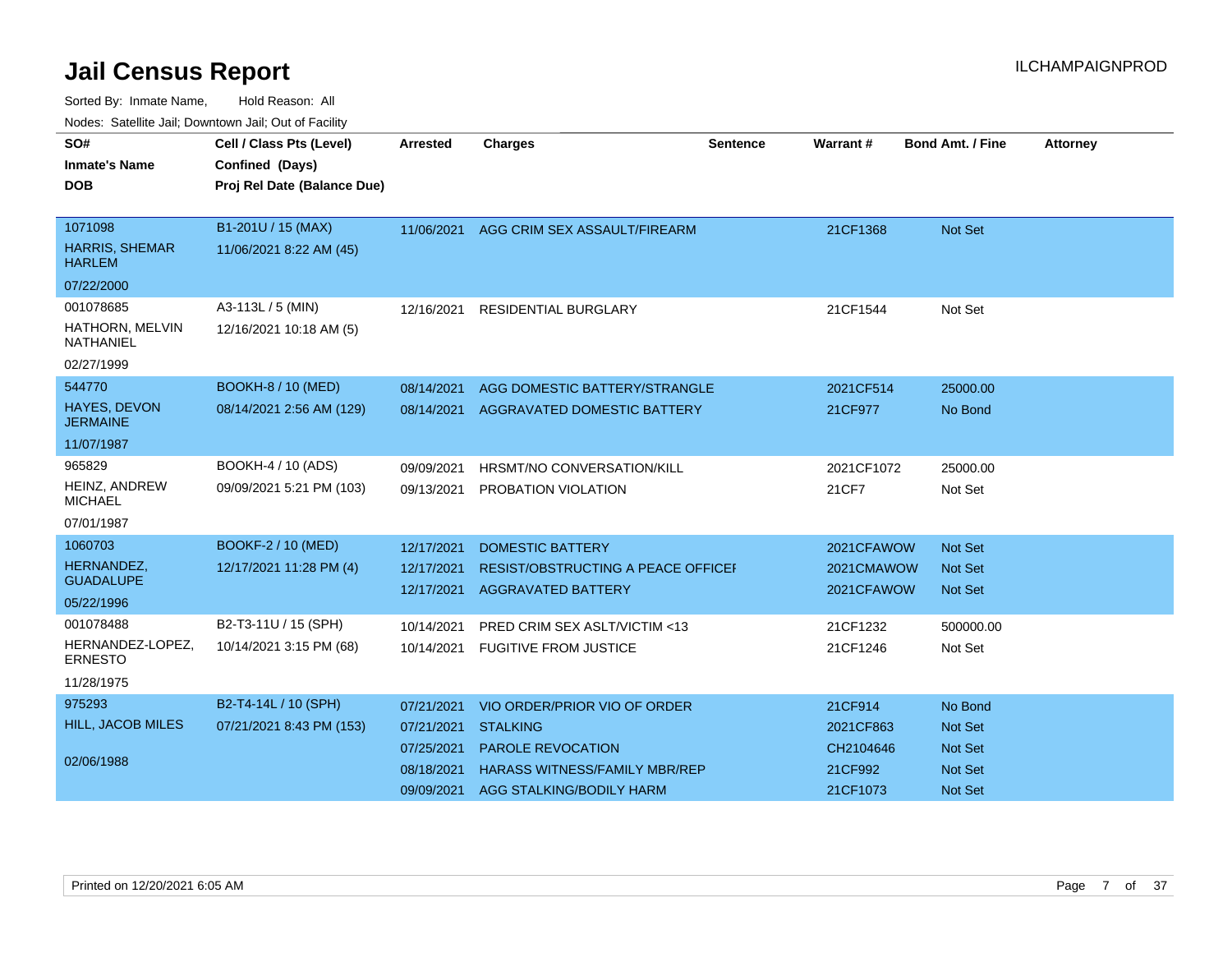Sorted By: Inmate Name, Hold Reason: All Nodes: Satellite Jail; Downtown Jail; Out of Facility

| SO#<br>Inmate's Name<br>DOB.                               | Cell / Class Pts (Level)<br>Confined (Days)<br>Proj Rel Date (Balance Due) | Arrested                               | <b>Charges</b>                                                                                              | <b>Sentence</b>       | Warrant#   | <b>Bond Amt. / Fine</b>        | <b>Attorney</b> |
|------------------------------------------------------------|----------------------------------------------------------------------------|----------------------------------------|-------------------------------------------------------------------------------------------------------------|-----------------------|------------|--------------------------------|-----------------|
| 48471<br>HILL, RAMESH<br>JERMAINE                          | B1-207L / 15 (MAX)<br>08/08/2021 4:45 AM (135)                             |                                        | 08/08/2021 AGG BATTERY/DISCHARGE FIREARM                                                                    |                       | 21CF946    | <b>Not Set</b>                 |                 |
| 12/11/1978                                                 |                                                                            |                                        |                                                                                                             |                       |            |                                |                 |
| 49618<br>HITES, STEVEN<br>WAYNE<br>12/31/1979              | B1-107U / 10 (MED)<br>10/26/2021 7:42 AM (56)                              | 10/26/2021                             | AGG FLEEING POLICE/21 MPH OVER                                                                              |                       | 21CF1529   | No Bond                        |                 |
| 1043704<br><b>HOUSTON, STEVEN</b><br><b>CORDELL</b>        | B4-223L / 15 (MAX)<br>07/13/2021 5:56 AM (161)                             | 07/13/2021                             | ARMED ROBBERY/ARMED W/FIREARM                                                                               | 12y (DOC)             | 21CF815    | <b>Not Set</b>                 |                 |
| 01/24/1989                                                 |                                                                            |                                        |                                                                                                             |                       |            |                                |                 |
| 999198<br>HOWARD, BRION LIN                                | B4-222L / 15 (MAX)<br>11/30/2021 10:41 AM (21)                             | 11/30/2021                             | FELON POSS/USE FIREARM PRIOR                                                                                |                       | 21CF1377   | 500000.00                      |                 |
| 06/10/1992                                                 |                                                                            |                                        |                                                                                                             |                       |            |                                |                 |
| 1061996<br>HUBBARD, REBEKIAH<br><b>DIONA</b><br>04/08/1998 | A1-226U / 5 (MIN)<br>10/30/2021 1:37 PM (52)                               | 10/30/2021<br>10/30/2021<br>10/31/2021 | DRVG UNDER INFLUENCE OF DRUG<br><b>RETAIL THEFT/DISP MERCH/&lt;\$300</b><br>USE FORGED CR/DEBIT CARD/<\$300 | 180d (CJ)<br>2y (DOC) | 2018CF1302 | No Bond<br>20000.00<br>No Bond |                 |
| 953555                                                     | B4-122L / 15 (MAX)                                                         | 03/10/2021                             | <b>CRIM TRESPASS TO RESIDENCE</b>                                                                           |                       | 21CF272    | Not Set                        |                 |
| 12/29/1987                                                 | HUNT, TAVARIS EARL 03/10/2021 4:58 AM (286)                                | 04/14/2021                             | AGG FLEEING POLICE/21 MPH OVER                                                                              | 3y (DOC)              | 2020CF94   | 10000.00                       |                 |
| 001078639                                                  | B1-206L / 10 (MED)                                                         | 12/02/2021                             | <b>FUGITIVE FROM JUSTICE</b>                                                                                |                       | 21CF1465   | <b>Not Set</b>                 |                 |
| JACKSON, GREGORY<br>LYNN                                   | 12/02/2021 3:43 AM (19)                                                    |                                        |                                                                                                             |                       |            |                                |                 |
| 11/22/1994                                                 |                                                                            |                                        |                                                                                                             |                       |            |                                |                 |
| 38993<br>JACKSON, LAMONT<br>JEREMIE<br>07/31/1973          | B4-126L / 15 (MAX)<br>02/13/2021 7:45 AM (311)                             |                                        | 02/13/2021 ATTEMPT (FIRST DEGREE MURDER)                                                                    |                       | 21CF181    | Not Set                        |                 |

Printed on 12/20/2021 6:05 AM **Page 8 of 37**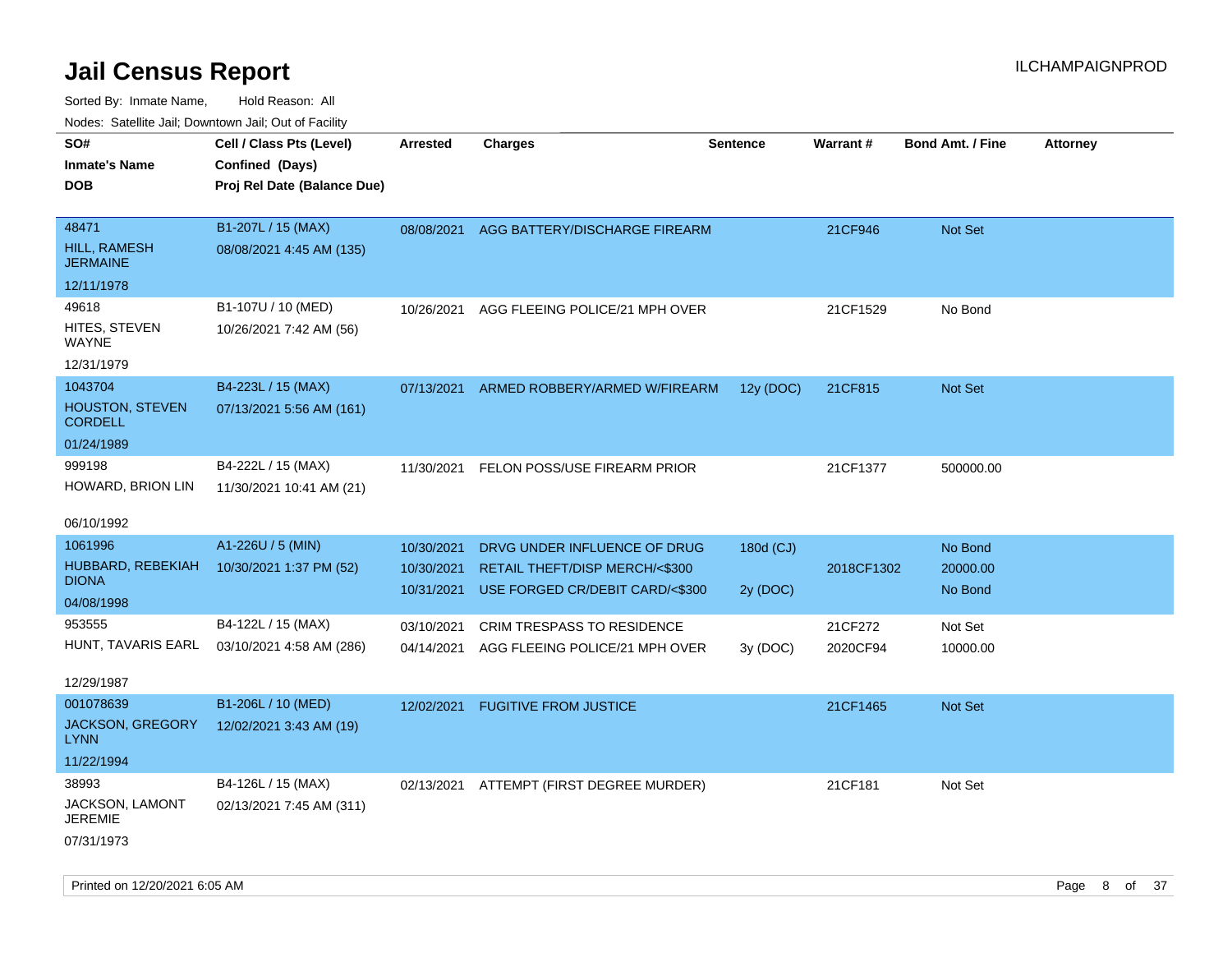Sorted By: Inmate Name, Hold Reason: All Nodes: Satellite Jail; Downtown Jail; Out of Facility

| SO#<br><b>Inmate's Name</b>             | Cell / Class Pts (Level)<br>Confined (Days) | <b>Arrested</b> | <b>Charges</b>                           | <b>Sentence</b> | <b>Warrant#</b> | <b>Bond Amt. / Fine</b> | <b>Attorney</b> |
|-----------------------------------------|---------------------------------------------|-----------------|------------------------------------------|-----------------|-----------------|-------------------------|-----------------|
| <b>DOB</b>                              | Proj Rel Date (Balance Due)                 |                 |                                          |                 |                 |                         |                 |
|                                         |                                             |                 |                                          |                 |                 |                         |                 |
| 001078689                               | <b>BOOKH-7 / 15 (MAX)</b>                   | 12/17/2021      | AGG UUW/PERSON/LOADED FIREARM            |                 | 2021CFAWOW      | No Bond                 |                 |
| <b>JACKSON, PRENTISS</b>                | 12/18/2021 12:39 AM (3)                     | 12/17/2021      | POSSESSION OF STOLEN FIREARM             |                 | 2021CFAWOW      | Not Set                 |                 |
|                                         |                                             |                 |                                          |                 |                 |                         |                 |
| 09/02/2003                              |                                             |                 |                                          |                 |                 |                         |                 |
| 001077487                               | B3-W7-27U / 10 (MED)                        | 12/03/2020      | FELON POSS/USE WEAPON/FIREARM            |                 | 20CF1377        | Not Set                 |                 |
| JACKSON, TERREL<br><b>DANDRE</b>        | 12/03/2020 10:18 AM (383)                   | 11/09/2021      | AGG DISCHARGE FIREARM/OCC VEH            |                 | 21CR0331401     | No Bond                 |                 |
| 08/11/1990                              |                                             |                 |                                          |                 |                 |                         |                 |
| 001077864                               | B1-103L / 15 (MAX)                          | 04/18/2021      | FELON POSS/USE WEAPON/FIREARM            |                 | 21CF428         | Not Set                 |                 |
| D                                       | JAMERSON, ANTHONY 04/18/2021 7:21 PM (247)  |                 |                                          |                 |                 |                         |                 |
| 01/26/1990                              |                                             |                 |                                          |                 |                 |                         |                 |
| 001077437                               | B3-W4-16L / 10 (MED)                        | 08/23/2021      | DOM BTRY/CONTACT/1-2 PRECONV             |                 | 21CF1025        | Not Set                 |                 |
| JOHNSON, ANTONIO<br>LASHAUN             | 08/23/2021 7:48 PM (120)                    |                 |                                          |                 |                 |                         |                 |
| 01/06/1980                              |                                             |                 |                                          |                 |                 |                         |                 |
| 1071536                                 | <b>BOOKH-8 / 15 (MED)</b>                   |                 | 06/17/2021 ATTEMPT (FIRST DEGREE MURDER) |                 | 21CF702         | Not Set                 |                 |
| JOHNSON, ZACHERY<br><b>EDWARD</b>       | 06/17/2021 2:00 AM (187)                    |                 |                                          |                 |                 |                         |                 |
| 10/30/1987                              |                                             |                 |                                          |                 |                 |                         |                 |
| 001078645                               | B4-222U / 10 (MED)                          | 12/02/2021      | AGG DISCHARGE FIREARM                    |                 | 21CF1478        | No Bond                 |                 |
| JONES, KELVIN<br><b>KHYRIC</b>          | 12/02/2021 6:56 PM (19)                     |                 |                                          |                 |                 |                         |                 |
| 02/27/2001                              |                                             |                 |                                          |                 |                 |                         |                 |
| 956822                                  | B1-205U / 15 (MAX)                          | 11/25/2021      | <b>AGGRAVATED DOMESTIC BATTERY</b>       |                 | 21CF1442        | Not Set                 |                 |
| <b>JONES, MARIO</b><br><b>NATHANIEL</b> | 11/25/2021 10:37 AM (26)                    | 11/25/2021      | <b>PAROLE REVOCATION</b>                 |                 | CH2106361       | No Bond                 |                 |
| 10/27/1987                              |                                             | 11/25/2021      | UNLAWFUL RESTRAINT                       |                 | 21CF1443        | Not Set                 |                 |
| 1008468                                 | B4-226U / 10 (MED)                          | 12/01/2021      | FELON POSS/USE WEAPON/FIREARM            |                 | 21CF1472        | Not Set                 |                 |
| JONES, MARTEZ<br><b>LAMONTE</b>         | 12/01/2021 1:28 PM (20)                     | 12/02/2021      | PROBATION VIOLATION                      |                 | 20CF1151        | Not Set                 |                 |
| 06/22/1993                              |                                             |                 |                                          |                 |                 |                         |                 |

Printed on 12/20/2021 6:05 AM Page 9 of 37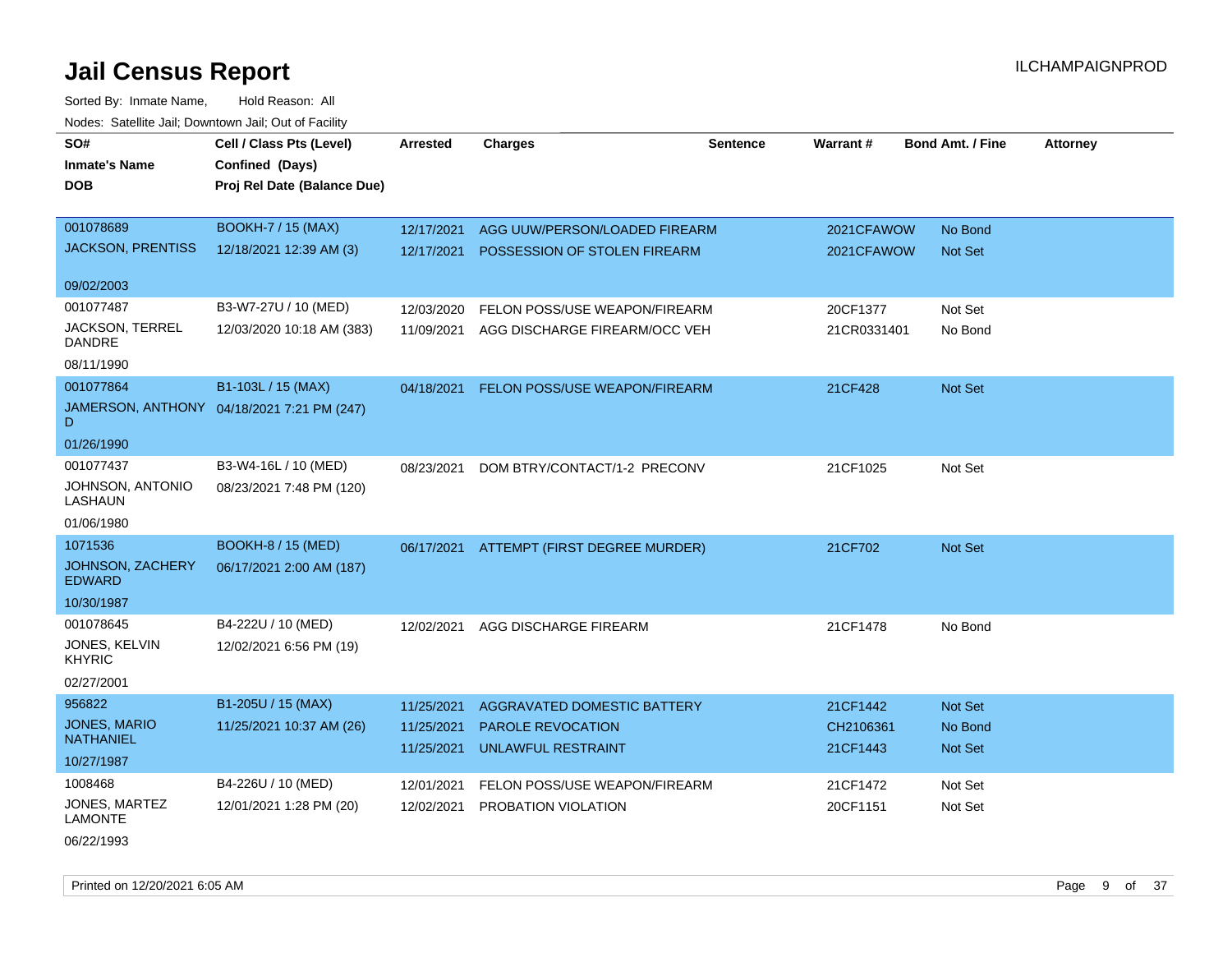| SO#<br><b>Inmate's Name</b><br>DOB                      | Cell / Class Pts (Level)<br>Confined (Days)<br>Proj Rel Date (Balance Due) | Arrested                 | <b>Charges</b>                                                          | <b>Sentence</b> | Warrant#             | <b>Bond Amt. / Fine</b>   | <b>Attorney</b> |
|---------------------------------------------------------|----------------------------------------------------------------------------|--------------------------|-------------------------------------------------------------------------|-----------------|----------------------|---------------------------|-----------------|
| 001077877<br><b>JORDAN, PATRICK</b><br><b>RODEL</b>     | A4-101U / 10 (MED)<br>04/24/2021 3:53 PM (241)                             | 04/24/2021               | AGG DISCHARGE FIREARM/OCC BLDG                                          | 5y (DOC)        |                      | Not Set                   |                 |
| 10/22/2002                                              |                                                                            |                          |                                                                         |                 |                      |                           |                 |
| 506244<br><b>JOSLIN, JASON LEE</b>                      | B1-204L / 15 (MAX)<br>07/15/2021 4:38 AM (159)                             | 07/15/2021               | ARMED ROBBERY/ARMED W/FIREARM                                           |                 | 2021CF791            | 250000.00                 |                 |
| 12/22/1985                                              |                                                                            |                          |                                                                         |                 |                      |                           |                 |
| 66662<br>KINTNER, WESLEY J                              | A3-112L / 10 (ADS)<br>12/05/2021 1:57 PM (16)                              | 12/05/2021               | POSS AMT CON SUB EXCEPT(A)/(D)                                          |                 | 18CF597              | 200000.00                 |                 |
| 04/15/1986                                              |                                                                            |                          |                                                                         |                 |                      |                           |                 |
| 65642<br><b>KRAUS, SIMSON</b><br>01/17/1972             | <b>BOOKH-7 / 5 (MIN)</b><br>12/18/2021 5:52 AM (3)                         | 12/18/2021               | RETAIL THEFT/DISP MERCH/<\$300                                          |                 | 2021CFAWOW           | Not Set                   |                 |
| 001078693                                               | <b>BOOKH-6 / 5 (MIN)</b>                                                   | 12/19/2021               | OBSTRUCT JUST/DESTROY EVIDENCE                                          |                 |                      | Not Set                   |                 |
| LARGE, JOSHUA DALE 12/19/2021 4:54 AM (2)<br>10/27/1985 |                                                                            | 12/19/2021<br>12/19/2021 | THEFT/STOLEN/>\$500 <10K<br>DRIVING DURING REVOCATION                   |                 | 2021CFAWOW           | <b>Not Set</b><br>Not Set |                 |
|                                                         |                                                                            | 12/19/2021               | <b>RETAIL THEFT</b>                                                     |                 | 2021CM216            | 5000.00                   |                 |
| 26787<br>LAURENT, JOHN<br>WAYNE                         | BOOKH-7 / 10 (MED)<br>12/18/2021 9:30 PM (3)                               | 12/18/2021<br>12/18/2021 | <b>RESIDENTIAL BURGLARY</b><br>POSSESSING A CONTROLLED SUBSTANC         |                 | 2021CFAWOW           | Not Set<br>Not Set        |                 |
| 02/01/1967                                              |                                                                            |                          |                                                                         |                 |                      |                           |                 |
| 1070011<br>LAWS, WILLIAM<br>ZARAK, Third                | B4-124U / 15 (MAX)<br>08/03/2021 3:53 PM (140)                             | 08/03/2021               | AGG DISCH FIREARM/1ST AID PERS                                          |                 | 21CF929              | Not Set                   |                 |
| 07/06/1999                                              |                                                                            |                          |                                                                         |                 |                      |                           |                 |
| 548089                                                  | B1-204U / 15 (MAX)                                                         | 12/04/2020               | ATTEMPT (FIRST DEGREE MURDER)                                           |                 | 20CF1378             | Not Set                   |                 |
| LEWIS, LAWRENCE<br>PAUL, Third<br>02/08/1993            | 12/04/2020 4:42 AM (382)                                                   | 12/04/2020               | METH DELIVERY/100<400 GRAMS<br>12/04/2020 AGG DOMESTIC BATTERY/STRANGLE |                 | 20CF1481<br>18CF1507 | Not Set<br>10000.00       |                 |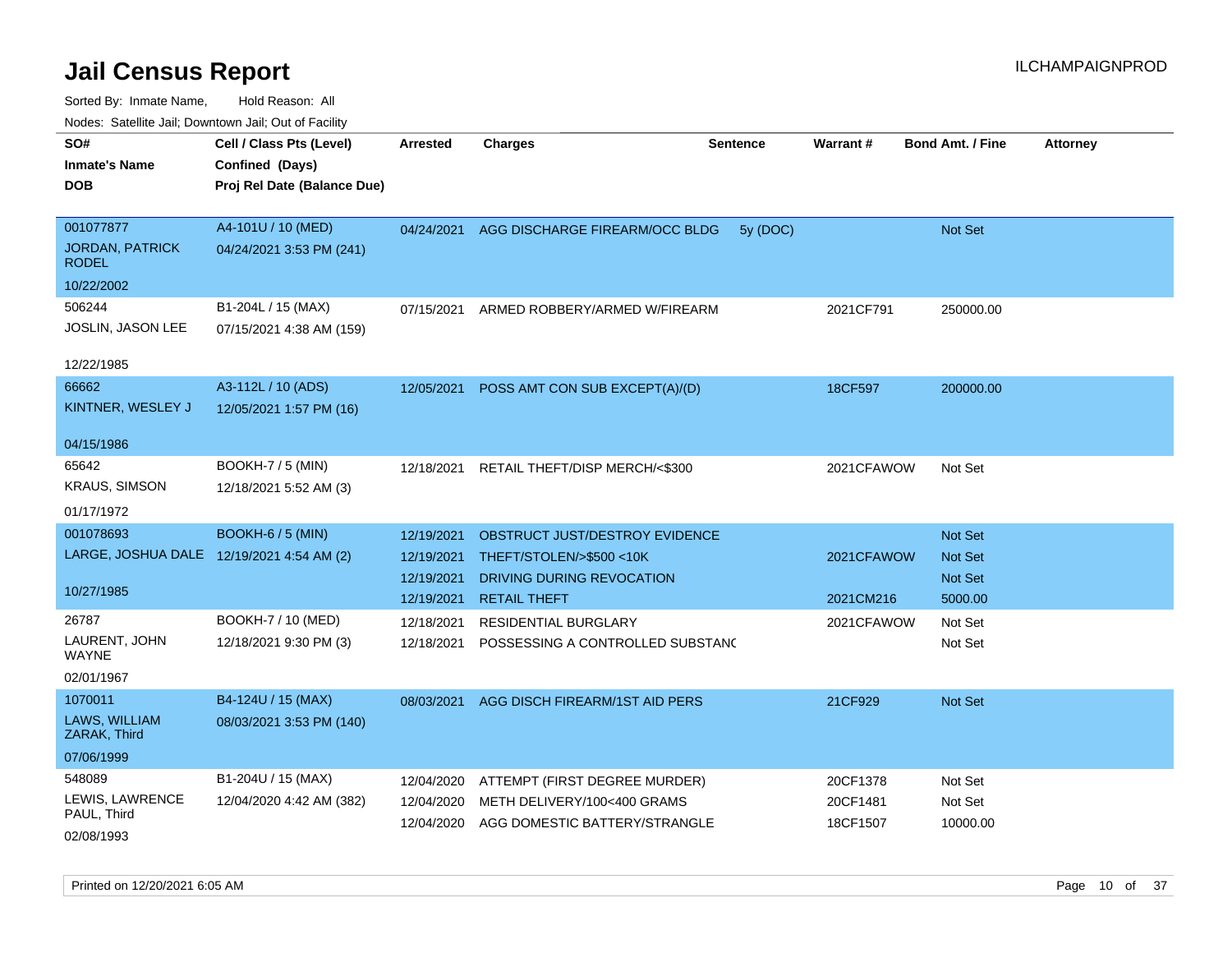| SO#                                      | Cell / Class Pts (Level)                     | <b>Arrested</b> | <b>Charges</b>                           | <b>Sentence</b>       | Warrant#     | <b>Bond Amt. / Fine</b> | <b>Attorney</b> |
|------------------------------------------|----------------------------------------------|-----------------|------------------------------------------|-----------------------|--------------|-------------------------|-----------------|
| <b>Inmate's Name</b>                     | Confined (Days)                              |                 |                                          |                       |              |                         |                 |
| <b>DOB</b>                               | Proj Rel Date (Balance Due)                  |                 |                                          |                       |              |                         |                 |
|                                          |                                              |                 |                                          |                       |              |                         |                 |
| 001077524                                | B2-T4-15U / 10 (SPH)                         | 12/14/2020      | AGG BATTERY/JUDGE/EMT                    |                       | 2020-CF-1212 | 10000.00                |                 |
| <b>LEWIS, TREVOR</b>                     | 12/14/2020 5:16 PM (372)                     | 12/14/2020      | <b>RESIDENTIAL ARSON</b>                 |                       | 2020-CF-1388 | 150000.00               |                 |
| <b>DANIEL</b>                            |                                              | 12/14/2020      | AGG BATTERY/PUBLIC PLACE                 |                       | 2020-CF-1231 | 50000.00                |                 |
| 06/03/2002                               |                                              | 12/14/2020      | AGG BATTERY/PEACE OFFICER                |                       | 2020-CF-1211 | 10000.00                |                 |
| 001077621                                | B1-107L / 10 (MED)                           | 12/05/2021      | AGG ASLT PEACE OFF/FIRE/ER WRK           |                       | 2021CF64     | 100000.00               |                 |
|                                          | LINDSEY, DONALD RAY 12/05/2021 10:23 AM (16) |                 |                                          |                       |              |                         |                 |
|                                          |                                              |                 |                                          |                       |              |                         |                 |
| 08/19/1996                               |                                              |                 |                                          |                       |              |                         |                 |
| 542800                                   | B4-122U / 15 (MAX)                           | 12/03/2021      | MFG/DEL CANNABIS/>5,000 GRAMS            | 54m (DOC)             | 20-CF-917    | No Bond                 |                 |
| LOVE, REGINALD<br><b>MONTEAS</b>         | 12/03/2021 10:00 AM (18)                     | 12/03/2021      | RECKLESS CONDUCT/BODILY HARM             |                       | 18CM187      | 1000.00                 |                 |
| 11/11/1985                               |                                              |                 |                                          |                       |              |                         |                 |
| 1065002                                  | B3-W4-13U / 10 (MED)                         | 11/16/2021      | DOMESTIC BTRY/CONTACT/VIO O/P            |                       | 2019CF001781 | 25000.00                |                 |
| LOVELESS, DUSTIN<br>DEE.                 | 11/16/2021 11:41 AM (35)                     | 11/16/2021      | DOM BTRY/CONTACT/1-2 PRECONV             |                       | 2021CF000494 | 25000.00                |                 |
| 06/17/1982                               |                                              |                 |                                          |                       |              |                         |                 |
| 1072891                                  | B2-DR / 5 (SPH)                              | 11/29/2021      | AGG CRIM SEX ABUSE/BODILY HARM           | 3y/0m/0d (DOI 19CF664 |              | No Bond                 |                 |
| <b>MALAK, ATILCAN</b>                    | 11/29/2021 8:57 AM (22)                      |                 |                                          |                       |              |                         |                 |
| 02/17/1997                               |                                              |                 |                                          |                       |              |                         |                 |
| 1000869                                  | B1-106L / 15 (MAX)                           | 09/11/2021      | FELON POSS/USE WEAPON/FIREARM            |                       | 21CF1102     | Not Set                 |                 |
| MARTIN, MANNIX<br><b>TILMOND</b>         | 09/12/2021 12:40 AM (100)                    |                 |                                          |                       |              |                         |                 |
| 07/19/1991                               |                                              |                 |                                          |                       |              |                         |                 |
| 48792                                    | B4-225U / 10 (MED)                           |                 | 11/19/2021 AGG BATTERY/DISCHARGE FIREARM |                       | 21CF1425     | Not Set                 |                 |
| <b>MCCLAIN, HURCHEL</b><br><b>JOSEPH</b> | 11/20/2021 4:11 AM (31)                      |                 |                                          |                       |              |                         |                 |
| 05/01/1979                               |                                              |                 |                                          |                       |              |                         |                 |
| 001077938                                | <b>BOOKH-2 / 15 (ADS)</b>                    | 05/10/2021      | AGG KIDNAPING DISCH FIR/HARM             |                       | 21CF532      | Not Set                 |                 |
| MCGAHA,                                  | 05/10/2021 7:02 PM (225)                     | 05/11/2021      | MURDER                                   |                       | 2021-CF-215  | No Bond                 |                 |
| <b>CHRISTOPHER D</b>                     |                                              | 05/27/2021      | ESCAPE FROM DEPT OF CORRECTION           |                       | 21CF600      | Not Set                 |                 |
| 07/27/1991                               |                                              |                 |                                          |                       |              |                         |                 |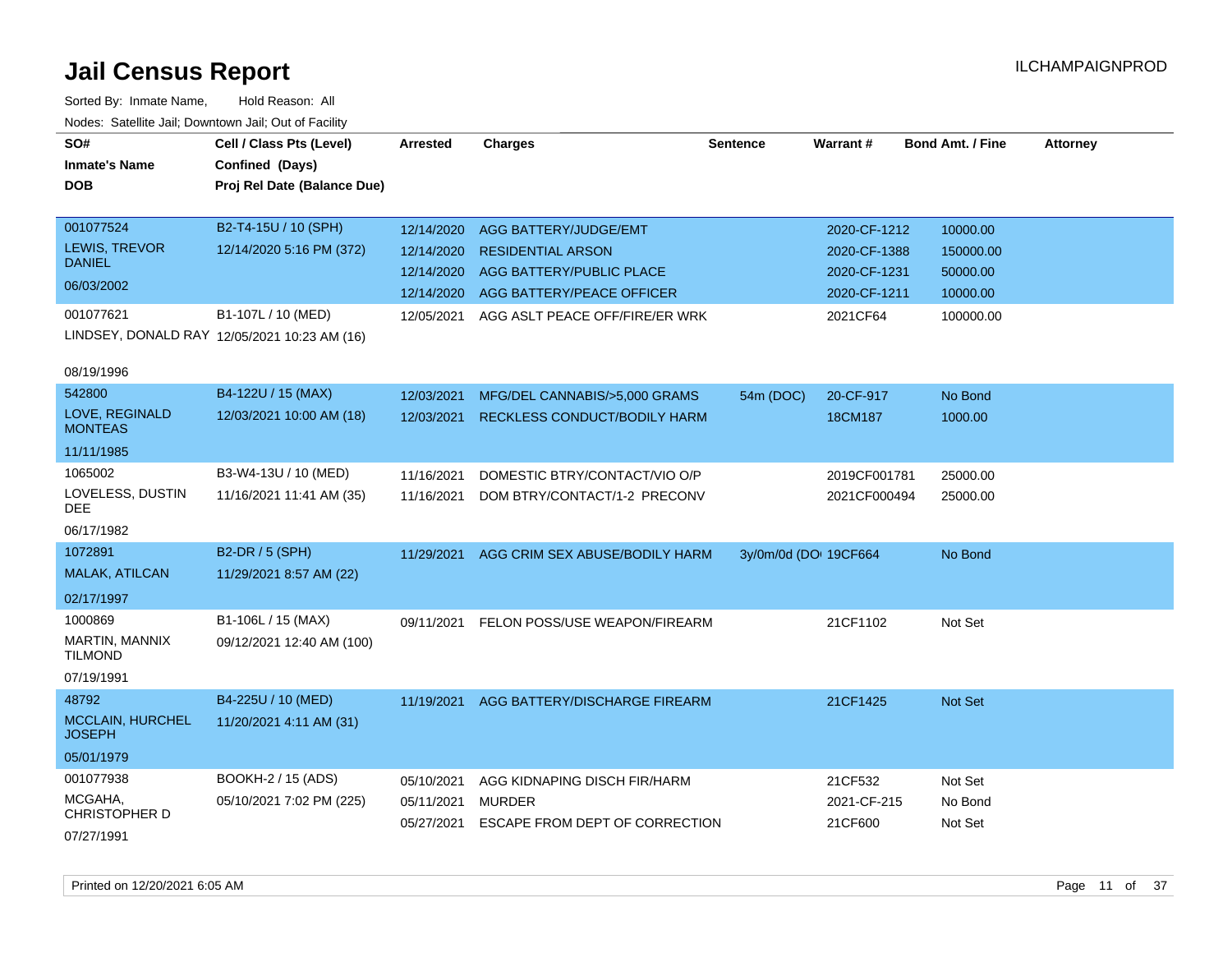| ivoues. Salellite Jali, Downtown Jali, Out of Facility |                                              |            |                                          |                 |          |                         |                 |
|--------------------------------------------------------|----------------------------------------------|------------|------------------------------------------|-----------------|----------|-------------------------|-----------------|
| SO#                                                    | Cell / Class Pts (Level)                     | Arrested   | <b>Charges</b>                           | <b>Sentence</b> | Warrant# | <b>Bond Amt. / Fine</b> | <b>Attorney</b> |
| <b>Inmate's Name</b>                                   | Confined (Days)                              |            |                                          |                 |          |                         |                 |
| DOB                                                    | Proj Rel Date (Balance Due)                  |            |                                          |                 |          |                         |                 |
|                                                        |                                              |            |                                          |                 |          |                         |                 |
| 1043071                                                | A2-220L / 10 (MED)                           | 11/08/2021 | CRIM DMG/GOVT PROP/<\$500                |                 | 21CF1378 | Not Set                 |                 |
| <b>MERRELL-</b><br>SUTHERLAND, ALICIA                  | 11/08/2021 2:22 AM (43)                      |            |                                          |                 |          |                         |                 |
| 11/26/1972                                             |                                              |            |                                          |                 |          |                         |                 |
| 41584                                                  | B4-227U / 15 (MAX)                           | 12/01/2021 | ARMED HABITUAL CRIMINAL                  |                 | 21CF1467 | Not Set                 |                 |
| MILLER, JOSE LOVELL 12/02/2021 1:04 AM (19)            |                                              |            |                                          |                 |          |                         |                 |
|                                                        |                                              |            |                                          |                 |          |                         |                 |
| 10/07/1975                                             |                                              |            |                                          |                 |          |                         |                 |
| 1069743                                                | <b>BOOKF-2</b>                               | 12/20/2021 | <b>DOMESTIC BATTERY</b>                  |                 |          | <b>Not Set</b>          |                 |
| MITCHELL, DIAMOND<br><b>PAULETTE</b>                   | 12/20/2021 4:24 AM (1)                       |            |                                          |                 |          |                         |                 |
| 01/31/2000                                             |                                              |            |                                          |                 |          |                         |                 |
| 001077902                                              | A2-123L / 5 (ADS)                            | 11/21/2021 | CRIM DAMAGE TO PROPERTY <\$500           |                 | 21CF1427 | Not Set                 |                 |
| MOFFETT, CAROLYN<br><b>REENE</b>                       | 11/21/2021 10:31 AM (30)                     | 11/23/2021 | BATTERY/CAUSE BODILY HARM                |                 | 21CM187  | Not Set                 |                 |
| 10/23/1988                                             |                                              |            |                                          |                 |          |                         |                 |
| 39106                                                  | B4-227L / 10 (MED)                           | 10/12/2021 | DOMESTIC BATTERY/OTHER PRIOR             |                 | 21CF1217 | Not Set                 |                 |
| MOORE, ANDREW LEE, 10/12/2021 1:02 AM (70)<br>Junior   |                                              |            |                                          |                 |          |                         |                 |
| 04/12/1973                                             |                                              |            |                                          |                 |          |                         |                 |
| 48033                                                  | A4-102L / 5 (ADS)                            | 12/04/2021 | DOMESTIC BATTERY/OTHER PRIOR             |                 | 21CF1482 | Not Set                 |                 |
| MOORE.                                                 | 12/04/2021 4:38 PM (17)                      | 12/06/2021 | AGG DUI/LIC SUSP OR REVOKED              |                 | 19CF354  | 50000.00                |                 |
| CHRISTOPHER ALLEN                                      |                                              | 12/06/2021 | DRIVING ON REVOKED LICENSE               |                 | 21CF854  | 50000.00                |                 |
| 07/02/1976                                             |                                              |            |                                          |                 |          |                         |                 |
| 1076384                                                | A1-227L / 5 (MIN)                            | 10/28/2021 | <b>RETAIL THEFT/DISP MERCH/&lt;\$300</b> |                 | 21CM149  | 12500.00                |                 |
|                                                        | MURPHY, AZIA CIMONE 10/29/2021 12:49 AM (53) |            |                                          |                 |          |                         |                 |
|                                                        |                                              |            |                                          |                 |          |                         |                 |
| 09/23/1995                                             |                                              |            |                                          |                 |          |                         |                 |
| 001078517                                              | B1-201L / 15 (MAX)                           |            | 10/19/2021 ATTEMPT (FIRST DEGREE MURDER) |                 | 21CF1267 | Not Set                 |                 |
| NELSON, RORY<br><b>DEMOND</b>                          | 10/19/2021 3:55 AM (63)                      |            |                                          |                 |          |                         |                 |
| 08/14/1984                                             |                                              |            |                                          |                 |          |                         |                 |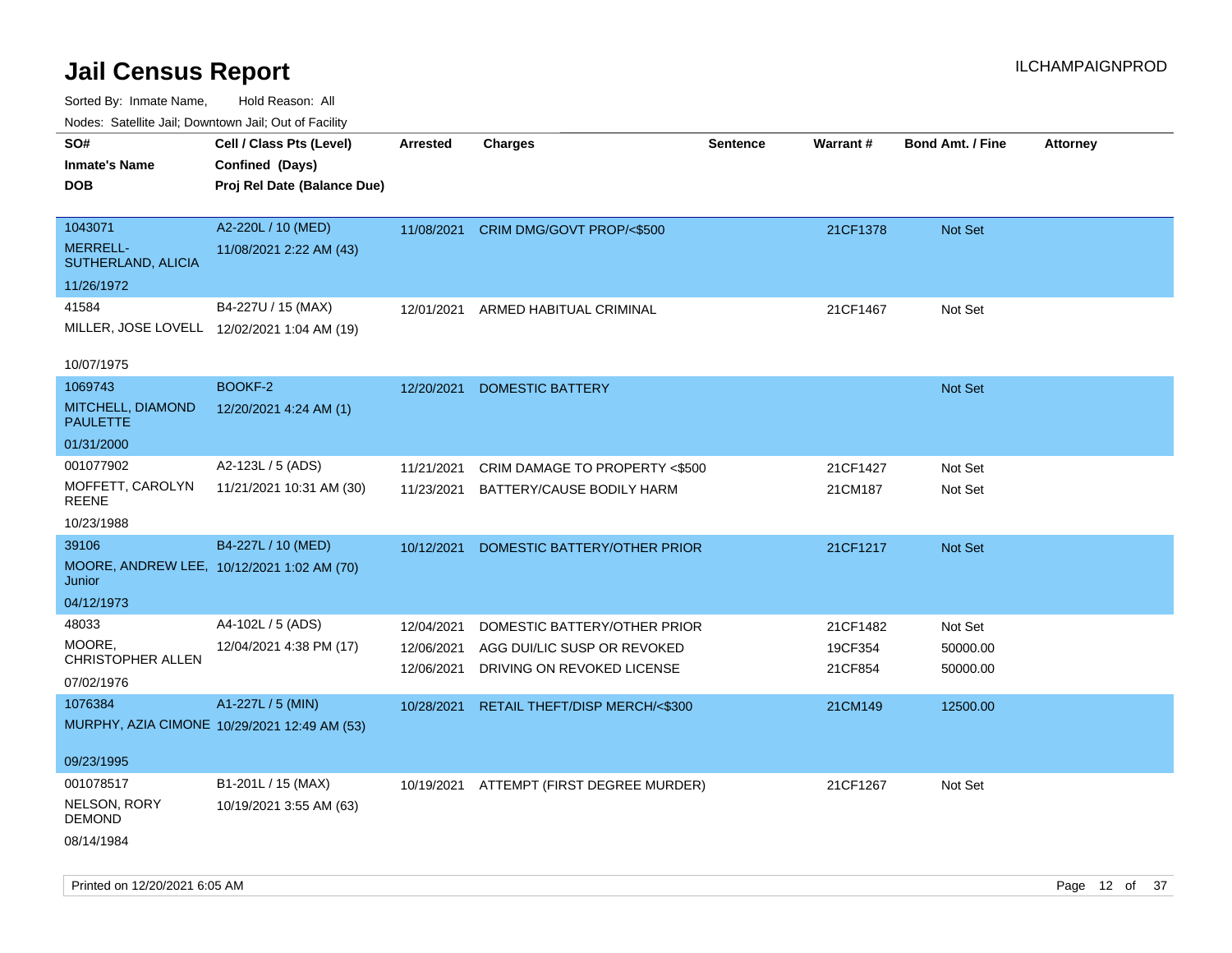| SO#<br><b>Inmate's Name</b><br><b>DOB</b>                               | Cell / Class Pts (Level)<br>Confined (Days)<br>Proj Rel Date (Balance Due) | Arrested                               | <b>Charges</b>                                                                             | <b>Sentence</b> | <b>Warrant#</b>                  | <b>Bond Amt. / Fine</b>      | <b>Attorney</b> |
|-------------------------------------------------------------------------|----------------------------------------------------------------------------|----------------------------------------|--------------------------------------------------------------------------------------------|-----------------|----------------------------------|------------------------------|-----------------|
| 1064664<br>NEVAREZ, OSCAR<br><b>DEWEY</b>                               | B3-W4-15U / 10 (MED)<br>12/01/2021 4:46 PM (20)                            | 12/01/2021                             | <b>DOMESTIC BATTERY</b>                                                                    |                 | 20CF1443                         | No Bond                      |                 |
| 09/26/1996<br>1073913<br>OSBORNE, NICHOLE<br><b>MARIE</b><br>06/22/1979 | 12/29/2021 (0.00)<br>A2-120L / 5 (MIN)<br>12/16/2021 4:17 AM (5)           | 12/16/2021<br>12/16/2021<br>12/16/2021 | <b>RESIDENTIAL BURGLARY</b><br><b>CRIMINAL TRESPASS TO VEHICLES</b><br><b>RETAIL THEFT</b> |                 | 21CF1537<br>2021CM423<br>21CM522 | 100.00<br>1500.00<br>5000.00 |                 |
| 1064809<br>PARKER, ALVIN<br><b>JARELL</b><br>08/24/1982                 | B4-127L / 10 (MED)<br>11/03/2021 2:39 PM (48)                              | 11/03/2021<br>11/08/2021               | <b>CRIMINAL TRESPASS TO LAND</b><br><b>FELON POSS/USE FIREARM PRIOR</b>                    |                 | 21CF1318<br>21CF635              | 50000.00<br>25000.00         |                 |
| 1063325<br>PICKENS, JOSEPH<br>PARNELL<br>04/27/1978                     | A3-111L / 10 (ADS)<br>12/09/2021 4:43 AM (12)                              | 12/09/2021                             | DOMESTIC BATTERY                                                                           |                 | 21CF1502                         | Not Set                      |                 |
| 999352<br>PIRLOT, JUSTIN LEE<br>11/08/1982                              | B4-225L / 10 (MED)<br>09/09/2021 11:28 AM (103)                            | 09/09/2021<br>10/23/2021               | <b>VIOLATE OP/OTHER PRIOR</b><br><b>FALSE REPORT OF OFFENSE</b>                            |                 | 21CF1092<br>2019CF836            | Not Set<br>5000.00           |                 |
| 50638<br>RANEY, DONALD LEE<br>06/17/1980                                | A3-111U / 10 (ADS)<br>12/09/2021 7:54 PM (12)                              | 12/09/2021                             | HRSMT/THREATEN PERSON/KILL                                                                 |                 | 21CF1511                         | Not Set                      |                 |
| 001078669<br>RANGEL, ADRIAN<br>11/25/2000                               | A4-105U / 10 (MED)<br>12/10/2021 12:53 AM (11)                             | 12/10/2021                             | AGG DISCHARGE FIREARM/BLDG/SCH                                                             |                 | 21CF1507                         | Not Set                      |                 |
| 1069524<br>RAY-DAVIS, KAMARI<br><b>DAYVON</b><br>03/30/2000             | B4-224L / 15 (MAX)<br>08/09/2021 2:44 AM (134)                             | 08/08/2021                             | MFG/DEL CANNABIS/30-500 GRAMS                                                              |                 | 21CF953                          | Not Set                      |                 |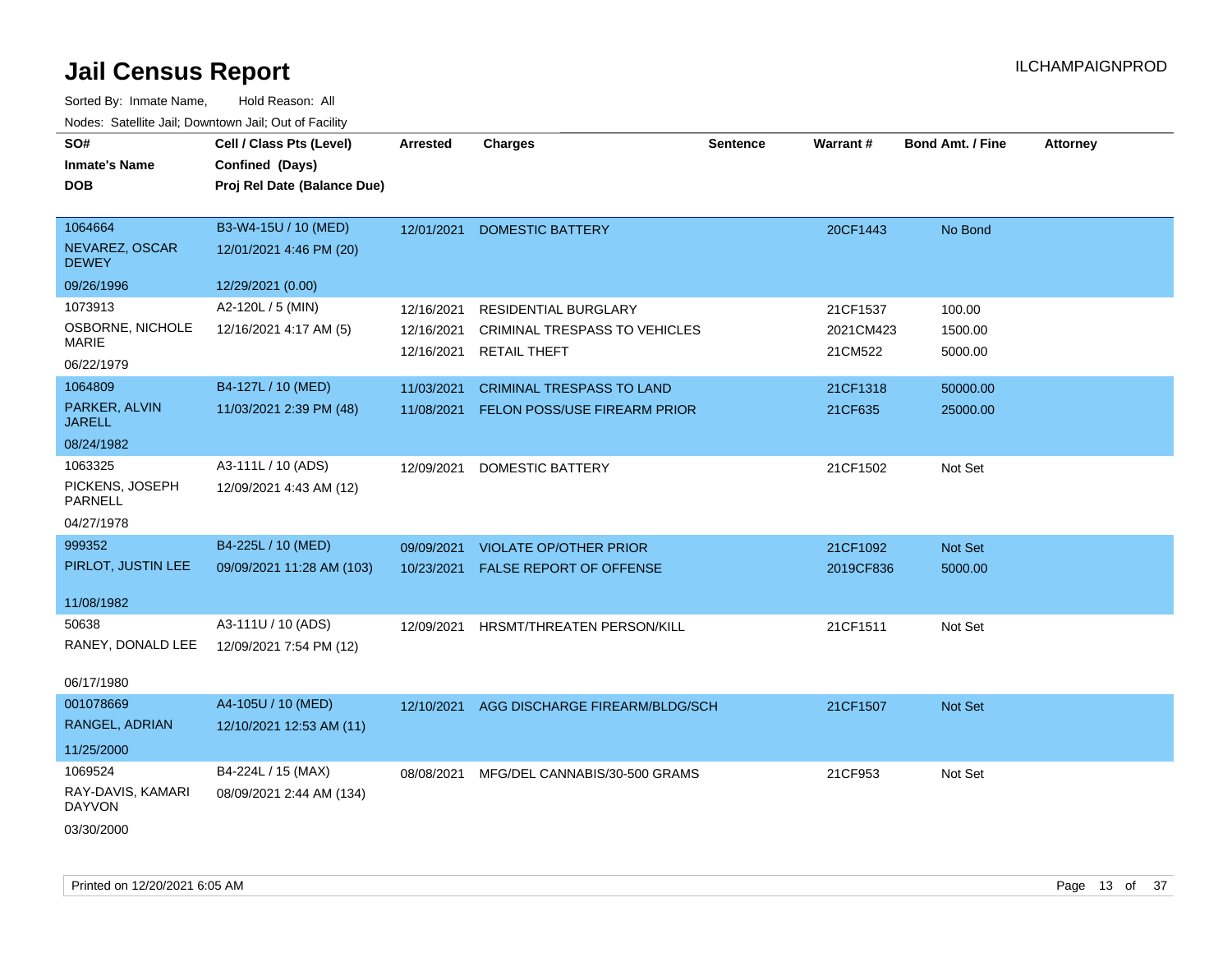| SO#<br><b>Inmate's Name</b><br>DOB        | Cell / Class Pts (Level)<br>Confined (Days)<br>Proj Rel Date (Balance Due) | <b>Arrested</b> | <b>Charges</b>                          | <b>Sentence</b> | Warrant#  | <b>Bond Amt. / Fine</b> | <b>Attorney</b> |
|-------------------------------------------|----------------------------------------------------------------------------|-----------------|-----------------------------------------|-----------------|-----------|-------------------------|-----------------|
| 45473                                     | B1-202L / 15 (MAX)                                                         | 11/23/2021      | CHIL SEX OFFEN/RESIDE DAY CARE          |                 | 21CF1275  | 10000.00                |                 |
| REXROAD, CALVIN<br><b>ALLEN</b>           | 11/23/2021 6:27 PM (28)                                                    | 11/23/2021      | <b>VIOLATE SEX OFFENDER REGIS</b>       |                 | 21CF546   | 50000.00                |                 |
| 10/04/1970                                |                                                                            |                 |                                         |                 |           |                         |                 |
| 001078602                                 | BOOKF-1 / 10 (MED)                                                         | 11/21/2021      | AGGRAVATED DOMESTIC BATTERY             |                 | 21CF1428  | Not Set                 |                 |
| RICHARDSON,<br><b>JOHNNY LINDAL</b>       | 11/21/2021 10:00 AM (30)                                                   |                 |                                         |                 |           |                         |                 |
| 06/27/2000                                |                                                                            |                 |                                         |                 |           |                         |                 |
| 979485                                    | B2-T4-16L / 15 (ADS)                                                       | 03/12/2021      | <b>PRED CRIM SEX ASLT/VICTIM &lt;13</b> |                 | 21CF282   | <b>Not Set</b>          |                 |
| RODRIGUEZ, JOSHUA<br><b>ANTHONY</b>       | 03/12/2021 1:57 PM (284)                                                   |                 |                                         |                 |           |                         |                 |
| 04/06/1990                                |                                                                            |                 |                                         |                 |           |                         |                 |
| 61330                                     | B4-121L / 15 (MAX)                                                         | 12/01/2021      | ARMED HABITUAL CRIMINAL                 |                 | 21CF1473  | Not Set                 |                 |
| RUFFIN, JONATHON<br><b>CECIL</b>          | 12/01/2021 5:34 AM (20)                                                    | 12/01/2021      | PAROLE REVOCATION                       |                 | CH2107545 | No Bond                 |                 |
| 05/10/1984                                |                                                                            |                 |                                         |                 |           |                         |                 |
| 1071161                                   | B4-124L / 15 (MAX)                                                         | 08/18/2021      | DELIVERY OF OR POSSESSION OF W/INT      |                 | 21CF1008  | No Bond                 |                 |
| SANDERS, MARKELL<br>LAMAR                 | 08/18/2021 6:18 PM (125)                                                   |                 |                                         |                 |           |                         |                 |
| 02/02/2000                                |                                                                            |                 |                                         |                 |           |                         |                 |
| 59178                                     | A4-104L / 15 (MAX)                                                         | 12/13/2021      | POSS AMT CON SUB EXCEPT(A)/(D)          |                 | 20CF221   | 5000.00                 |                 |
| SANDERS, MICHAEL<br>JEAN                  | 12/13/2021 4:17 PM (8)                                                     | 12/13/2021      | AGG DISCHARGE FIREARM/OCC VEH           |                 | 21CF1274  | 1500000.00              |                 |
| 12/22/1967                                |                                                                            |                 |                                         |                 |           |                         |                 |
| 1047469                                   | B3-W5-18L / 10 (MED)                                                       | 07/03/2021      | <b>CRIMINAL SEX ASSAULT/CONSENT</b>     |                 | 21CF773   | Not Set                 |                 |
| <b>SCHINDLER, RICHARD</b><br><b>ALLEN</b> | 07/03/2021 10:25 PM (171)                                                  |                 |                                         |                 |           |                         |                 |
| 10/16/1979                                |                                                                            |                 |                                         |                 |           |                         |                 |
| 001078441                                 | BOOKF-3 / 15 (ADS)                                                         | 10/01/2021      | ARMED HABITUAL CRIMINAL                 |                 | 21CF1182  | Not Set                 |                 |
| SINGLETON, CORRIE<br><b>DERRELL</b>       | 10/01/2021 12:36 PM (81)                                                   |                 |                                         |                 |           |                         |                 |
| 05/07/1983                                |                                                                            |                 |                                         |                 |           |                         |                 |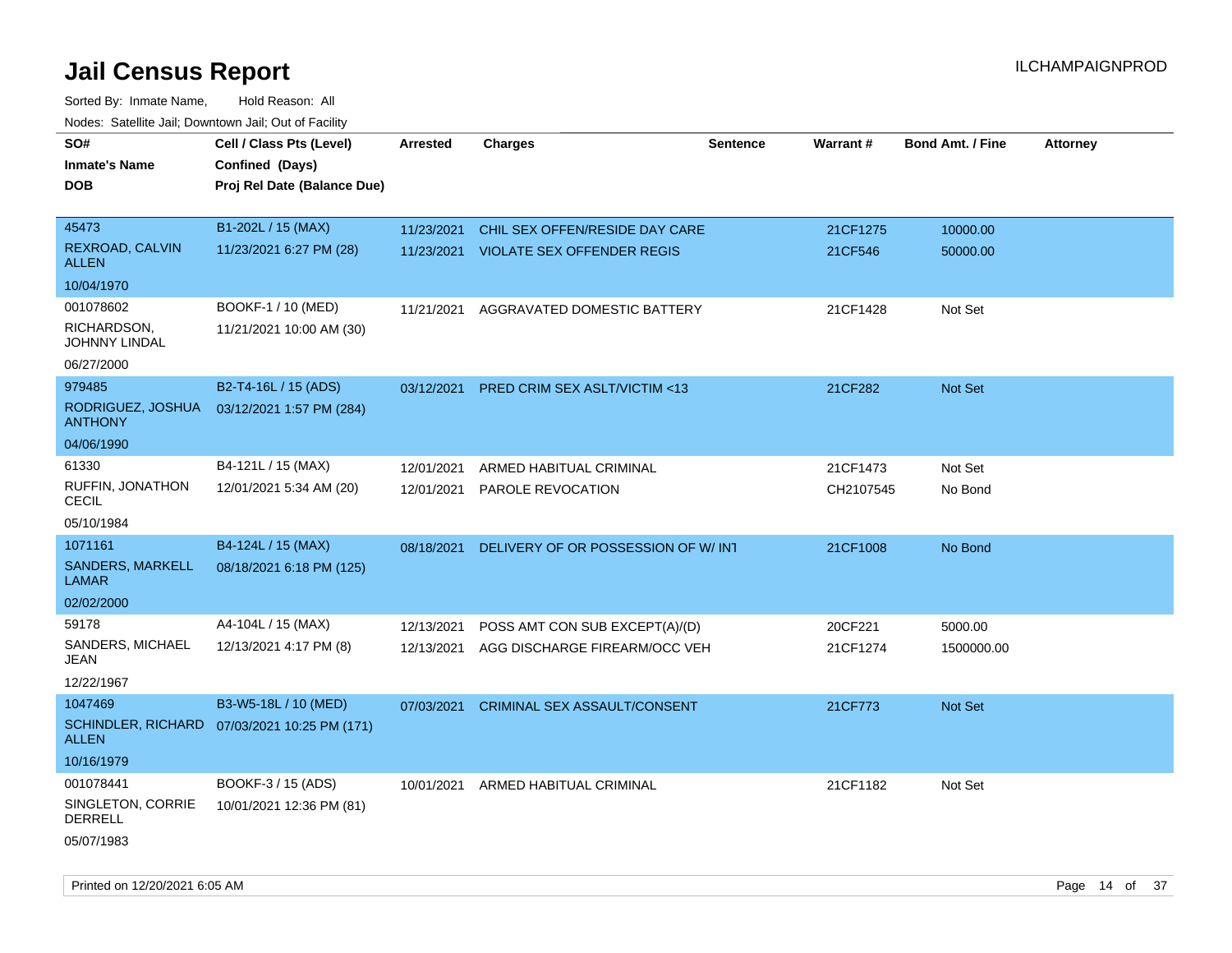Sorted By: Inmate Name, Hold Reason: All Nodes: Satellite Jail; Downtown Jail; Out of Facility

| SO#<br><b>Inmate's Name</b><br><b>DOB</b>                            | Cell / Class Pts (Level)<br>Confined (Days)<br>Proj Rel Date (Balance Due) | <b>Arrested</b>          | <b>Charges</b>                                                  | <b>Sentence</b> | Warrant#               | <b>Bond Amt. / Fine</b> | <b>Attorney</b> |
|----------------------------------------------------------------------|----------------------------------------------------------------------------|--------------------------|-----------------------------------------------------------------|-----------------|------------------------|-------------------------|-----------------|
| 38305<br>STOVER, JOSH<br><b>ANDREW</b>                               | B2-T2-06L / 10 (SPH)<br>03/18/2020 10:24 AM (643)                          | 03/18/2020               | <b>CRIMINAL SEXUAL ABUSE</b>                                    |                 | 20CF-343               | 500000.00               |                 |
| 08/18/1973<br>001078436<br>STRONG, CORTEZ<br>04/13/1996              | B2-T1-02L / 10 (SPH)<br>09/30/2021 2:47 PM (82)                            | 09/30/2021               | CRIMINAL SEX ASSAULT/CONSENT                                    |                 | 20CF255                | 150000.00               |                 |
| 1030307<br><b>SUTTON, FRANKIE</b><br><b>DMARVIO</b><br>07/03/1983    | B1-105L / 10 (MED)<br>11/28/2021 11:16 PM (23)                             | 11/28/2021               | DOMESTIC BATTERY/OTHER PRIOR                                    |                 | 21CF1450               | No Bond                 |                 |
| 1073581<br>TATMAN, JUSTIN W<br>05/28/1991                            | BOOKH-7<br>12/19/2021 7:49 PM (2)                                          | 12/19/2021<br>12/19/2021 | THEFT CONTROL INTENT 10K<100K<br>RETAIL THEFT/MOTOR FUEL/<\$150 |                 | 2021CF588<br>2019CM533 | 5000.00<br>5000.00      |                 |
| 1066794<br><b>TAYLOR, STANLEY</b><br><b>JAMES</b><br>01/05/1994      | B3-W2-07U / 5 (MIN)<br>09/07/2021 7:01 AM (105)                            | 09/07/2021               | <b>VIOLATE OP/OTHER PRIOR</b>                                   |                 | 21CF1061               | Not Set                 |                 |
| 949990<br>THATCH, CALVIN<br><b>ANTHONY</b><br>07/09/1986             | A4-107L / 15 (MAX)<br>07/27/2021 5:12 PM (147)                             | 07/27/2021<br>07/27/2021 | AGG DISCHARGE FIREARM/OCC VEH<br>WARRANT OUT OF COUNTY          | $2y/6m$ (DOC)   | 2021CF829<br>21TR49    | 750000.00<br>1500.00    |                 |
| 001078471<br><b>THATCH, OMARION</b><br><b>DIAMONTE</b><br>09/05/2003 | B4-127U / 10 (MED)<br>10/11/2021 1:26 AM (71)                              | 10/11/2021               | AGG UUW/VEHICLE/<21                                             |                 | 21CF1210               | 100.00                  |                 |
| 21252<br>THOMAS, ELIJAH                                              | B4-121U / 15 (MAX)<br>10/18/2021 12:35 AM (64)                             | 10/18/2021               | MFG/DEL 1<15 GR COCAINE/ANLG                                    |                 | 2021CF172              | 25000.00                |                 |

07/31/1962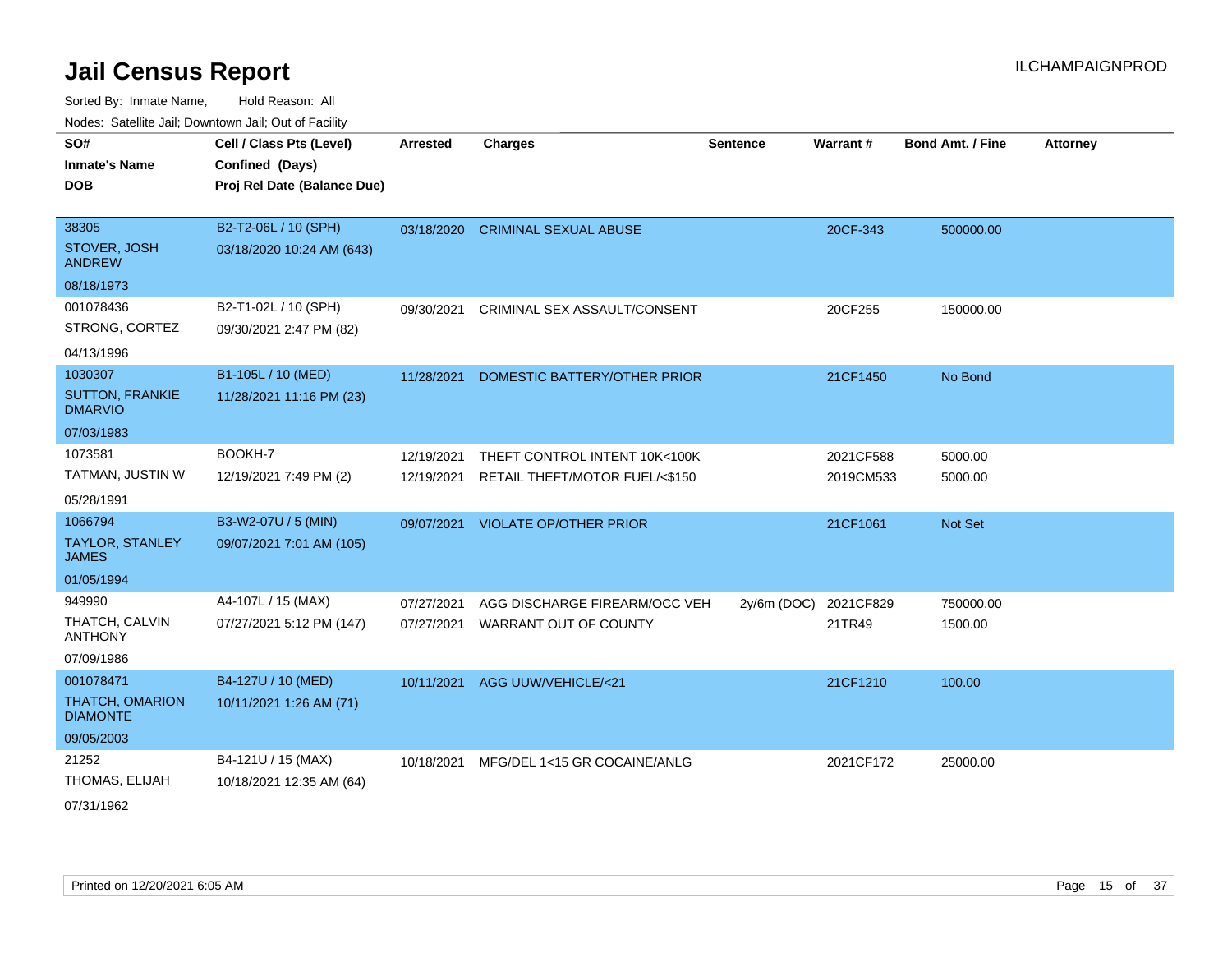| ivouss. Saleline Jali, Downtown Jali, Out of Facility |                             |            |                                 |                 |           |                         |                 |
|-------------------------------------------------------|-----------------------------|------------|---------------------------------|-----------------|-----------|-------------------------|-----------------|
| SO#                                                   | Cell / Class Pts (Level)    | Arrested   | <b>Charges</b>                  | <b>Sentence</b> | Warrant#  | <b>Bond Amt. / Fine</b> | <b>Attorney</b> |
| <b>Inmate's Name</b>                                  | Confined (Days)             |            |                                 |                 |           |                         |                 |
| DOB                                                   | Proj Rel Date (Balance Due) |            |                                 |                 |           |                         |                 |
|                                                       |                             |            |                                 |                 |           |                         |                 |
| 32058                                                 | B4-123U / 15 (MAX)          | 06/14/2021 | <b>AGG DISCH FIREARM</b>        |                 | 21CF690   | Not Set                 |                 |
| THOMPSON, STEVEN<br><b>ONEAL</b>                      | 06/14/2021 6:44 AM (190)    |            |                                 |                 |           |                         |                 |
| 03/14/1969                                            |                             |            |                                 |                 |           |                         |                 |
| 001077662                                             | A4-107U / 15 (MAX)          | 02/03/2021 | ARMED ROBBERY/ARMED W/FIREARM   | 12y (DOC)       | 21CF123   | 250000.00               |                 |
| TIPSORD, NOAH LEE                                     | 02/03/2021 4:33 PM (321)    |            |                                 |                 |           |                         |                 |
|                                                       |                             |            |                                 |                 |           |                         |                 |
| 08/14/1998                                            |                             |            |                                 |                 |           |                         |                 |
| 32910                                                 | B3-W4-14L / 10 (MED)        | 10/04/2021 | DOM BTRY/HARM/1-2 PRECONV       |                 | 21CF1189  | Not Set                 |                 |
| <b>TULL, CHRISTOPHER</b><br><b>MICHAEL</b>            | 10/04/2021 10:53 PM (78)    |            |                                 |                 |           |                         |                 |
| 04/02/1971                                            |                             |            |                                 |                 |           |                         |                 |
| 56994                                                 | A3-114L / 15 (MAX)          | 12/09/2021 | STALKING/CAUSE FEAR FOR SAFETY  |                 | 21CF1514  | Not Set                 |                 |
| TURNER, ROBERT<br>EARL, Senior                        | 12/09/2021 9:23 PM (12)     | 12/13/2021 | PAROLE REVOCATION               |                 | CH2107735 | Not Set                 |                 |
| 09/07/1982                                            |                             |            |                                 |                 |           |                         |                 |
| 1070737                                               | A1-124U / 15 (MAX)          | 10/14/2021 | AGG KIDNAPG/<13/INTEL DISABL    |                 | 2020CF418 | 250000.00               |                 |
| <b>WASHINGTON,</b><br><b>JASTINA VIRGINIA</b>         | 10/14/2021 12:02 PM (68)    |            |                                 |                 |           |                         |                 |
| 04/11/2000                                            |                             |            |                                 |                 |           |                         |                 |
| 977140                                                | B1-203L / 10 (MED)          | 10/24/2021 | ARMED HABITUAL CRIMINAL         |                 | 21CF1289  | Not Set                 |                 |
| <b>WEBSTER, DERRIAL</b><br>DEVON                      | 10/24/2021 2:46 AM (58)     |            |                                 |                 |           |                         |                 |
| 01/14/1990                                            |                             |            |                                 |                 |           |                         |                 |
| 1070971                                               | A3-217U / 5 (ADS)           | 12/07/2021 | <b>IDENTITY THEFT/&lt;\$300</b> |                 | 20CF922   | <b>Not Set</b>          |                 |
| <b>WEIR, CLINTON</b><br><b>HOWARD</b>                 | 12/08/2021 3:45 AM (13)     | 12/07/2021 | <b>RECKLESS DRIVING</b>         |                 | 19TR2348  | Not Set                 |                 |
| 03/15/1983                                            |                             |            |                                 |                 |           |                         |                 |
| 001078328                                             | B1-207U / 15 (MAX)          | 08/30/2021 | FELON POSS/USE WEAPON/FIREARM   |                 | 21CF1045  | Not Set                 |                 |
| WHITE, JUSTIN<br><b>STEVEN</b>                        | 08/30/2021 10:48 AM (113)   |            |                                 |                 |           |                         |                 |
| 10/25/1995                                            |                             |            |                                 |                 |           |                         |                 |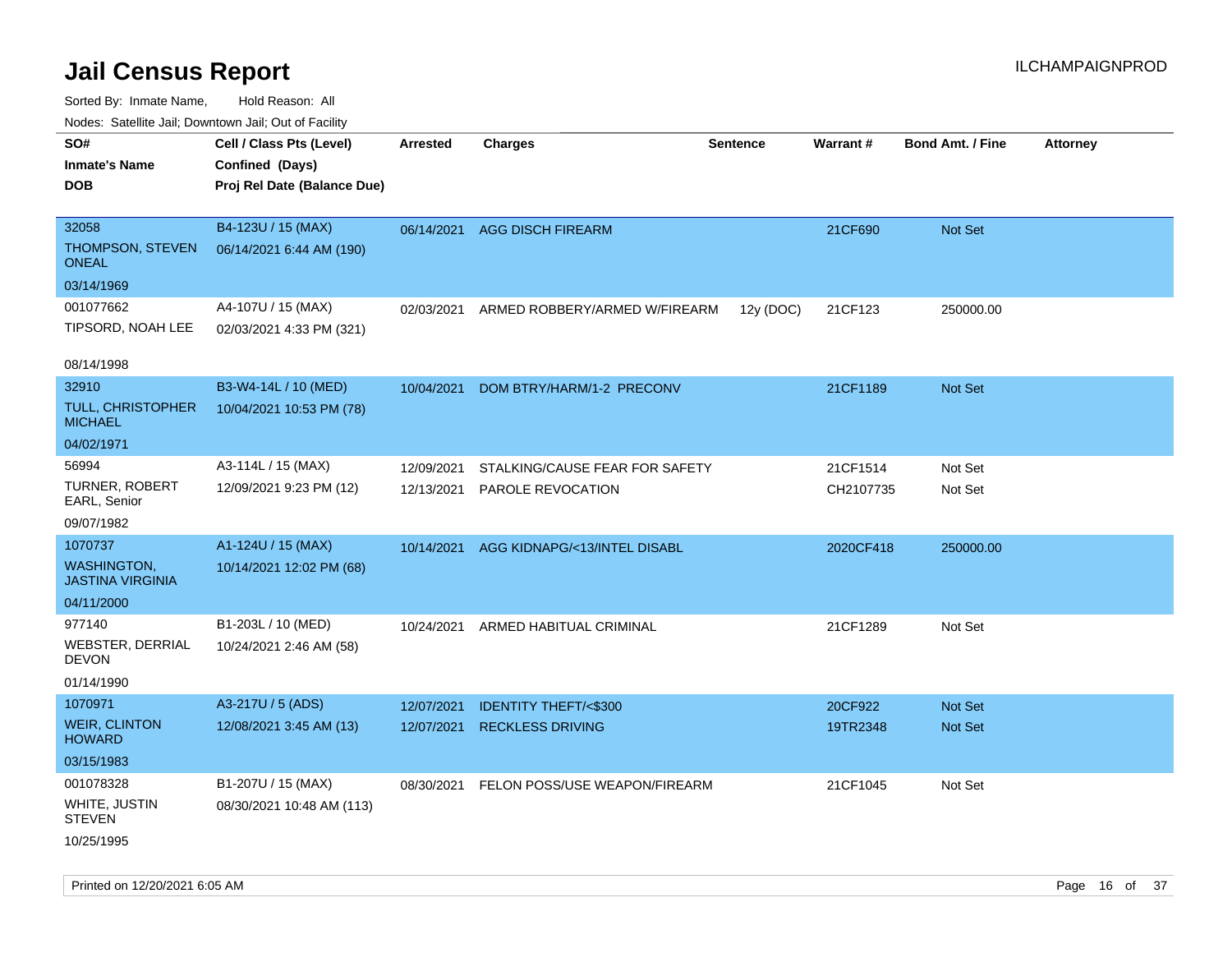| SO#                                         | Cell / Class Pts (Level)    | Arrested          | Charges                      | <b>Sentence</b> | Warrant#    | <b>Bond Amt. / Fine</b> | <b>Attorney</b> |
|---------------------------------------------|-----------------------------|-------------------|------------------------------|-----------------|-------------|-------------------------|-----------------|
| <b>Inmate's Name</b>                        | Confined (Days)             |                   |                              |                 |             |                         |                 |
| <b>DOB</b>                                  | Proj Rel Date (Balance Due) |                   |                              |                 |             |                         |                 |
|                                             |                             |                   |                              |                 |             |                         |                 |
| 1019420                                     | A3-115L / 10 (ADS)          | 12/14/2021        | METH MANUFACTURING/15<100 GR | 8y (DOC)        | 21CF205     | No Bond                 |                 |
| <b>WILLIAMS,</b><br><b>MARSHAWN ANTONIO</b> | 12/14/2021 1:56 PM (7)      |                   |                              |                 |             |                         |                 |
| 06/02/1994                                  |                             |                   |                              |                 |             |                         |                 |
| 638552                                      | B2-DR / 5 (SPH)             | 10/07/2021        | CHILD PORNOGRAPHY/PHOTOGRAPH |                 | 2021CF1207  | No Bond                 |                 |
| <b>WILLIAMS, MICHAEL</b><br>JAMES           | 10/07/2021 12:20 PM (75)    |                   |                              |                 |             |                         |                 |
| 03/29/1964                                  |                             |                   |                              |                 |             |                         |                 |
| 1066370                                     | B1-101L / 15 (MAX)          | 07/28/2021        | ARMED VIOLENCE/CATEGORY III  |                 | 2021 CF 882 | <b>Not Set</b>          |                 |
| <b>WILLIAMS, REONTE</b><br><b>REMIR</b>     | 07/28/2021 5:40 AM (146)    |                   |                              |                 |             |                         |                 |
| 05/14/1999                                  |                             |                   |                              |                 |             |                         |                 |
| <b>Total Satellite Jail: 129</b>            |                             | <b>Males: 115</b> | Unknown: 0<br>Females: 14    |                 |             |                         |                 |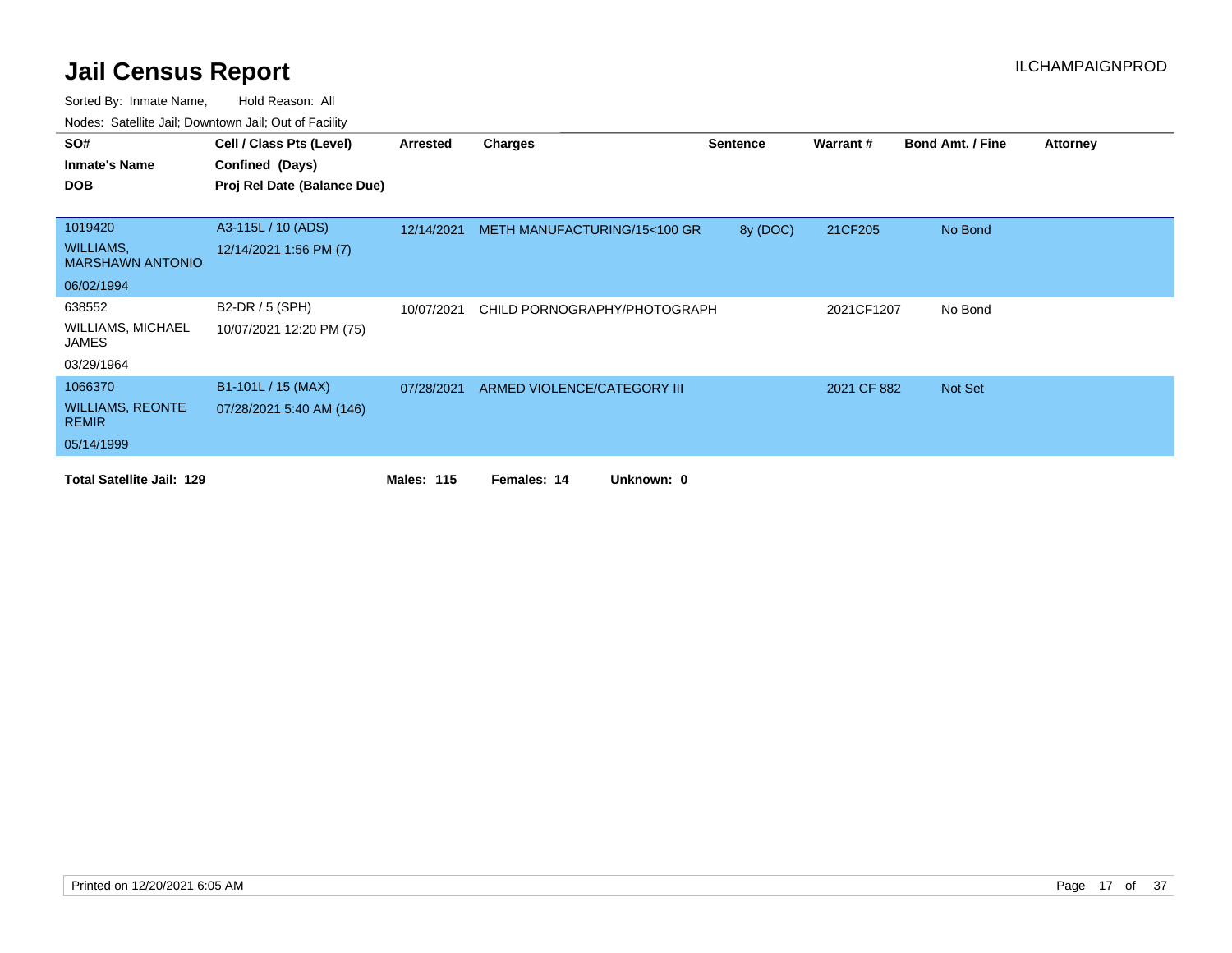| <b>Downtown Jail</b><br>SO#<br><b>Inmate's Name</b><br><b>DOB</b> | Cell / Class Pts (Level)<br>Confined (Days)<br>Proj Rel Date (Balance Due) | <b>Arrested</b>                        | <b>Charges</b>                                                       | <b>Sentence</b> | Warrant#             | <b>Bond Amt. / Fine</b>         | <b>Attorney</b> |
|-------------------------------------------------------------------|----------------------------------------------------------------------------|----------------------------------------|----------------------------------------------------------------------|-----------------|----------------------|---------------------------------|-----------------|
| 1073165                                                           | G4L / 5 (MIN)                                                              | 04/30/2021                             | <b>BURGLARY</b>                                                      |                 | 21CF516              | <b>Not Set</b>                  |                 |
| <b>ACKERMAN, CODY</b><br><b>JAMES</b>                             | 04/30/2021 4:48 PM (235)                                                   | 04/30/2021                             | UNLWFL POSS/DRIVER/VEH/STOLEN                                        |                 | 21CF486              | <b>Not Set</b>                  |                 |
| 02/01/1989                                                        |                                                                            | 04/30/2021<br>05/03/2021               | FORGERY/ISSUE/DELIVER DOCUMENT<br>FORGERY/ISSUE/DELIVER DOCUMENT     |                 | 19CF143<br>2018CF689 | 75000.00<br>2500.00 / 75.00     |                 |
| 001078634<br>ADAMS, JESSE RAY<br>10/31/1992                       | G4U / 5 (MIN)<br>12/01/2021 12:57 PM (20)                                  | 12/01/2021                             | POSS STOLEN VEHICLE > \$25,000                                       |                 | 21CF1411             | 5000.00                         |                 |
| 1059371                                                           | F5U / 15 (MAX)                                                             | 11/15/2021                             | <b>RESIDENTIAL BURGLARY</b>                                          | 10y (DOC)       | 2021CF154            | No Bond                         |                 |
| <b>BECKETT, ANQWAUN</b><br><b>JAWAUN</b>                          | 11/15/2021 11:01 AM (36)                                                   | 11/15/2021                             | AGG BATTERY/PEACE OFFICER                                            | 5y (DOC)        | 2021CF154            | No Bond                         |                 |
| 11/14/1996                                                        |                                                                            |                                        |                                                                      |                 |                      |                                 |                 |
| 517915<br><b>BOXLEY, CHARLES</b><br><b>OMAR</b><br>01/10/1985     | C4L / 5 (MIN)<br>08/03/2021 2:18 PM (140)                                  | 08/03/2021<br>08/03/2021<br>08/03/2021 | <b>BURGLARY</b><br><b>BURGLARY</b><br>FORGERY/ISSUE/DELIVER DOCUMENT |                 | 21CF289<br>21CF679   | 20000.00<br>20000.00<br>No Bond |                 |
| 1067476                                                           | C1U / 10 (MED)                                                             | 11/13/2021                             | AGG DOMESTIC BATTERY/STRANGLE                                        |                 | 20CF575              | 5000.00                         |                 |
| <b>BROWN, JAMES</b><br><b>BRONELL</b>                             | 11/13/2021 2:35 AM (38)                                                    | 11/13/2021                             | <b>RESIDENTIAL BURGLARY</b>                                          |                 | 21CF385              | 25000.00                        |                 |
| 01/08/1996                                                        |                                                                            |                                        |                                                                      |                 |                      |                                 |                 |
| 1075941<br><b>BROWN, LIONEL</b><br><b>TERRELL</b>                 | G2L / 5 (MIN)<br>10/08/2021 5:16 PM (74)                                   | 10/08/2021                             | HARASS WITNESS/FAMILY MBR/REP                                        |                 | 2021CF1188           | 500000.00                       |                 |
| 10/19/1981                                                        |                                                                            |                                        |                                                                      |                 |                      |                                 |                 |
| 61904<br><b>BURNETT, TIMOTHY</b><br><b>LYNN</b><br>09/09/1983     | D4 / 15 (ADS)<br>10/23/2021 5:43 PM (59)                                   | 10/23/2021                             | <b>ROBBERY</b>                                                       |                 | 21CF1287             | Not Set                         |                 |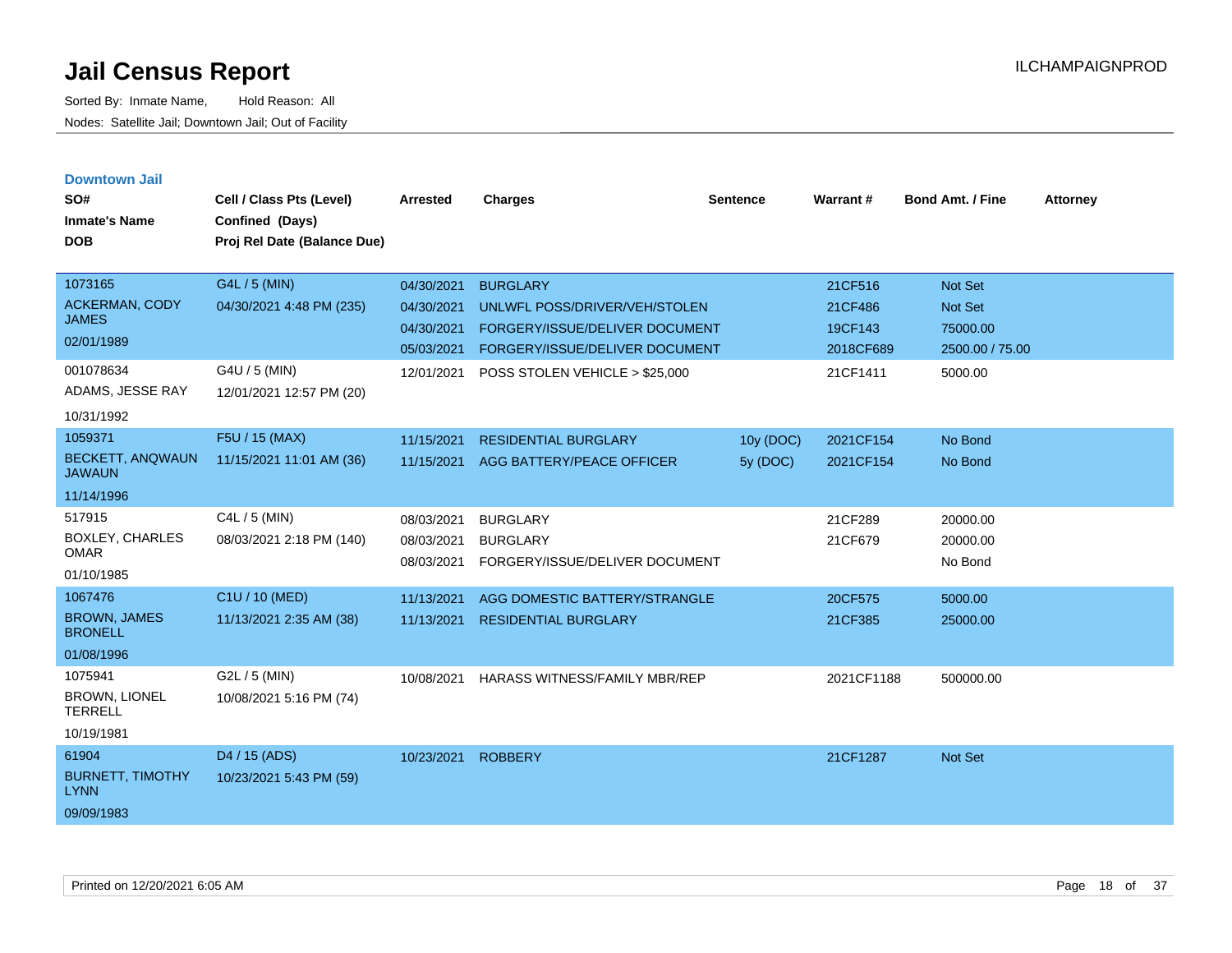Sorted By: Inmate Name, Hold Reason: All Nodes: Satellite Jail; Downtown Jail; Out of Facility

| Noues. Sateme Jan, Downtown Jan, Out or Facility |                             |                 |                                |                 |            |                         |                 |
|--------------------------------------------------|-----------------------------|-----------------|--------------------------------|-----------------|------------|-------------------------|-----------------|
| SO#                                              | Cell / Class Pts (Level)    | <b>Arrested</b> | <b>Charges</b>                 | <b>Sentence</b> | Warrant#   | <b>Bond Amt. / Fine</b> | <b>Attorney</b> |
| <b>Inmate's Name</b>                             | Confined (Days)             |                 |                                |                 |            |                         |                 |
| <b>DOB</b>                                       | Proj Rel Date (Balance Due) |                 |                                |                 |            |                         |                 |
|                                                  |                             |                 |                                |                 |            |                         |                 |
| 1075361                                          | J6L / 5 (ADS)               | 04/16/2021      | <b>BURGLARY</b>                |                 | 21CF414    | Not Set                 |                 |
| <b>COWART, TORREY</b><br><b>BENJAMEN, Junior</b> | 04/16/2021 9:17 PM (249)    |                 |                                |                 |            |                         |                 |
| 11/22/1987                                       |                             |                 |                                |                 |            |                         |                 |
| 1067370                                          | E3L / 15 (MAX)              | 11/05/2021      | FIREARM/FOID INVALID/NOT ELIG  |                 | 21CF1370   | Not Set                 |                 |
| DAVIS, AUSTIN<br><b>CHRISTOPHER</b>              | 11/06/2021 12:23 AM (45)    |                 |                                |                 |            |                         |                 |
| 08/11/1997                                       |                             |                 |                                |                 |            |                         |                 |
| 56063                                            | H4L / 10 (ADS)              | 11/24/2021      | <b>FUGITIVE FROM JUSTICE</b>   |                 | 21CF1454   | Not Set                 |                 |
| DAVIS, DAMIEN<br><b>DOMINIQUE</b>                | 09/18/2021 4:25 AM (94)     |                 |                                |                 |            |                         |                 |
| 02/28/1977                                       |                             |                 |                                |                 |            |                         |                 |
| 1066719                                          | C5L / 10 (MED)              | 06/09/2021      | AGG DOMESTIC BATTERY/STRANGLE  |                 | 21CF310    | 100000.00               |                 |
| DAVIS, TAVEON                                    | 06/09/2021 10:50 PM (195)   | 06/09/2021      | RET THEFT/DISP MERCH/>\$300    |                 | 19CF959    | 5000.00                 |                 |
| CORNELIUS                                        |                             | 06/09/2021      | RETAIL THEFT/DISP MERCH/<\$300 |                 | 19CM897    | 3000.00                 |                 |
| 12/21/1997                                       |                             |                 |                                |                 |            |                         |                 |
| 001078223                                        | G6L / 5 (MIN)               | 11/09/2021      | AGG DUI/NO VALID DL            |                 | 21CF1382   | Not Set                 |                 |
| DIEGO-MATEO,<br><b>JOAQUIN</b>                   | 11/09/2021 10:52 PM (42)    |                 |                                |                 |            |                         |                 |
| 01/23/2002                                       |                             |                 |                                |                 |            |                         |                 |
| 571307                                           | J3L / 15 (ADS)              | 09/14/2020      | CRIM SEXUAL ABUSE/CONSENT      |                 | 2020CF1026 | Not Set                 |                 |
| DOMINGO-<br>CASTANEDA,                           | 09/14/2020 11:19 PM (463)   | 09/14/2020      | PRED CRIM SEX ASLT/VICTIM <13  |                 | 2020CF1025 | Not Set                 |                 |
| 09/29/1989                                       |                             |                 |                                |                 |            |                         |                 |
| 527379                                           | C9U / 15 (ADS)              | 10/25/2021      | <b>ARMED HABITUAL CRIMINAL</b> |                 | 21CF1297   | <b>Not Set</b>          |                 |
| DRAKE, MARCELL<br><b>DEON</b>                    | 10/25/2021 5:05 PM (57)     | 10/27/2021      | AGG DOMESTIC BATTERY/STRANGLE  |                 | 21CF1245   | Not Set                 |                 |
| 04/20/1987                                       |                             |                 |                                |                 |            |                         |                 |
| 959292                                           | K1 / 15 (ADS)               | 04/01/2021      | ATTEMPT (FIRST DEGREE MURDER)  |                 | 2020CF565  | 2000000.00              |                 |
| DUNCAN, COREYON<br><b>ANTHONY</b>                | 04/01/2021 8:46 PM (264)    | 12/17/2021      | <b>MURDER</b>                  |                 | 21CF1542   | Not Set                 |                 |

01/17/1989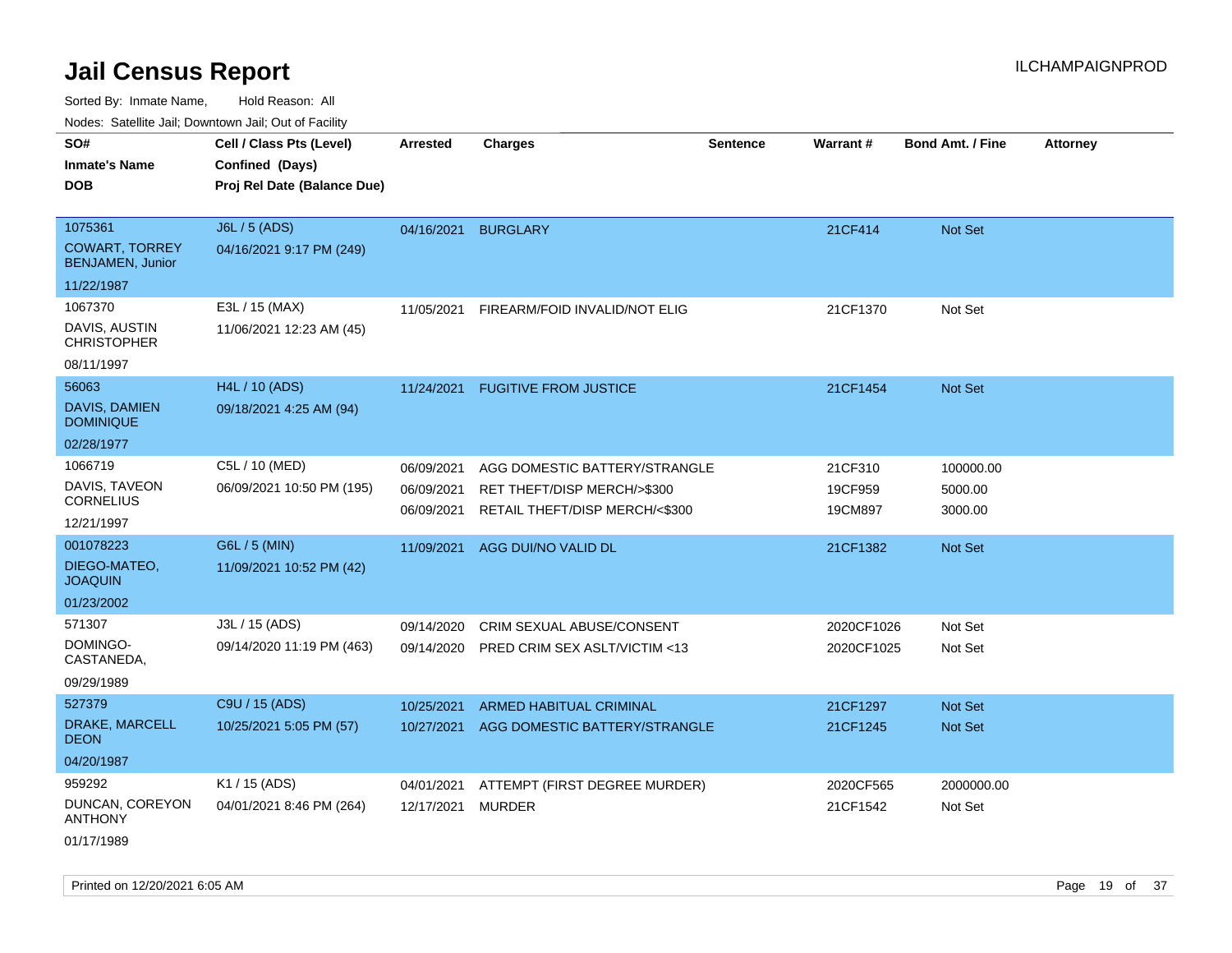Sorted By: Inmate Name, Hold Reason: All Nodes: Satellite Jail; Downtown Jail; Out of Facility

| roaco. Catolino dall, Downtown dall, Out of Fability |                                                                            |                 |                                         |                 |            |                         |                 |
|------------------------------------------------------|----------------------------------------------------------------------------|-----------------|-----------------------------------------|-----------------|------------|-------------------------|-----------------|
| SO#<br><b>Inmate's Name</b><br><b>DOB</b>            | Cell / Class Pts (Level)<br>Confined (Days)<br>Proj Rel Date (Balance Due) | <b>Arrested</b> | <b>Charges</b>                          | <b>Sentence</b> | Warrant#   | <b>Bond Amt. / Fine</b> | <b>Attorney</b> |
| 1053207<br>FAUST, JAQUAVEON<br><b>LAVELL</b>         | K2 / 15 (SPH)<br>06/06/2019 2:24 PM (929)                                  |                 | 06/06/2019 MURDER/INTENT TO KILL/INJURE |                 | 2019-CF849 | 2000000.00              |                 |
| 07/25/1996                                           |                                                                            |                 |                                         |                 |            |                         |                 |
| 962759                                               | E6L / 5 (ADS)                                                              | 07/16/2021      | METH DELIVERY<5 GRAMS                   |                 | 21CF833    | Not Set                 |                 |
|                                                      | FINLEY, KEVIN DANTE 07/16/2021 9:44 PM (158)                               | 07/29/2021      | AGG CRIM SEX ASSAULT/FELONY             |                 | 21CF891    | No Bond                 |                 |
| 12/28/1988                                           |                                                                            |                 |                                         |                 |            |                         |                 |
| 524764                                               | G3L / 5 (MIN)                                                              | 09/18/2021      | METH DELIVERY/15<100 GRAMS              |                 | 21CF627    | 50000.00                |                 |
| <b>FISCUS, ROBERT</b><br><b>LOWELL</b>               | 09/18/2021 10:50 AM (94)                                                   |                 |                                         |                 |            |                         |                 |
| 02/17/1986                                           |                                                                            |                 |                                         |                 |            |                         |                 |
| 55731                                                | E4L / 15 (ADS)                                                             | 12/07/2021      | THEFT CONTROL INTENT \$500<10K          |                 | 2019CF1448 | No Bond                 |                 |
| FULLILOVE.<br><b>CHRISTOPHER</b>                     | 12/07/2021 3:44 PM (14)                                                    |                 |                                         |                 |            |                         |                 |
| 09/25/1980                                           |                                                                            |                 |                                         |                 |            |                         |                 |
| 1068917                                              | H1L / 5 (MIN)                                                              | 08/11/2021      | VIO ORDER/PRIOR VIO OF ORDER            |                 | 21CF965    | Not Set                 |                 |
| <b>GARCIA, JUAN</b><br><b>CARLOS</b>                 | 08/11/2021 9:24 PM (132)                                                   |                 |                                         |                 |            |                         |                 |
| 10/21/1997                                           |                                                                            |                 |                                         |                 |            |                         |                 |
| 32913                                                | I1 / 15 (ADS)                                                              | 12/03/2021      | PRED CRIM SEX ASLT/VICTIM <13           |                 | 21CF1481   | Not Set                 |                 |
| GROB, WARREN A,<br>Junior                            | 12/03/2021 4:24 PM (18)                                                    |                 |                                         |                 |            |                         |                 |
| 12/07/1950                                           |                                                                            |                 |                                         |                 |            |                         |                 |
| 977825                                               | G9L / 5 (ADS)                                                              | 11/25/2021      | RET THEFT/DISP MERCH/>\$300             | 4y (DOC)        | 21CF203    | Not Set                 |                 |
| <b>GWIN, RAYMOND</b><br><b>CHARLES</b>               | 11/25/2021 2:23 PM (26)                                                    |                 |                                         |                 |            |                         |                 |
| 09/30/1989                                           |                                                                            |                 |                                         |                 |            |                         |                 |
| 1073611                                              | G5L / 5 (MIN)                                                              | 02/09/2021      | DELIVERY OF OR POSSESSION OF W/INT      |                 | 21CF160    | Not Set                 |                 |
| HAYES, CAMERON<br><b>TAYLOR MALEEK</b>               | 02/09/2021 3:10 PM (315)                                                   | 02/09/2021      | MFG 15>100 GR ECSTASY/ANALOG            |                 | 21CF121    | 500000.00               |                 |
| 08/10/1998                                           |                                                                            |                 |                                         |                 |            |                         |                 |

Printed on 12/20/2021 6:05 AM Page 20 of 37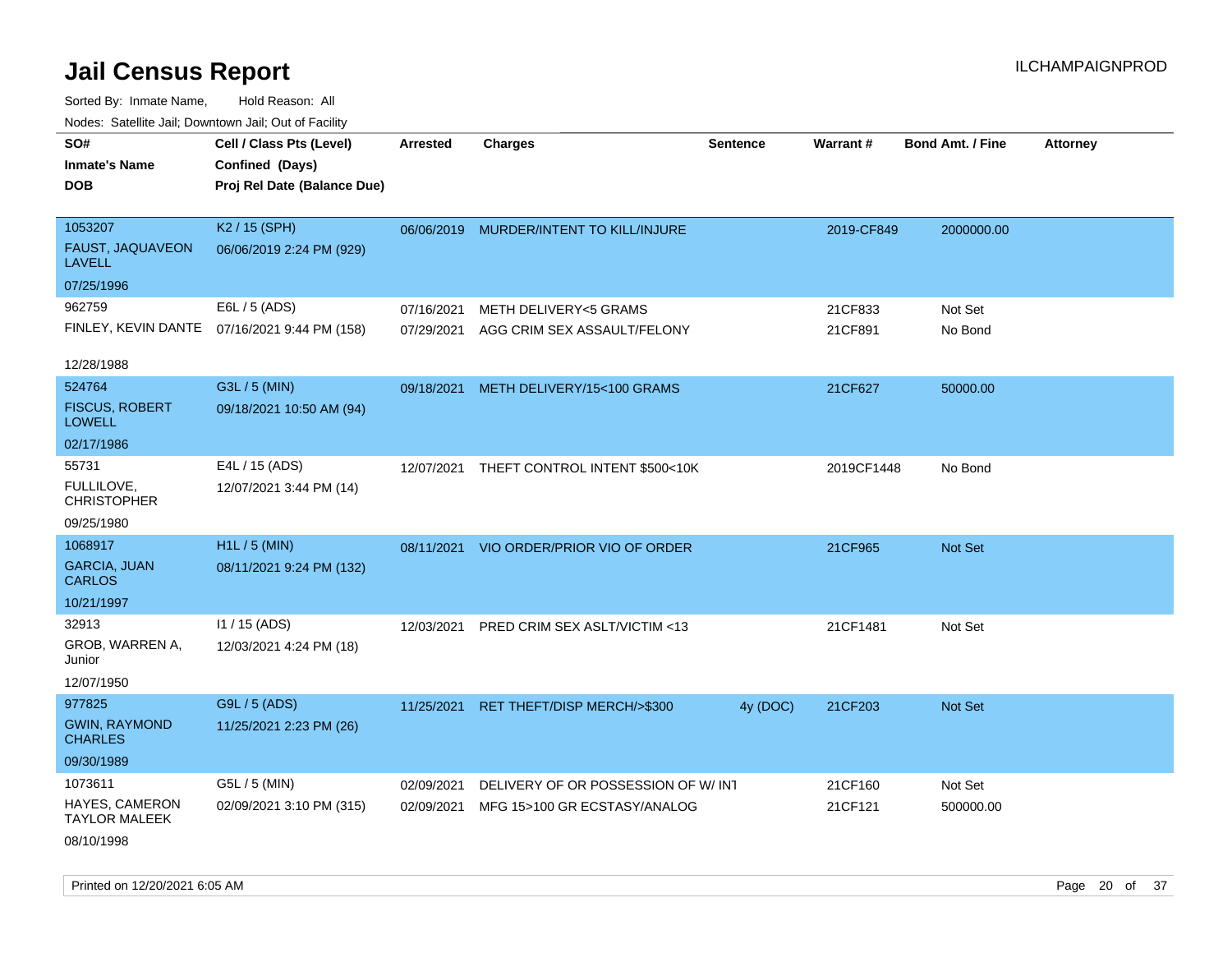| ivouss. Satellite Jali, Downtown Jali, Out of Facility       |                                                                                   |                 |                                          |                 |                 |                         |                 |  |
|--------------------------------------------------------------|-----------------------------------------------------------------------------------|-----------------|------------------------------------------|-----------------|-----------------|-------------------------|-----------------|--|
| SO#<br>Inmate's Name<br><b>DOB</b>                           | Cell / Class Pts (Level)<br><b>Confined (Days)</b><br>Proj Rel Date (Balance Due) | <b>Arrested</b> | <b>Charges</b>                           | <b>Sentence</b> | <b>Warrant#</b> | <b>Bond Amt. / Fine</b> | <b>Attorney</b> |  |
| 1038973                                                      | I3 / 10 (MED)<br>HAYS, DAMIEN CLYDE 11/05/2021 8:59 PM (46)                       |                 | 11/05/2021 AGG DOMESTIC BATTERY/STRANGLE |                 | 21CF1365        | <b>Not Set</b>          |                 |  |
| 03/19/1994                                                   |                                                                                   |                 |                                          |                 |                 |                         |                 |  |
| 1015002<br>HERRERA, ANDREW<br>WESLEY                         | J1L / 10 (ADS)<br>07/22/2021 9:17 PM (152)                                        | 07/22/2021      | AGGRAVATED BATTERY                       | 2y (DOC)        | 2021CF861       | Not Set                 |                 |  |
| 12/17/1993                                                   |                                                                                   |                 |                                          |                 |                 |                         |                 |  |
| 1024228<br><b>HILL, JAMONTE</b><br>RASHAD                    | K3 / 15 (SPH)<br>04/24/2018 4:07 PM (1,337)                                       | 04/24/2018      | *MURDER/INTENT TO KILL/INJURE            |                 | 2018-CF1170     | 5000000.00              |                 |  |
| 05/23/1994                                                   |                                                                                   |                 |                                          |                 |                 |                         |                 |  |
| 1063119<br>HUNT, KHALLEEL<br>MALIK                           | J7L / 10 (MED)<br>11/05/2021 7:47 AM (46)                                         | 11/05/2021      | <b>BURGLARY</b>                          |                 | 2018CF877       | 10000.00                |                 |  |
| 03/28/1999                                                   |                                                                                   |                 |                                          |                 |                 |                         |                 |  |
| 29206<br><b>JOHNSON, REUBEN</b><br><b>MONTE</b>              | J5L / 15 (SPH)<br>11/09/2021 11:30 AM (42)                                        |                 | 11/09/2021 AGGRAVATED BATTERY            |                 |                 | No Bond                 |                 |  |
| 04/07/1956                                                   | 12/22/2021 (0.00)                                                                 |                 |                                          |                 |                 |                         |                 |  |
| 1073894                                                      | E4U / 10 (ADS)<br>JOKICH, ANTON VEGO 09/09/2021 2:14 PM (103)                     | 09/09/2021      | VIOLATE SEX OFFENDER REGIS/2+            |                 | 2021CF920       | 10000.00                |                 |  |
| 05/30/1969                                                   |                                                                                   |                 |                                          |                 |                 |                         |                 |  |
| 23138<br><b>JONES, GLENN</b><br><b>CLAYTON</b><br>08/17/1958 | $D1 / 15$ (MAX)<br>06/17/2021 12:51 PM (187)                                      | 06/17/2021      | AGG STALKING/CONFINE/RESTRAIN            | 5y(DOC)         | 18-CF-1333      | <b>Not Set</b>          |                 |  |
| 1017120                                                      | C7L $/$ 5 (MIN)                                                                   | 10/29/2021      | AGG ASLT/USE DDLY WEAPON                 |                 |                 | No Bond                 |                 |  |
|                                                              | JONES, JOSHUA LYNN 10/29/2021 3:15 AM (53)                                        |                 |                                          |                 |                 |                         |                 |  |
| 05/16/1993                                                   | 1/25/2022 (0.00)                                                                  |                 |                                          |                 |                 |                         |                 |  |
| Printed on 12/20/2021 6:05 AM                                |                                                                                   |                 |                                          |                 |                 |                         | Page 21 of 37   |  |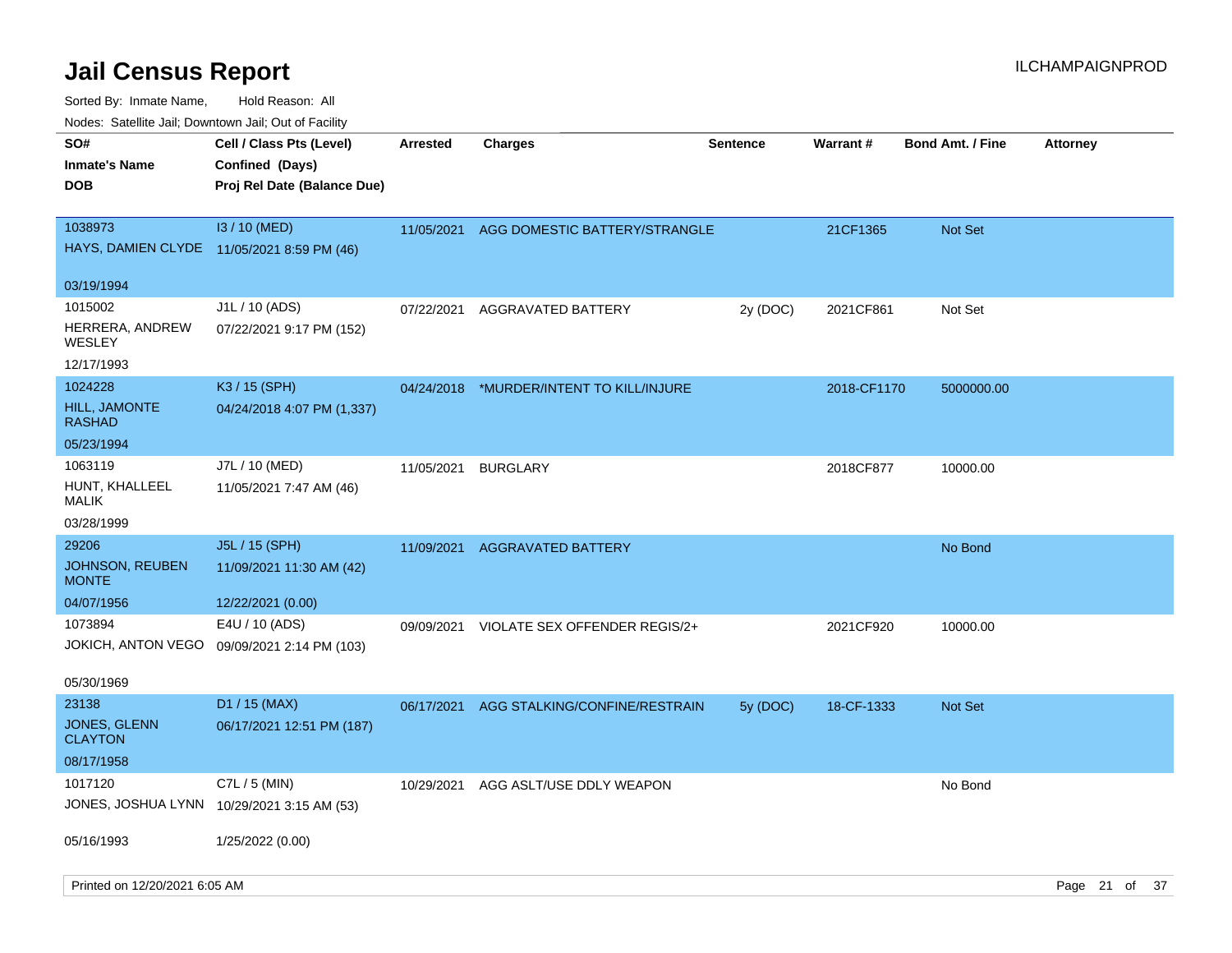| $1100000$ . Catomic ban, Domntonn ban, Oat of Fability<br>SO#<br><b>Inmate's Name</b><br><b>DOB</b> | Cell / Class Pts (Level)<br>Confined (Days)<br>Proj Rel Date (Balance Due) | Arrested             | <b>Charges</b>                     | <b>Sentence</b> | <b>Warrant#</b> | <b>Bond Amt. / Fine</b> | <b>Attorney</b> |
|-----------------------------------------------------------------------------------------------------|----------------------------------------------------------------------------|----------------------|------------------------------------|-----------------|-----------------|-------------------------|-----------------|
| 24308<br><b>KWIATKOWSKI,</b><br><b>ROBERT JOHN</b>                                                  | D <sub>2</sub> / 15 (MAX)<br>06/03/2021 10:40 PM (201)                     | 06/03/2021           | <b>ROBBERY</b>                     |                 | 21CF625         | No Bond                 |                 |
| 08/08/1963                                                                                          |                                                                            |                      |                                    |                 |                 |                         |                 |
| 29681<br>LENOIR, JOHN<br><b>CHRISTOPHER</b>                                                         | J2L / 15 (ADS)<br>07/14/2020 12:51 PM (525)                                | 07/14/2020           | PREDATORY CRIMINAL SEX ASSLT/CHILD |                 | 20CF-781        | 250000.00               |                 |
| 04/20/1966                                                                                          |                                                                            |                      |                                    |                 |                 |                         |                 |
| 001078320<br><b>MARSH, PAUL</b><br><b>OLUFUNMILAYO</b>                                              | C6L / 10 (MED)<br>11/23/2021 2:32 PM (28)                                  | 11/23/2021           | RESIST/OBSTRUCTING A PEACE OFFICEF |                 | 21CM539         | <b>Not Set</b>          |                 |
| 07/13/1994                                                                                          |                                                                            |                      |                                    |                 |                 |                         |                 |
| 45113<br>MARTIN, JEREMIAH<br><b>FRANCIS</b>                                                         | E2L / 15 (MAX)<br>11/20/2021 1:18 AM (31)                                  | 11/20/2021           | ARMED HABITUAL CRIMINAL            |                 | 21CF1424        | No Bond                 |                 |
| 01/18/1977                                                                                          |                                                                            |                      |                                    |                 |                 |                         |                 |
| 1066623                                                                                             | G6U / 5 (MIN)                                                              | 11/17/2021           | MFG/DEL 15<100 GR COCA/ANALOG      |                 | 17CF1093        | 75000.00                |                 |
| MATA-OROZCO,<br><b>OLEGARIO</b>                                                                     | 11/17/2021 5:08 PM (34)                                                    |                      |                                    |                 |                 |                         |                 |
| 03/06/1995                                                                                          |                                                                            |                      |                                    |                 |                 |                         |                 |
| 001078249<br>MCCLENDON, CALVIN<br>М                                                                 | B3 / 10 (MED)<br>08/07/2021 8:56 AM (136)                                  | 08/07/2021           | FELON POSS/USE WEAPON/FIREARM      |                 | 21CF947         | Not Set                 |                 |
| 04/29/1990                                                                                          |                                                                            |                      |                                    |                 |                 |                         |                 |
| 40235<br>MERRIWEATHER,<br><b>MARCUS TODD</b><br>11/28/1967                                          | G9U / 5 (MIN)<br>10/04/2021 4:41 PM (78)                                   | 10/04/2021 AGG DUI/4 |                                    |                 | 2021CF1145      | 35000.00                |                 |
| 1040273                                                                                             | E5U / 15 (ADS)                                                             | 09/30/2021           | PRED CRIM SEX ASLT/VICTIM <13      |                 | 21CF329         | 500000.00               |                 |
| METCALFE, LANELL<br>JARON<br>09/22/1988                                                             | 09/30/2021 11:32 PM (82)                                                   |                      |                                    |                 |                 |                         |                 |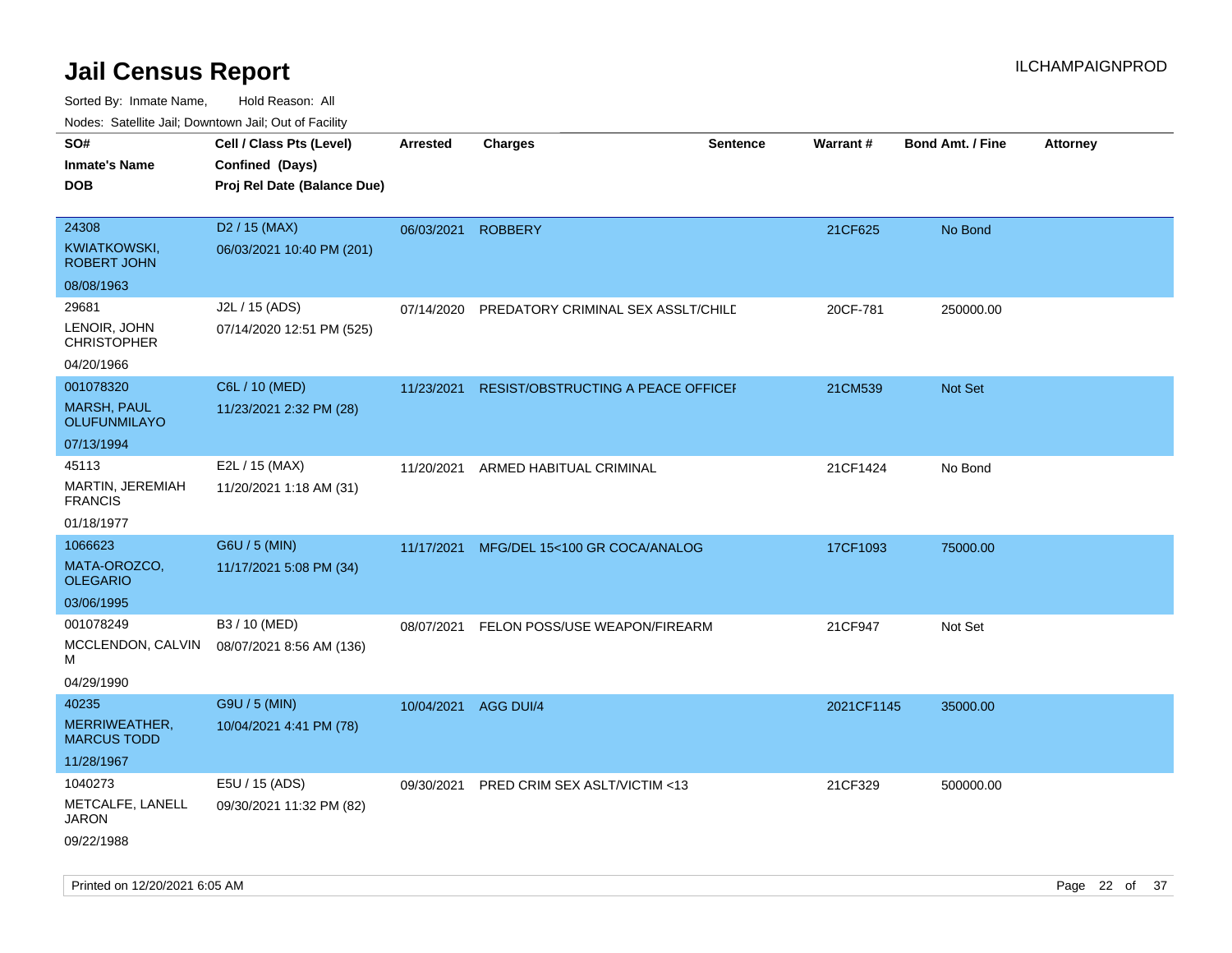Sorted By: Inmate Name, Hold Reason: All

| Nodes: Satellite Jail; Downtown Jail; Out of Facility |  |
|-------------------------------------------------------|--|
|                                                       |  |

| SO#                                          | Cell / Class Pts (Level)    | <b>Arrested</b>          | <b>Charges</b>                                                 | <b>Sentence</b> | Warrant#               | <b>Bond Amt. / Fine</b> | <b>Attorney</b> |
|----------------------------------------------|-----------------------------|--------------------------|----------------------------------------------------------------|-----------------|------------------------|-------------------------|-----------------|
| <b>Inmate's Name</b>                         | Confined (Days)             |                          |                                                                |                 |                        |                         |                 |
| <b>DOB</b>                                   | Proj Rel Date (Balance Due) |                          |                                                                |                 |                        |                         |                 |
|                                              |                             |                          |                                                                |                 |                        |                         |                 |
| 1075635                                      | B <sub>2</sub> / 10 (ADS)   | 05/11/2021               | MFG/DEL CANNABIS/30-500 GRAMS                                  |                 | 20CF1402               | 100000.00               |                 |
| MILES, DEVLON VON,<br>Junior                 | 05/11/2021 10:39 PM (224)   | 05/11/2021               | AGG DISCHARGE FIREARM/OCC VEH                                  |                 | 21CF538                | <b>Not Set</b>          |                 |
| 11/04/2000                                   |                             |                          |                                                                |                 |                        |                         |                 |
| 1069209                                      | H2L / 10 (ADS)              | 04/07/2021               | AGG BATTERY/GREAT BODILY HARM                                  |                 | 21CF376                | Not Set                 |                 |
| MOORE, DEVONTE<br>JAMAL                      | 04/07/2021 6:25 PM (258)    |                          |                                                                |                 |                        |                         |                 |
| 09/24/1995                                   |                             |                          |                                                                |                 |                        |                         |                 |
| 966887                                       | F7L / 15 (MAX)              | 11/05/2021               | DELIVERY OF OR POSSESSION OF W/ IN1 10y/0m/0d (DC 19CF1425     |                 |                        | No Bond                 |                 |
| <b>NELSON, DARRYL</b><br><b>WAYNE</b>        | 11/05/2021 11:00 AM (46)    |                          |                                                                |                 |                        |                         |                 |
| 01/16/1984                                   |                             |                          |                                                                |                 |                        |                         |                 |
| 001078357                                    | H6L / 15 (ADS)              | 09/17/2021               | ARMED ROBBERY/ARMED W/FIREARM                                  |                 | 21CF1128               | Not Set                 |                 |
| PETTIGREW, CAREY<br><b>CORNITRIAS DEOBLO</b> | 09/17/2021 9:56 AM (95)     | 09/17/2021<br>09/17/2021 | ARMED ROBBERY/ARMED W/FIREARM<br>ARMED ROBBERY/ARMED W/FIREARM |                 | 21CF1230<br>21CF1129   | Not Set<br>Not Set      |                 |
| 08/31/1986                                   |                             |                          |                                                                |                 |                        |                         |                 |
| 1022441                                      | H3L / 10 (ADS)              | 10/27/2021               | AGG BATTERY/PEACE OFFICER                                      |                 | 2021 CF 12             | No Bond                 |                 |
| PICKENS, DONTRELL<br><b>DEMAR</b>            | 10/27/2021 1:39 PM (55)     | 10/27/2021               | AGG BATTERY/PEACE OFFICER                                      |                 | 2020 CF 1488           | No Bond                 |                 |
| 12/10/1993                                   |                             |                          |                                                                |                 |                        |                         |                 |
| 1072114                                      | A1U / 15 (SPH)              | 01/17/2021               | ATTEMPT (FIRST DEGREE MURDER)                                  |                 | 2021CF65               | Not Set                 |                 |
| ROBINSON, DONNELL                            | 01/17/2021 2:40 PM (338)    | 01/17/2021               | ARMED ROBBERY/NO FIREARM                                       |                 | 2020CF824              | 75000.00                |                 |
| <b>LEVON</b>                                 |                             | 02/17/2021               | AGGRAVATED BATTERY                                             | 4y (DOC)        |                        | 250000.00               |                 |
| 10/23/2000                                   |                             |                          |                                                                |                 |                        |                         |                 |
| 980761                                       | B1 / 10 (MED)               | 06/07/2021               | DOMESTIC BATTERY/OTHER PRIOR                                   | 5y (DOC)        |                        | Not Set                 |                 |
| <b>ROBINSON, LEON</b><br><b>SOLOMON</b>      | 06/07/2021 1:53 AM (197)    |                          |                                                                |                 |                        |                         |                 |
| 10/22/1983                                   |                             |                          |                                                                |                 |                        |                         |                 |
| 1006507                                      | C2L / 10 (MED)              | 10/21/2021               | AGG ASLT/USE DDLY WEAPON                                       |                 | 21CM123                | 1000.00                 |                 |
| RODGERS, DYLAN<br><b>ROBERT</b>              | 10/21/2021 12:34 AM (61)    | 10/21/2021               | DOMESTIC BATTERY/OTHER PRIOR<br>10/21/2021 PROBATION VIOLATION |                 | 21CF1269<br>2019CF1220 | Not Set<br>10000.00     |                 |
| 12/12/1991                                   |                             |                          |                                                                |                 |                        |                         |                 |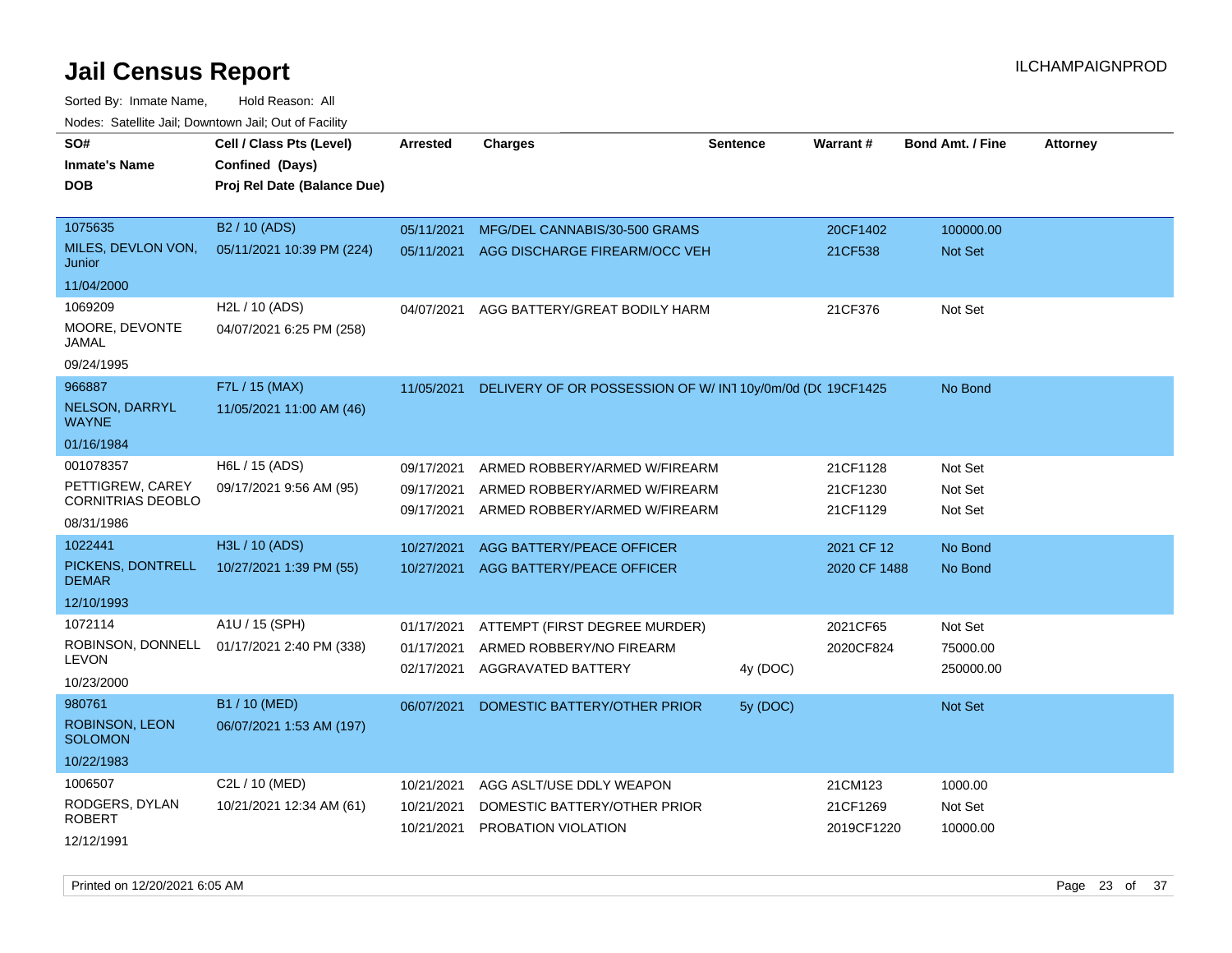| rouco. Calcillo Jali, Downtown Jali, Out of Facility |                                                                            |                     |                                |                 |            |                         |                 |
|------------------------------------------------------|----------------------------------------------------------------------------|---------------------|--------------------------------|-----------------|------------|-------------------------|-----------------|
| SO#<br><b>Inmate's Name</b><br><b>DOB</b>            | Cell / Class Pts (Level)<br>Confined (Days)<br>Proj Rel Date (Balance Due) | <b>Arrested</b>     | <b>Charges</b>                 | <b>Sentence</b> | Warrant#   | <b>Bond Amt. / Fine</b> | <b>Attorney</b> |
|                                                      |                                                                            |                     |                                |                 |            |                         |                 |
| 1068592                                              | C8L / 15 (ADS)                                                             | 11/12/2021 BURGLARY |                                |                 | 21CF1393   | Not Set                 |                 |
| ROSS, TEVONTAE<br><b>TERRANCE</b>                    | 11/12/2021 8:41 AM (39)                                                    |                     |                                |                 |            |                         |                 |
| 12/15/1998                                           |                                                                            |                     |                                |                 |            |                         |                 |
| 001077488                                            | G8U / 5 (MIN)                                                              | 11/30/2021          | <b>RETAIL THEFT</b>            | 4y (DOC)        | 20CF1376   | No Bond                 |                 |
|                                                      | SESSUM, NICHOLAS C 11/30/2021 6:56 AM (21)                                 |                     |                                |                 |            |                         |                 |
| 06/22/1989                                           |                                                                            |                     |                                |                 |            |                         |                 |
| 1069960                                              | G7L / 5 (MIN)                                                              | 09/28/2021          | IDENTITY THEFT/\$2K-\$10K      |                 | 21CF952    | 10000.00                |                 |
| SHELTON, JOSIAH<br><b>TIMOTHY</b>                    | 09/28/2021 2:04 AM (84)                                                    |                     |                                |                 |            |                         |                 |
| 02/23/1980                                           |                                                                            |                     |                                |                 |            |                         |                 |
| 960772                                               | G1L / 5 (MIN)                                                              | 11/11/2021          | POSSESSION OF METH< 5 GRAMS    | 3y (DOC)        | 2020CF362  | No Bond                 |                 |
| STARK, FARON<br><b>MICHAEL</b>                       | 11/11/2021 10:28 PM (40)                                                   |                     |                                |                 |            |                         |                 |
| 05/12/1988                                           |                                                                            |                     |                                |                 |            |                         |                 |
| 1057312                                              | G <sub>2U</sub>                                                            | 11/10/2021          | <b>HOME INVASION/FIREARM</b>   |                 | 21CF1388   | Not Set                 |                 |
| <b>STARKS, RAMEON</b><br><b>TAHZIER</b>              | 11/10/2021 9:51 PM (41)                                                    | 11/30/2021          | <b>THEFT</b>                   |                 | 21CF1194   | 100000.00               |                 |
| 12/18/1996                                           |                                                                            |                     |                                |                 |            |                         |                 |
| 1051104                                              | G1U / 5 (MIN)                                                              | 05/26/2021          | METH DELIVERY/5<15 GRAMS       |                 | 21CF598    | Not Set                 |                 |
| STOVER, ANDREW                                       | 05/27/2021 12:59 AM (208)                                                  | 05/26/2021          | DRIVING ON REVOKED LICENSE     |                 | 21TR4000   | Not Set                 |                 |
| WADE                                                 |                                                                            | 05/26/2021          | <b>BURGLARY</b>                |                 | 21CF667    | Not Set                 |                 |
| 07/20/1994                                           |                                                                            |                     |                                |                 |            |                         |                 |
| 1024184                                              | H5L / 10 (ADS)                                                             | 09/08/2021          | AGG ASLT PEACE OFF/FIRE/ER WRK |                 | 20CF1051   | No Bond                 |                 |
| SULLIVAN, CODY<br><b>MICHAEL</b>                     | 09/08/2021 3:28 PM (104)                                                   |                     |                                |                 |            |                         |                 |
| 08/15/1994                                           |                                                                            |                     |                                |                 |            |                         |                 |
| 1068839                                              | C3L / 15 (MAX)                                                             | 08/07/2020 HOMICIDE |                                |                 | 2020-CF851 | 1000000.00              |                 |
| TAYLOR, LONDON<br><b>JAVON</b>                       | 08/07/2020 10:30 AM (501)                                                  |                     |                                |                 |            |                         |                 |
| 08/16/1999                                           |                                                                            |                     |                                |                 |            |                         |                 |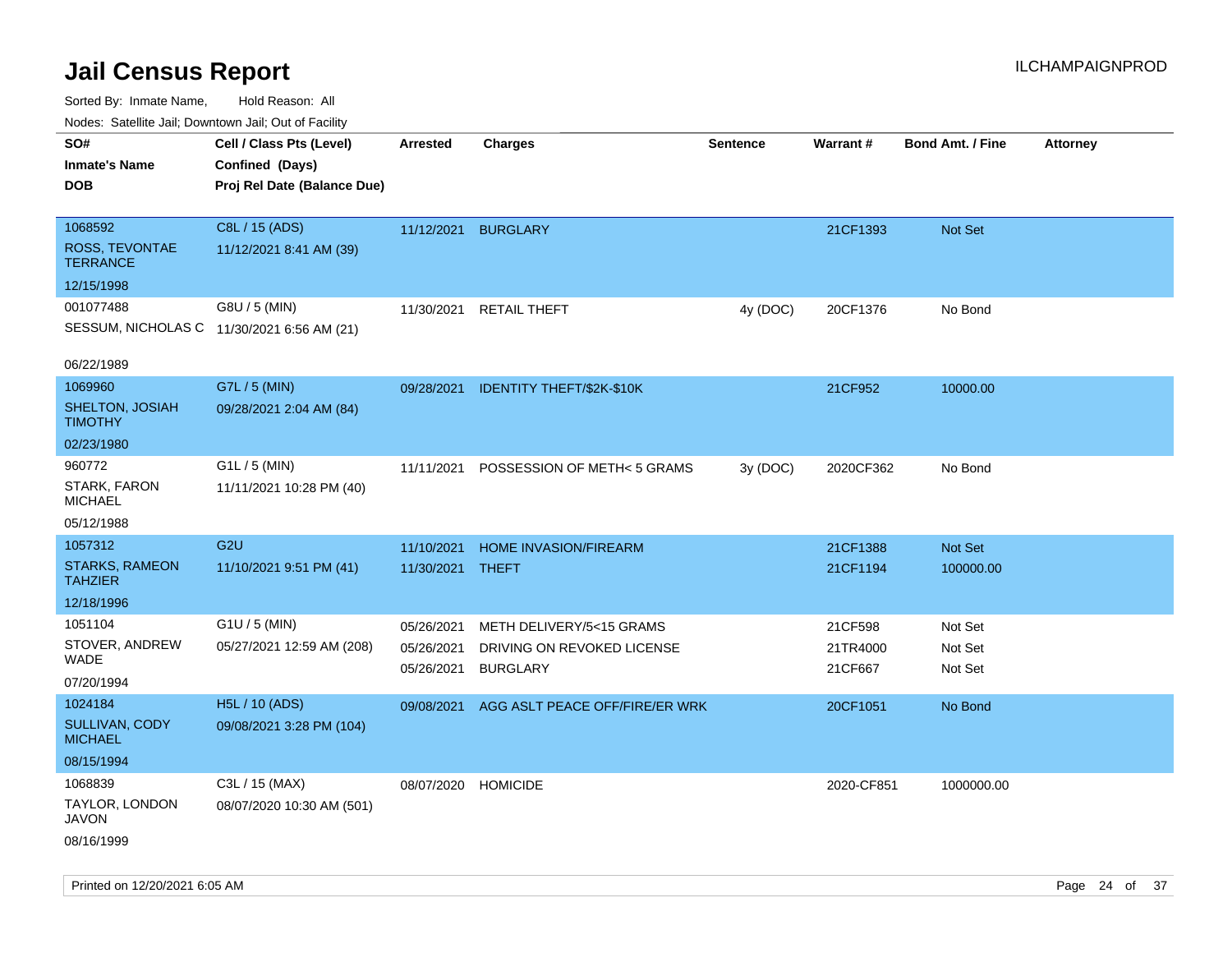| roaco. Odichile Jan, Downtown Jan, Out of Facility |                                                                            |                   |                                    |                 |                 |                         |                 |
|----------------------------------------------------|----------------------------------------------------------------------------|-------------------|------------------------------------|-----------------|-----------------|-------------------------|-----------------|
| SO#<br><b>Inmate's Name</b><br><b>DOB</b>          | Cell / Class Pts (Level)<br>Confined (Days)<br>Proj Rel Date (Balance Due) | <b>Arrested</b>   | <b>Charges</b>                     | <b>Sentence</b> | <b>Warrant#</b> | <b>Bond Amt. / Fine</b> | <b>Attorney</b> |
| 1004142<br>TOY, KAYON LARENZ                       | F9L / 15 (MAX)<br>10/22/2021 1:01 PM (60)                                  | 10/27/2021        | POSSESSION OF METH/15<100GRAMS     |                 | 2021CF1298      | 1500000.00              |                 |
| 09/12/1991                                         |                                                                            |                   |                                    |                 |                 |                         |                 |
| 1056971                                            | D6 / 10 (ADS)                                                              | 08/07/2021        | FELON POSS/USE WEAPON/FIREARM      |                 | 21CF948         | No Bond                 |                 |
| <b>TRAVIS, DENZEL</b><br><b>DANTRELL</b>           | 08/07/2021 7:36 AM (136)                                                   | 08/08/2021        | AGG BATTERY/PUBLIC PLACE           |                 | 2020CF647       | 25000.00                |                 |
| 03/21/1993                                         |                                                                            |                   |                                    |                 |                 |                         |                 |
| 001078250                                          | F2L / 10 (MED)                                                             | 08/07/2021        | FELON POSS WEAPON/BODY ARMOR       |                 | 21CF950         | Not Set                 |                 |
| <b>TRAVIS, JORDAN</b><br><b>TESHAUN</b>            | 08/07/2021 10:27 AM (136)                                                  |                   |                                    |                 |                 |                         |                 |
| 03/03/1996                                         |                                                                            |                   |                                    |                 |                 |                         |                 |
| 969709                                             | $D3/5$ (MIN)                                                               | 10/29/2021        | CRIM DMG TO PROP \$500-10K         |                 |                 | Not Set                 |                 |
| TUFTE, BRYCE<br><b>MATTHEW</b>                     | 10/29/2021 3:14 PM (53)                                                    | 10/29/2021        | DRIVING ON SUSPENDED LICENSE       |                 | 20TR2181        | 5000.00                 |                 |
| 05/30/1988                                         | 12/20/2021 (0.00)                                                          |                   |                                    |                 |                 |                         |                 |
| 30108                                              | J4L / 15 (ADS)                                                             | 07/30/2021 MURDER |                                    |                 | 21CF902         | 2000000.00              |                 |
| VANDYKE, DARYL<br><b>ANTHONY</b>                   | 07/30/2021 8:29 PM (144)                                                   |                   |                                    |                 |                 |                         |                 |
| 10/04/1965                                         |                                                                            |                   |                                    |                 |                 |                         |                 |
| 968681                                             | D5 / 15 (ADS)                                                              | 08/27/2021        | AGG CRIM SX AB/VIC 13<18/TRUST     |                 | 2020CF499       | 250000.00               |                 |
| WADE, DEMETRIUS<br>DARYL                           | 08/27/2021 2:25 AM (116)                                                   | 08/27/2021        | INDIRECT CRIMINAL CONTEMPT         | 5y(DOC)         | 2021CC16        | No Bond                 |                 |
| 01/07/1987                                         |                                                                            |                   |                                    |                 |                 |                         |                 |
| 1070904                                            | G7U / 5 (MIN)                                                              | 10/28/2021        | <b>BURGLARY</b>                    |                 | 2021CF321       | 15000.00                |                 |
| WANKEL, JONAH<br><b>JAMES</b>                      | 10/28/2021 3:42 AM (54)                                                    |                   |                                    |                 |                 |                         |                 |
| 12/15/1993                                         |                                                                            |                   |                                    |                 |                 |                         |                 |
| 1058072                                            | A2U / 15 (SPH)                                                             |                   | 02/25/2021 ARMED HABITUAL CRIMINAL |                 |                 | Not Set                 |                 |
| WILLIAMS, KENNETH<br><b>BERNARD</b>                | 02/25/2021 3:24 PM (299)                                                   |                   |                                    |                 |                 |                         |                 |
| 10/04/1985                                         |                                                                            |                   |                                    |                 |                 |                         |                 |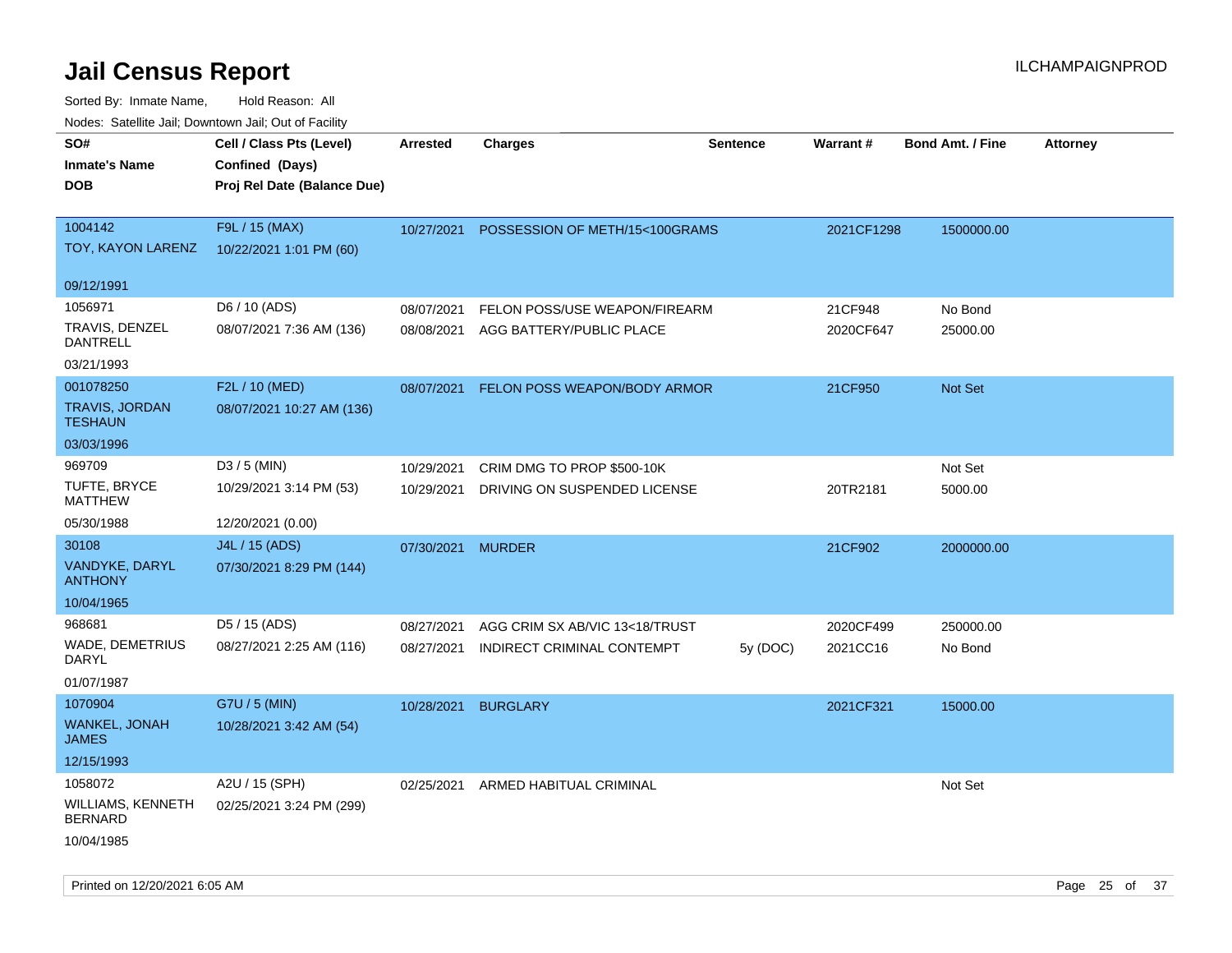| SO#<br><b>Inmate's Name</b><br><b>DOB</b> | Cell / Class Pts (Level)<br>Confined (Days)<br>Proj Rel Date (Balance Due) | Arrested   | <b>Charges</b>             | <b>Sentence</b> | Warrant#    | <b>Bond Amt. / Fine</b> | <b>Attorney</b> |
|-------------------------------------------|----------------------------------------------------------------------------|------------|----------------------------|-----------------|-------------|-------------------------|-----------------|
| 53518                                     | $14/15$ (ADS)                                                              | 08/19/2021 | <b>AGGRAVATED BATTERY</b>  |                 | 21CF1014    | Not Set                 |                 |
| <b>WILLIAMS, TORREY</b><br><b>TOSHIBA</b> | 08/19/2021 10:10 AM (124)                                                  | 09/01/2021 | <b>PROBATION VIOLATION</b> |                 | 20CF381     | Not Set                 |                 |
| 03/30/1975                                |                                                                            |            |                            |                 |             |                         |                 |
| 9326                                      | $12/5$ (ADS)                                                               | 06/14/2021 | BURGLARY                   |                 | 2020-CF-625 | Not Set                 |                 |
| YOUNG, ANTHONY<br>PAUL                    | 06/14/2021 12:07 PM (190)                                                  |            |                            |                 |             |                         |                 |
| 03/13/1954                                |                                                                            |            |                            |                 |             |                         |                 |
| <b>Total Downtown Jail: 65</b>            |                                                                            | Males: 65  | Unknown: 0<br>Females: 0   |                 |             |                         |                 |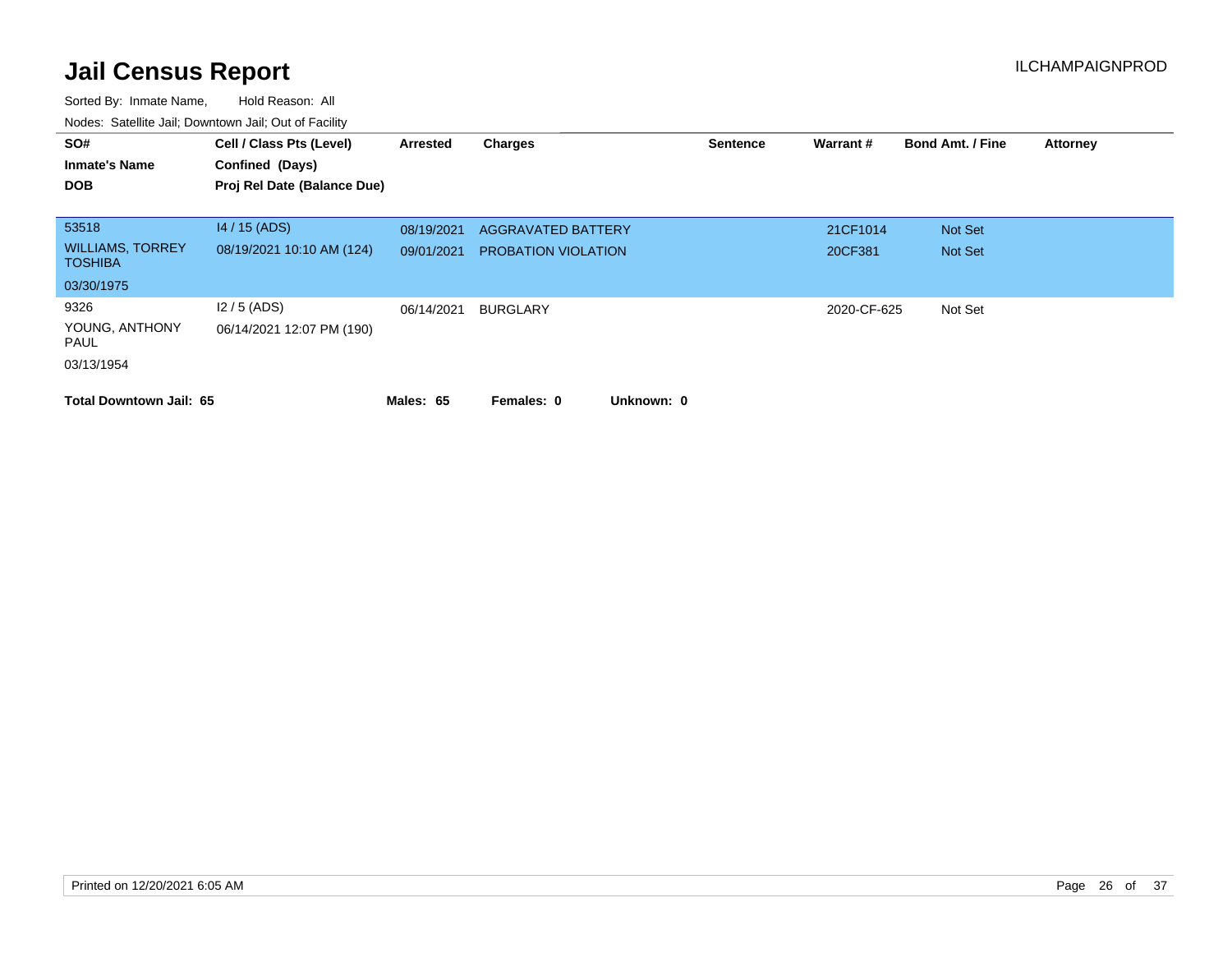|  | <b>Out of Facility</b> |  |
|--|------------------------|--|

| SO#<br><b>Inmate's Name</b><br><b>DOB</b>                       | Cell / Class Pts (Level)<br>Confined (Days)<br>Proj Rel Date (Balance Due) | <b>Arrested</b>                        | <b>Charges</b>                                                                       | <b>Sentence</b> | Warrant#                        | <b>Bond Amt. / Fine</b>       | <b>Attorney</b> |
|-----------------------------------------------------------------|----------------------------------------------------------------------------|----------------------------------------|--------------------------------------------------------------------------------------|-----------------|---------------------------------|-------------------------------|-----------------|
| 61095<br>AMOS, DERRICK<br><b>JAMES</b>                          | <b>DEW / 10 (ADS)</b><br>05/02/2021 9:02 PM (233)                          | 05/02/2021                             | <b>HOME INVASION/CAUSE INJURY</b>                                                    |                 | 2021CF323                       | 100000.00                     |                 |
| 06/12/1985                                                      |                                                                            |                                        |                                                                                      |                 |                                 |                               |                 |
| 19971<br><b>LYNN</b>                                            | EHD<br>BARNESKE, RAYMOND 11/09/2021 9:32 AM (42)                           | 11/09/2021                             | DRIVING RVK/SUSP DUI/SSS 4-9                                                         |                 | 2021CF968                       | Not Set                       |                 |
| 08/17/1961                                                      | 5/6/2022 (0.00)                                                            |                                        |                                                                                      |                 |                                 |                               |                 |
| 60268<br><b>BECKETT, JEFFREY</b><br><b>ALAN</b>                 | <b>EHD</b><br>12/14/2021 10:13 AM (7)                                      | 12/14/2021                             | DRIVING ON REVOKED LICENSE                                                           |                 | 2021TR1451                      | <b>Not Set</b>                |                 |
| 05/07/1963                                                      | 12/23/2021 (0.00)                                                          |                                        |                                                                                      |                 |                                 |                               |                 |
| 516062<br>BENNETT, JOHN<br><b>MICHAEL</b><br>04/30/1986         | DEW / 15 (MAX)<br>02/22/2021 10:47 AM (302)                                | 02/22/2021<br>02/22/2021               | AGG DISCH FIR/VEH/PC OFF/FRMAN<br>PHONE HARASSMENT/2+                                |                 | 21CF210<br>20CF194              | No Bond<br>5000.00            |                 |
| 976538                                                          | <b>EHD</b><br>BLISSIT, WYATT TYRES 10/12/2021 10:05 AM (70)                | 10/12/2021                             | DOMESTIC BATTERY/OTHER PRIOR                                                         |                 | 2020CF1095                      | <b>Not Set</b>                |                 |
| 09/05/1989                                                      | 1/6/2022 (0.00)                                                            |                                        |                                                                                      |                 |                                 |                               |                 |
| 974830<br>BOOK, RORY ALAN                                       | <b>EHD</b><br>12/07/2021 9:37 AM (14)                                      | 12/07/2021                             | AGG DUI/3                                                                            |                 | 2020CF791                       | Not Set                       |                 |
| 08/13/1988                                                      | 12/20/2021 (0.00)                                                          |                                        |                                                                                      |                 |                                 |                               |                 |
| 33993<br><b>BOOKER, STEPHON</b><br><b>MONTELL</b><br>06/11/1971 | <b>DEW / 10 (MED)</b><br>06/14/2021 7:42 PM (190)                          | 06/14/2021<br>06/14/2021<br>06/14/2021 | AGGRAVATED DOMESTIC BATTERY<br>POSSESSING A CONTROLLED SUBSTANC<br>PAROLE REVOCATION |                 | 21CF688<br>21CF657<br>CH2103612 | Not Set<br>Not Set<br>No Bond |                 |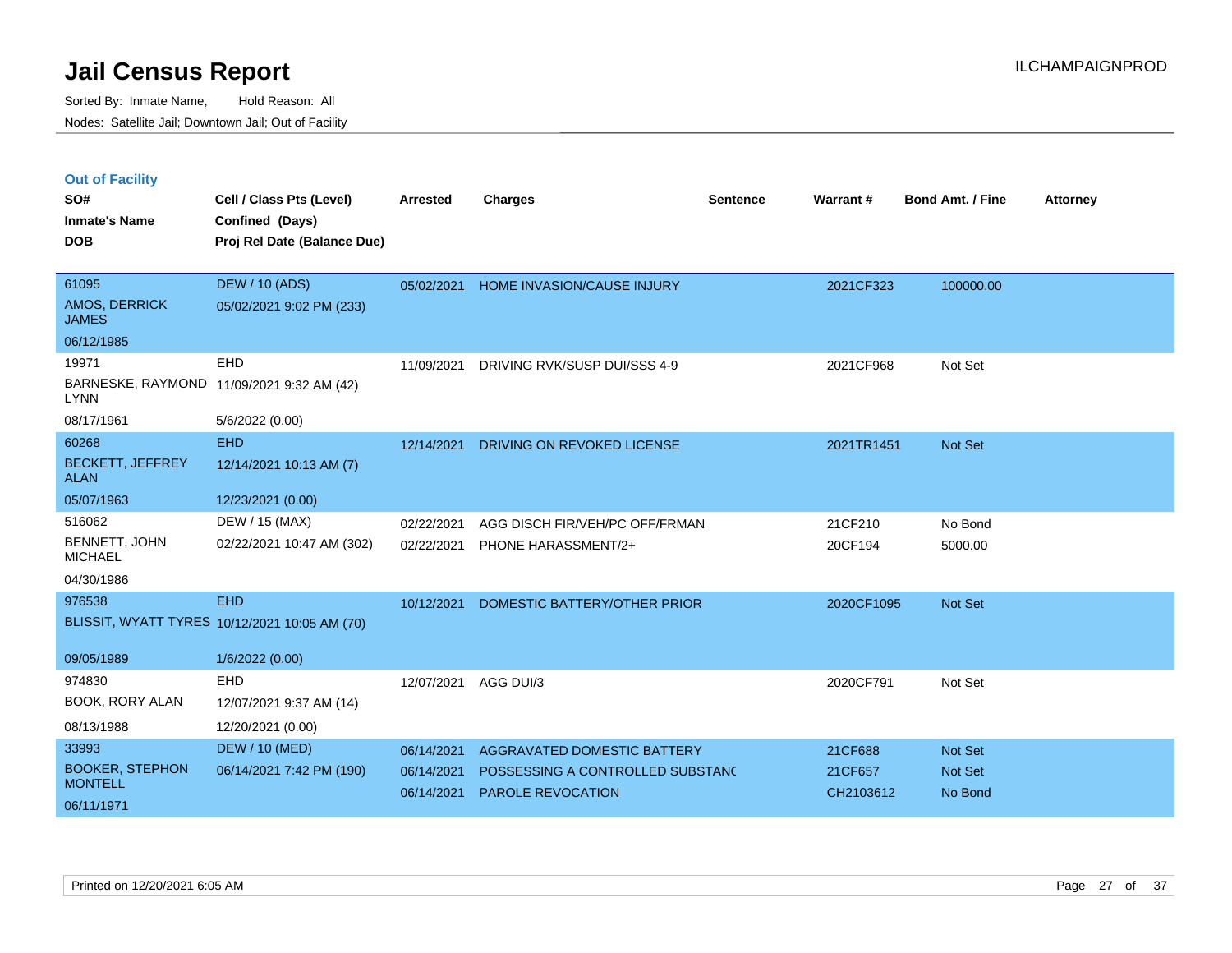| rouco. Calcillo Jali, Downtown Jali, Out of Facility |                                             |                 |                                          |                 |            |                         |                 |
|------------------------------------------------------|---------------------------------------------|-----------------|------------------------------------------|-----------------|------------|-------------------------|-----------------|
| SO#<br>Inmate's Name                                 | Cell / Class Pts (Level)<br>Confined (Days) | <b>Arrested</b> | <b>Charges</b>                           | <b>Sentence</b> | Warrant#   | <b>Bond Amt. / Fine</b> | <b>Attorney</b> |
| <b>DOB</b>                                           | Proj Rel Date (Balance Due)                 |                 |                                          |                 |            |                         |                 |
| 1074315                                              | <b>DEW / 15 (MAX)</b>                       |                 | 07/27/2021 AGG DISCHARGE FIREARM/VEH/SCH |                 | 21CF927    | Not Set                 |                 |
| <b>BRIGGS, PATRICK</b><br><b>MONTAY</b>              | 08/03/2021 4:56 PM (140)                    |                 |                                          |                 |            |                         |                 |
| 08/05/2001                                           |                                             |                 |                                          |                 |            |                         |                 |
| 001078065                                            | KAN / 10 (ADS)                              | 06/17/2021      | AGG BATTERY/DISCHARGE FIREARM            |                 | 21CF704    | 1000000.00              |                 |
| BROWN, CHARMAN<br>LAKEEF                             | 06/17/2021 12:32 PM (187)                   |                 |                                          |                 |            |                         |                 |
| 11/30/2002                                           |                                             |                 |                                          |                 |            |                         |                 |
| 1038554                                              | <b>KAN / 15 (MAX)</b>                       | 08/18/2021      | DELIVERY OF OR POSSESSION OF W/ INT      |                 | 21CF1009   | No Bond                 |                 |
| <b>BROWN, CORRION</b><br><b>DEVONTAE</b>             | 08/18/2021 5:40 PM (125)                    | 08/18/2021      | <b>ARMED HABITUAL CRIMINAL</b>           |                 | 21CF1162   | <b>Not Set</b>          |                 |
| 04/19/1995                                           |                                             |                 |                                          |                 |            |                         |                 |
| 1062585                                              | EHD                                         | 11/30/2021      | AGG DUI/LIC SUSP OR REVOKED              |                 | 2020CF1152 | Not Set                 |                 |
| <b>BROWN, ERRICK</b><br>LAMONT, Junior               | 11/30/2021 9:39 AM (21)                     |                 |                                          |                 |            |                         |                 |
| 02/12/1994                                           | 12/20/2021 (0.00)                           |                 |                                          |                 |            |                         |                 |
| 1071662                                              | <b>KAN / 15 (MAX)</b>                       | 12/07/2020      | FELON POSS/USE FIREARM PRIOR             | 7y (DOC)        | 20CF1418   | 250000.00               |                 |
| <b>BROWN, JAWON</b><br>EDWARD                        | 12/14/2020 6:02 PM (372)                    |                 |                                          |                 |            |                         |                 |
| 04/21/2000                                           |                                             |                 |                                          |                 |            |                         |                 |
| 1038579                                              | KAN / 15 (MAX)                              | 08/18/2021      | FELON POSS/USE WEAPON/FIREARM            |                 | 21CF1010   | Not Set                 |                 |
| <b>BROWN, MARKEL</b><br>rikki                        | 08/18/2021 2:05 PM (125)                    |                 |                                          |                 |            |                         |                 |
| 01/06/1995                                           |                                             |                 |                                          |                 |            |                         |                 |
| 1003006                                              | <b>KAN / 15 (MAX)</b>                       | 08/19/2021      | FELON POSS/USE MACHINE GUN               |                 | 21CF1011   | No Bond                 |                 |
| <b>BROWN, ROCKEITH</b><br>JAVONTE                    | 08/19/2021 12:55 AM (124)                   |                 |                                          |                 |            |                         |                 |
| 07/23/1991                                           |                                             |                 |                                          |                 |            |                         |                 |
| 987334                                               | DEW / 15 (MAX)                              | 03/10/2021      | ATTEMPT (FIRST DEGREE MURDER)            |                 | 19CF689    | Not Set                 |                 |
| CAIN, ISAIAH<br><b>DEPRIEST</b>                      | 03/10/2021 2:22 PM (286)                    |                 |                                          |                 |            |                         |                 |
| 12/23/1990                                           |                                             |                 |                                          |                 |            |                         |                 |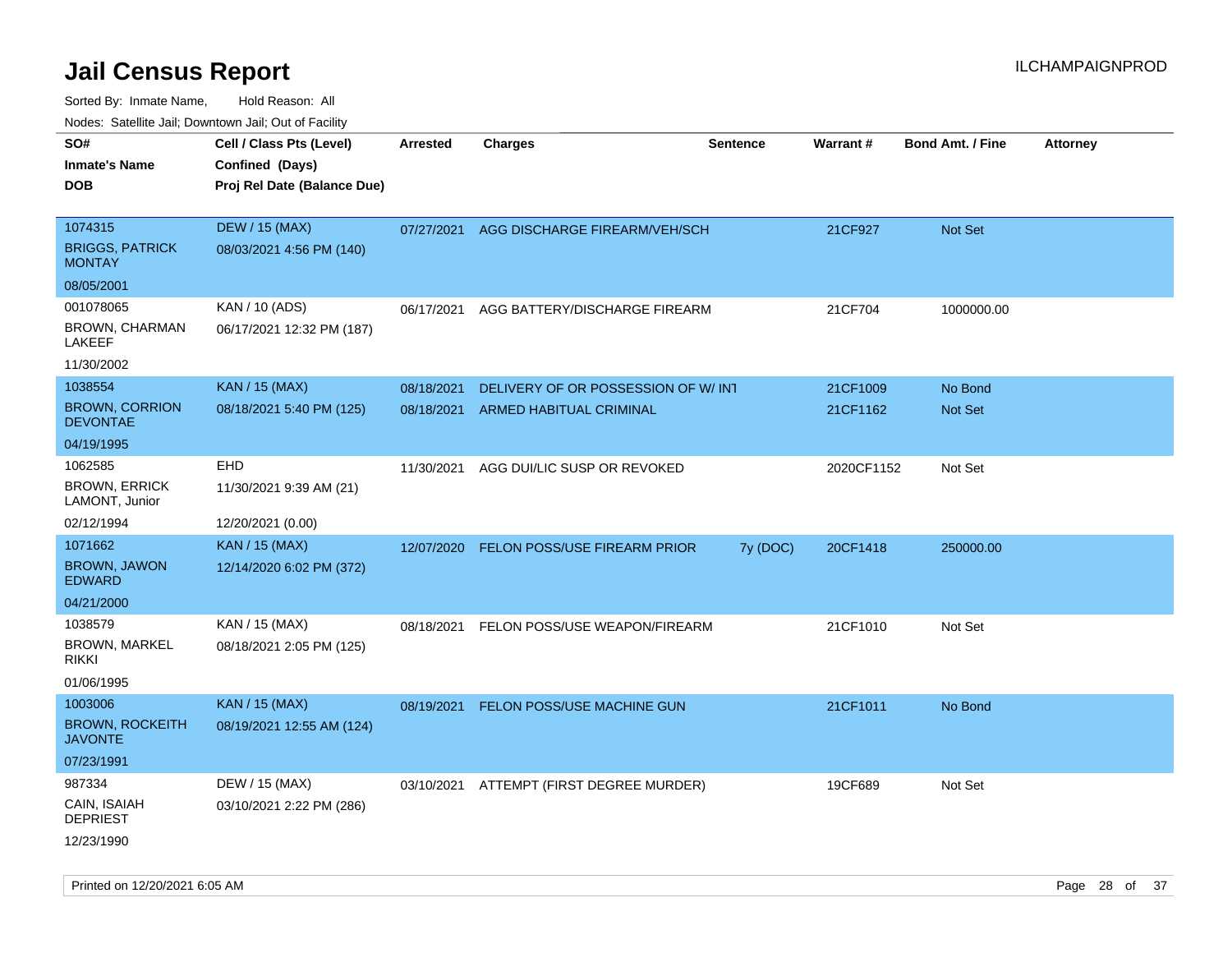| SO#                                       | Cell / Class Pts (Level)    | <b>Arrested</b> | <b>Charges</b>                       | <b>Sentence</b> | Warrant#   | <b>Bond Amt. / Fine</b> | <b>Attorney</b> |
|-------------------------------------------|-----------------------------|-----------------|--------------------------------------|-----------------|------------|-------------------------|-----------------|
| <b>Inmate's Name</b>                      | Confined (Days)             |                 |                                      |                 |            |                         |                 |
| <b>DOB</b>                                | Proj Rel Date (Balance Due) |                 |                                      |                 |            |                         |                 |
|                                           |                             |                 |                                      |                 |            |                         |                 |
| 001078638                                 | <b>EHD</b>                  | 12/15/2021      | DRIVING ON SUSPENDED LICENSE         |                 | 2021TR1120 | Not Set                 |                 |
| <b>CAMPBELL, CARLA</b><br><b>GISSELLE</b> | 12/15/2021 11:03 AM (6)     |                 |                                      |                 |            |                         |                 |
| 08/12/1980                                | 2/12/2022 (0.00)            |                 |                                      |                 |            |                         |                 |
| 992962                                    | DEW / 15 (ADS)              | 05/25/2021      | MURDER/INTENT TO KILL/INJURE         |                 | 2018CF1045 | 1000000.00              |                 |
| CAMPBELL, KEITH<br><b>KNAQEEB</b>         | 05/25/2021 1:19 PM (210)    |                 |                                      |                 |            |                         |                 |
| 07/22/1991                                |                             |                 |                                      |                 |            |                         |                 |
| 001078576                                 | <b>KAN / 15 (MAX)</b>       | 11/09/2021      | UNLAWFUL USE OF A WEAPON             |                 | 21CF1383   | <b>Not Set</b>          |                 |
| <b>CARTER, DEMONDRE</b><br><b>DAVON</b>   | 11/09/2021 6:01 PM (42)     |                 |                                      |                 |            |                         |                 |
| 05/27/2001                                |                             |                 |                                      |                 |            |                         |                 |
| 1064992                                   | KAN / 15 (MAX)              | 09/20/2021      | ARMED VIOLENCE/CATEGORY I            |                 | 21CF1137   | Not Set                 |                 |
| CARTER, KEJUAN<br><b>JAVONTE</b>          | 09/20/2021 11:42 PM (92)    |                 |                                      |                 |            |                         |                 |
| 06/27/1998                                |                             |                 |                                      |                 |            |                         |                 |
| 959420                                    | <b>EHD</b>                  | 11/16/2021      | AGG DUI/NO VALID DL                  |                 | 2021CF673  | <b>Not Set</b>          |                 |
| CHAPPLE, RAYMOND<br><b>DEONTE</b>         | 11/16/2021 9:49 AM (35)     |                 |                                      |                 |            |                         |                 |
| 06/30/1988                                | 12/29/2021 (0.00)           |                 |                                      |                 |            |                         |                 |
| 1068848                                   | KAN / 15 (MAX)              | 02/06/2020      | MURDER/INTENT TO KILL/INJURE         | 60y (DOC)       | 20CF-156   | No Bond                 |                 |
| CHATMAN, MICHAEL<br><b>DAISEAN</b>        | 02/06/2020 5:22 PM (684)    |                 |                                      |                 |            |                         |                 |
| 11/12/1999                                |                             |                 |                                      |                 |            |                         |                 |
| 001078461                                 | <b>KAN / 10 (MED)</b>       | 10/07/2021      | AGG UNLAWFUL USE WEAPON/PERSON       |                 | 2021CF1209 | No Bond                 |                 |
| <b>COLE, ERIC JOSE</b>                    | 10/08/2021 12:25 AM (74)    | 10/07/2021      | AGG DOMESTIC BATTERY/STRANGLE        |                 | 2021CF1208 | <b>Not Set</b>          |                 |
| 01/24/2002                                |                             | 10/08/2021      | <b>HARASS WITNESS/FAMILY MBR/REP</b> |                 | 21CF1218   | <b>Not Set</b>          |                 |
| 57733                                     | KAN / 15 (SPH)              | 02/25/2020      | <b>HOMICIDE</b>                      |                 | 2020-CF250 | 2000000.00              |                 |
| CRAIG, ANTOINE<br><b>DARRELL</b>          | 02/25/2020 4:08 PM (665)    | 02/25/2020      | FELON POSS/USE WEAPON/FIREARM        |                 | 19CF-1827  | 80000.00                |                 |
| 10/09/1982                                |                             |                 |                                      |                 |            |                         |                 |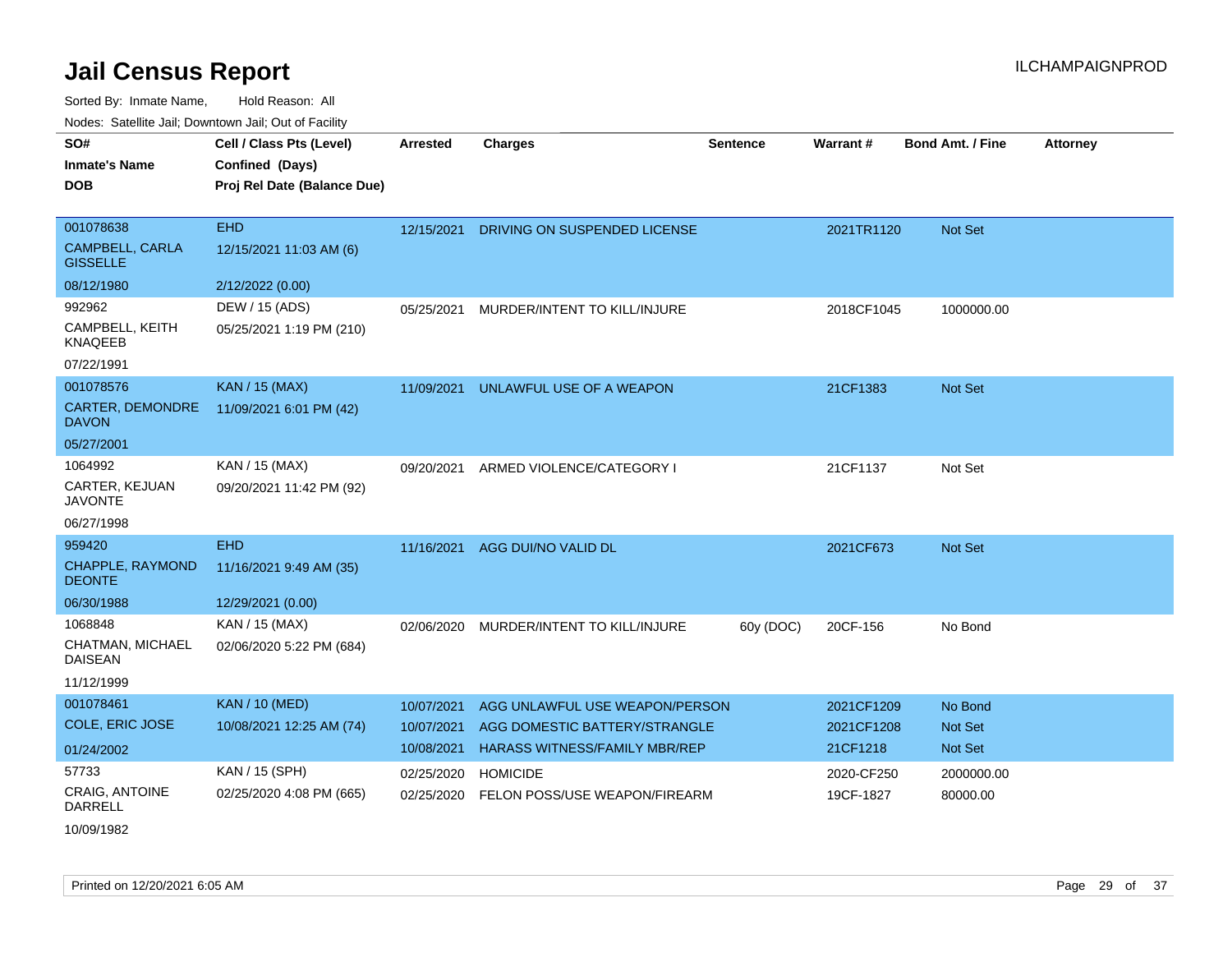Sorted By: Inmate Name, Hold Reason: All Nodes: Satellite Jail; Downtown Jail; Out of Facility

| wacs. Calcillic Jali, Downtown Jali, Out of Facility |                             |                 |                                   |                 |            |                         |                 |
|------------------------------------------------------|-----------------------------|-----------------|-----------------------------------|-----------------|------------|-------------------------|-----------------|
| SO#                                                  | Cell / Class Pts (Level)    | <b>Arrested</b> | <b>Charges</b>                    | <b>Sentence</b> | Warrant#   | <b>Bond Amt. / Fine</b> | <b>Attorney</b> |
| Inmate's Name                                        | Confined (Days)             |                 |                                   |                 |            |                         |                 |
| DOB                                                  | Proj Rel Date (Balance Due) |                 |                                   |                 |            |                         |                 |
|                                                      |                             |                 |                                   |                 |            |                         |                 |
| 001077939                                            | <b>DEW / 10 (MED)</b>       | 05/10/2021      | FIREARM/FOID INVALID/NOT ELIG     |                 | 21CF526    | No Bond                 |                 |
| <b>CROSS, PATRICK</b><br><b>DONTRELLE</b>            | 05/10/2021 7:31 PM (225)    | 06/02/2021      | POSS STOLEN VEHICLE > \$25,000    |                 | 21CF612    | <b>Not Set</b>          |                 |
| 11/07/2001                                           |                             |                 |                                   |                 |            |                         |                 |
| 1061304                                              | DEW / 15 (MAX)              | 10/11/2021      | ARMED HABITUAL CRIMINAL           |                 | 21CF1226   | No Bond                 |                 |
| DORRIS, KEMION                                       | 10/11/2021 7:30 PM (71)     | 10/11/2021      | ARMED HABITUAL CRIMINAL           |                 | 21CF1227   | No Bond                 |                 |
| <b>DAETOCE</b>                                       |                             | 10/11/2021      | HOME INVASION/FIREARM             |                 | 21CF1228   | No Bond                 |                 |
| 11/19/1997                                           |                             |                 |                                   |                 |            |                         |                 |
| 995885                                               | <b>EHD</b>                  | 11/30/2021      | DRIVING ON SUSPENDED LICENSE      |                 | 2021TR4222 | <b>Not Set</b>          |                 |
| <b>FINLEY, KENON</b><br><b>MARQUIS</b>               | 11/30/2021 10:33 AM (21)    |                 |                                   |                 |            |                         |                 |
| 09/13/1991                                           | 12/29/2021 (0.00)           |                 |                                   |                 |            |                         |                 |
| 60154                                                | <b>EHD</b>                  | 10/20/2021      | AGG DUI/LIC SUSP OR REVOKED       |                 | 2021cf261  | Not Set                 |                 |
| GARCIA-MEZA,<br>CARLOS                               | 10/20/2021 9:23 AM (62)     |                 |                                   |                 |            |                         |                 |
| 03/06/1983                                           | 1/16/2022 (0.00)            |                 |                                   |                 |            |                         |                 |
| 986642                                               | <b>EHD</b>                  | 12/14/2021      | DRIVING ON SUSPENDED LICENSE      |                 | 2020TR8374 | Not Set                 |                 |
| <b>GARELLI, SAMMY</b><br><b>JOSEPH</b>               | 12/14/2021 9:32 AM (7)      |                 |                                   |                 |            |                         |                 |
| 06/24/1982                                           | 1/12/2022 (0.00)            |                 |                                   |                 |            |                         |                 |
| 001077363                                            | KAN / 25 (SPH)              | 10/30/2020      | HOME INVASION/FIREARM             |                 | 20CF1202   | 500000.00               |                 |
| GARY, DAKOTA<br><b>TREVON</b>                        | 10/30/2020 10:41 AM (417)   |                 |                                   |                 |            |                         |                 |
| 12/31/2001                                           |                             |                 |                                   |                 |            |                         |                 |
| 1013012                                              | <b>KAN / 15 (MAX)</b>       | 07/08/2021      | FELON POSS/USE FIREARM PRIOR      |                 | 21CF798    | Not Set                 |                 |
| GARY, XAVIER LAMAR                                   | 07/08/2021 9:24 AM (166)    | 07/08/2021      | ATTEMPT (FIRST DEGREE MURDER)     |                 | 2021CF790  | 1000000.00              |                 |
|                                                      |                             | 07/08/2021      | FELON POSS/USE FIREARM PRIOR      |                 | 2020CF650  | 25000.00                |                 |
| 12/14/1991                                           |                             |                 |                                   |                 |            |                         |                 |
| 1065946                                              | KAN / 10 (MED)              | 09/04/2021      | AGG BATTERY/DISCHARGE FIREARM     |                 | 21CF1057   | 750000.00               |                 |
| GODBOLT, DESMOND<br><b>DEVONTAE</b>                  | 09/04/2021 1:17 AM (108)    | 09/04/2021      | RESIST/OBSTRUCTING A PEACE OFFICE |                 | 21CM407    | Not Set                 |                 |
| 11/15/1997                                           |                             |                 |                                   |                 |            |                         |                 |

Printed on 12/20/2021 6:05 AM Page 30 of 37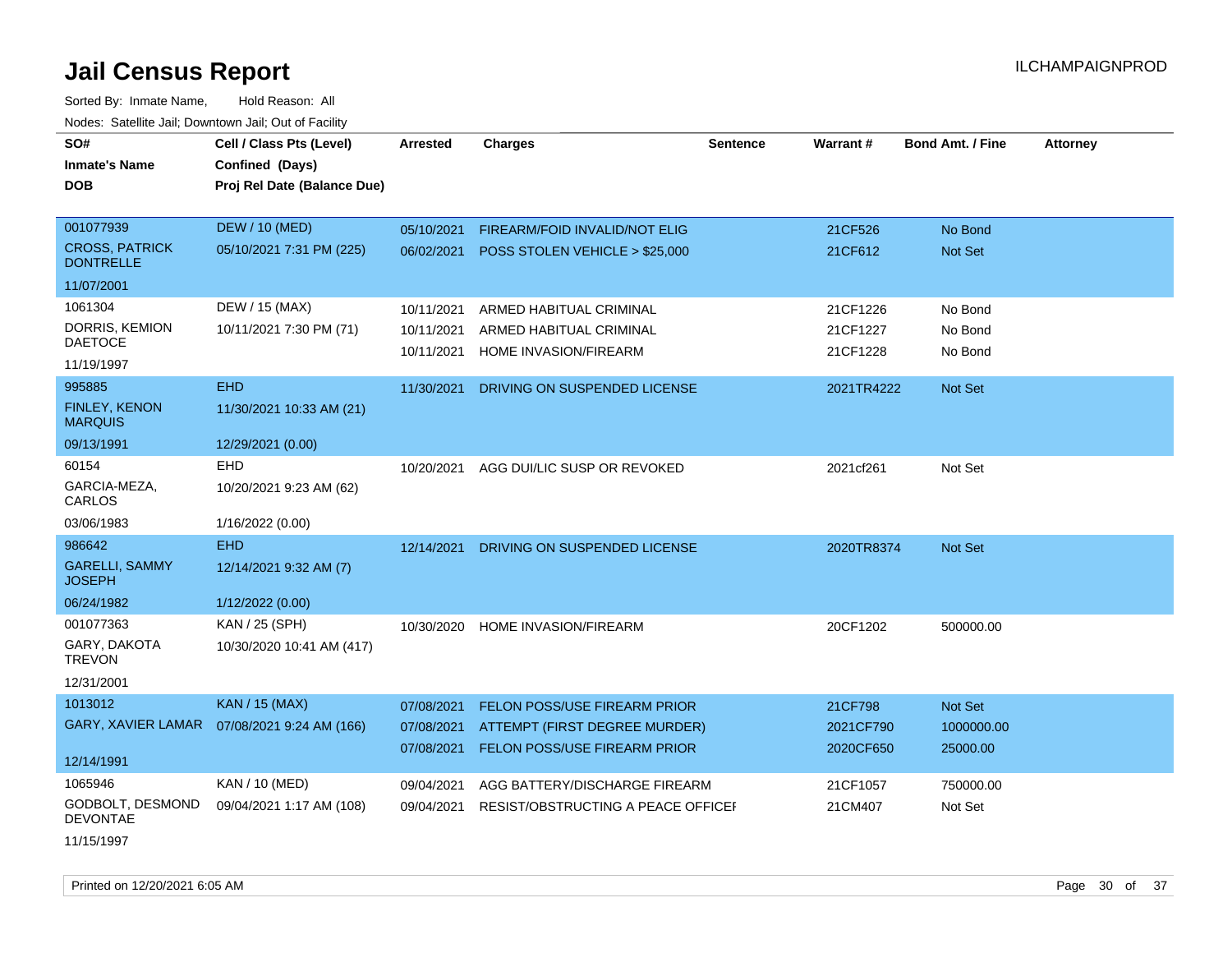Sorted By: Inmate Name, Hold Reason: All Nodes: Satellite Jail; Downtown Jail; Out of Facility

| roacs. Catellite Jall, Downtown Jall, Out of Facility |                                                                            |                 |                                      |          |            |                  |                 |
|-------------------------------------------------------|----------------------------------------------------------------------------|-----------------|--------------------------------------|----------|------------|------------------|-----------------|
| SO#<br><b>Inmate's Name</b><br><b>DOB</b>             | Cell / Class Pts (Level)<br>Confined (Days)<br>Proj Rel Date (Balance Due) | <b>Arrested</b> | <b>Charges</b>                       | Sentence | Warrant#   | Bond Amt. / Fine | <b>Attorney</b> |
| 1070118                                               | KAN / 15 (MAX)                                                             | 08/31/2021      | AGGRAVATED DOMESTIC BATTERY          |          | 21CF1049   | No Bond          |                 |
| <b>GRAHAM, CORTEZ</b><br><b>LAMON</b>                 | 08/31/2021 9:32 PM (112)                                                   | 09/02/2021      | <b>PROBATION VIOLATION</b>           |          | 21CF55     | <b>Not Set</b>   |                 |
| 03/31/1976                                            |                                                                            |                 |                                      |          |            |                  |                 |
| 1000641                                               | KAN / 10 (MED)                                                             | 09/14/2021      | ARMED HABITUAL CRIMINAL              |          | 21CF1116   | No Bond          |                 |
| <b>GRANT, CEDRIC</b><br><b>DYSHAWN</b>                | 09/14/2021 6:32 PM (98)                                                    |                 |                                      |          |            |                  |                 |
| 01/03/1991                                            |                                                                            |                 |                                      |          |            |                  |                 |
| 1076506                                               | <b>KAN / 15 (MAX)</b>                                                      | 09/17/2021      | AGG UUW/PERSON/CM THREAT VIOL        |          | 21CF1131   | <b>Not Set</b>   |                 |
|                                                       | GRAY, JAMARH EMERE 09/17/2021 10:41 AM (95)                                | 09/20/2021      | <b>DOMESTIC BATTERY</b>              |          | 21CM430    | Not Set          |                 |
| 06/21/2003                                            |                                                                            |                 |                                      |          |            |                  |                 |
| 1041176                                               | DEW / 15 (MAX)                                                             | 10/05/2021      | <b>PAROLE REVOCATION</b>             |          |            | Not Set          |                 |
| HART, DAVEON<br>LATTEEF                               | 10/05/2021 10:35 AM (77)                                                   | 10/06/2021      | AGGRAVATED DOMESTIC BATTERY          |          |            | Not Set          |                 |
| 03/15/1996                                            |                                                                            |                 |                                      |          |            |                  |                 |
| 1045186                                               | <b>DEW / 15 (MAX)</b>                                                      | 08/16/2021      | ARMED VIOLENCE/CATEGORY I            |          | 21CF934    | 1000000.00       |                 |
| HOLBROOK, JOHNNIE                                     | 08/16/2021 11:07 AM (127)                                                  | 08/16/2021      | <b>FELON POSS/USE WEAPON/FIREARM</b> |          | 19CF968    | <b>Not Set</b>   |                 |
| <b>MATHIS</b>                                         |                                                                            | 08/16/2021      | AGG FLEEING POLICE/21 MPH OVER       |          | 21CF988    | Not Set          |                 |
| 07/19/1996                                            |                                                                            | 08/16/2021      | <b>FELON POSS/USE WEAPON/FIREARM</b> |          | 21CF989    | <b>Not Set</b>   |                 |
| 001078146                                             | DEW / 15 (MAX)                                                             | 07/09/2021      | AGG BATTERY/DISCHARGE FIREARM        |          | 21CF795    | 1000000.00       |                 |
| HUNT, TEIGAN<br><b>JAZAIREO</b>                       | 07/09/2021 12:41 PM (165)                                                  | 07/09/2021      | ARMED ROBBERY/ARMED W/FIREARM        |          | 21CF806    | Not Set          |                 |
| 05/14/2003                                            |                                                                            |                 |                                      |          |            |                  |                 |
| 989743                                                | <b>DEW / 15 (ADS)</b>                                                      | 04/13/2021      | AGG DISCHARGE FIREARM/VEH/SCH        |          | 21CF400    | <b>Not Set</b>   |                 |
| <b>JACKSON, STEVE</b><br><b>ALLEN</b>                 | 04/13/2021 2:45 AM (252)                                                   | 04/13/2021      | AGGRAVATED DOMESTIC BATTERY          |          | 21CF399    | Not Set          |                 |
| 06/04/1991                                            |                                                                            |                 |                                      |          |            |                  |                 |
| 50495                                                 | EHD                                                                        | 08/10/2021      | DRIVING RVK/SUSP DUI/SSS 10-14       |          | 2020CF997  | Not Set          |                 |
| <b>JENKINS, ARNOLD</b><br><b>FARRIS</b>               | 08/10/2021 9:08 AM (133)                                                   | 08/10/2021      | DRIVING RVK/SUSP DUI/SSS 10-14       |          | 2019CF1363 | Not Set          |                 |
| 04/19/1962                                            | 2/4/2022 (0.00)                                                            |                 |                                      |          |            |                  |                 |

Printed on 12/20/2021 6:05 AM **Page 31 of 37**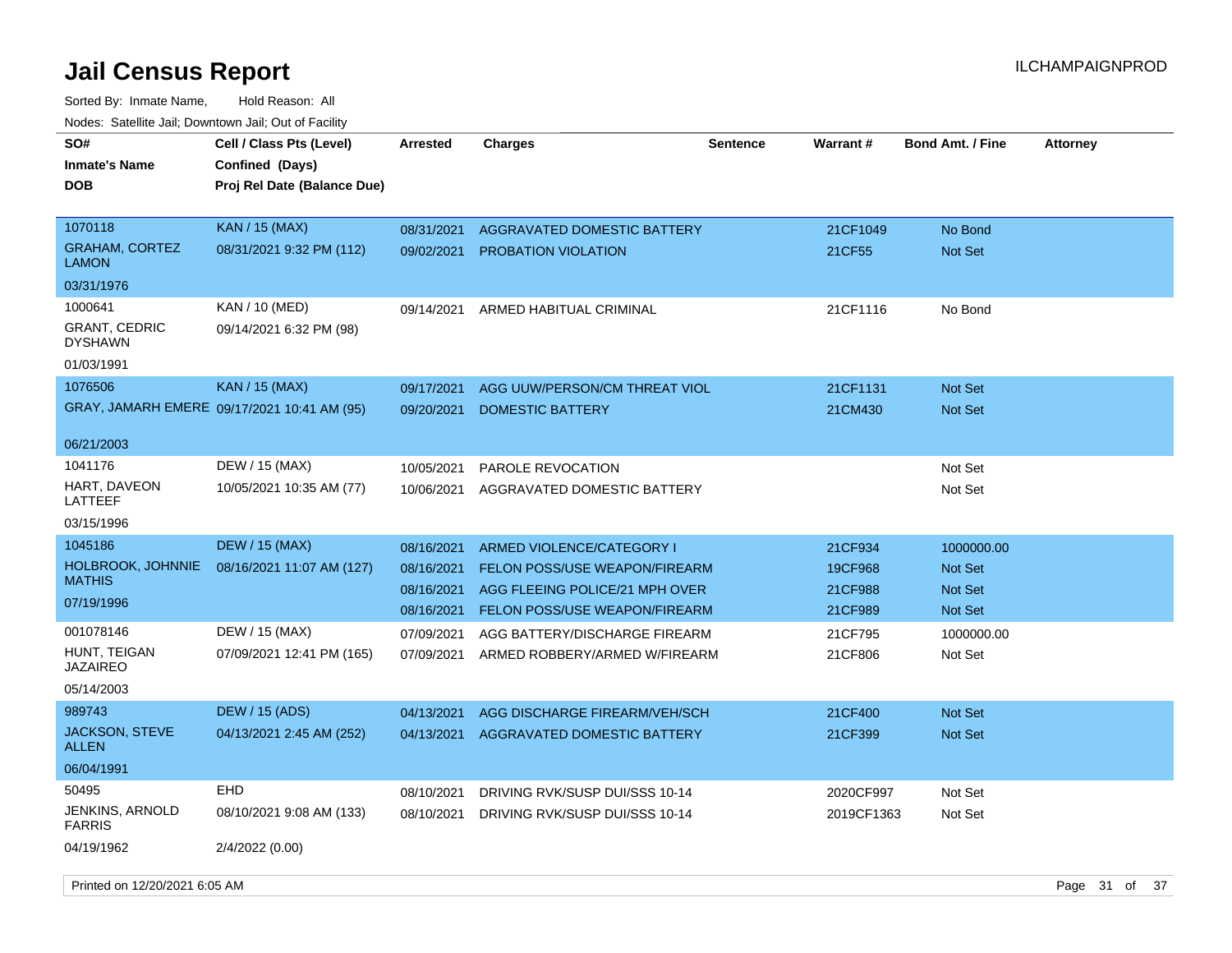Sorted By: Inmate Name, Hold Reason: All

| Nodes: Satellite Jail; Downtown Jail; Out of Facility |                             |            |                                |                 |                 |                         |                 |  |
|-------------------------------------------------------|-----------------------------|------------|--------------------------------|-----------------|-----------------|-------------------------|-----------------|--|
| SO#                                                   | Cell / Class Pts (Level)    | Arrested   | <b>Charges</b>                 | <b>Sentence</b> | <b>Warrant#</b> | <b>Bond Amt. / Fine</b> | <b>Attorney</b> |  |
| <b>Inmate's Name</b>                                  | Confined (Days)             |            |                                |                 |                 |                         |                 |  |
| <b>DOB</b>                                            | Proj Rel Date (Balance Due) |            |                                |                 |                 |                         |                 |  |
|                                                       |                             |            |                                |                 |                 |                         |                 |  |
| 001077709                                             | <b>EHD</b>                  | 07/06/2021 | DRIVING RVK/SUSP DUI/SSS 4-9   |                 | 2021CF167       | Not Set                 |                 |  |
| JINKINS, DEWAYNE<br><b>ALLEN</b>                      | 07/06/2021 9:00 AM (168)    |            |                                |                 |                 |                         |                 |  |
| 01/02/1967                                            | 1/1/2022 (0.00)             |            |                                |                 |                 |                         |                 |  |
| 1076450                                               | DEW / 15 (MAX)              | 06/25/2020 | MURDER/INTENT TO KILL/INJURE   |                 | 2020-CF703      | 750000.00               |                 |  |
| <b>JONES, CARLOS</b><br><b>ANTONIO</b>                | 06/25/2020 2:13 PM (544)    | 11/02/2020 | HOME INVASION/FIREARM          |                 | 20CF1204        | 500000.00               |                 |  |
| 11/18/2001                                            |                             |            |                                |                 |                 |                         |                 |  |
| 998873                                                | <b>EHD</b>                  | 10/12/2021 | DRIVING RVK/SUSP DUI/SSS 3RD   |                 | 2021CF235       | Not Set                 |                 |  |
| KINCAID, AMANDA<br><b>MICHELLE</b>                    | 10/12/2021 11:31 AM (70)    |            |                                |                 |                 |                         |                 |  |
| 01/07/1990                                            | 1/9/2022 (0.00)             |            |                                |                 |                 |                         |                 |  |
| 001078401                                             | DEW / 10 (ADS)              | 09/19/2021 | UNLAWFUL VEHICULAR INVASION    |                 | 21CF1134        | Not Set                 |                 |  |
| KNIGHT, ERIC                                          | 09/19/2021 7:32 PM (93)     | 09/19/2021 | HRSMT/THREATEN PERSON/KILL     |                 | 2021CF561       | 50000.00                |                 |  |
| 07/11/1991                                            |                             | 09/21/2021 | <b>BURGLARY</b>                |                 | 21CF1139        | Not Set                 |                 |  |
| 1064445                                               | <b>DEW / 15 (MAX)</b>       | 04/23/2021 | AGG DISCHARGE FIREARM/OCC VEH  |                 | 2021CF295       | 500000.00               |                 |  |
| LARUE, TERENCE                                        | 04/23/2021 11:18 AM (242)   | 04/23/2021 | POSSESS 15<100 GRAMS COCAINE   |                 | 19CF1052        | 10000.00                |                 |  |
| <b>TRAMEL</b>                                         |                             | 04/23/2021 | FELON POSS/USE FIREARM/PAROLE  |                 | 21CF899         | Not Set                 |                 |  |
| 12/23/1998                                            |                             |            |                                |                 |                 |                         |                 |  |
| 001078237                                             | KAN / 15 (ADS)              | 08/03/2021 | AGG DISCHARGE FIREARM/OCC VEH  |                 | 21CF928         | No Bond                 |                 |  |
| LAWS, TERON<br><b>RAMONTE</b>                         | 08/03/2021 6:29 PM (140)    |            |                                |                 |                 |                         |                 |  |
| 04/03/2001                                            |                             |            |                                |                 |                 |                         |                 |  |
| 001078470                                             | <b>DEW / 15 (MAX)</b>       | 10/10/2021 | MURDER/INTENT TO KILL/INJURE   |                 | 21CF1221        | Not Set                 |                 |  |
| LEE, AMAHRION<br><b>JA'MERE</b>                       | 10/10/2021 1:23 PM (72)     |            |                                |                 |                 |                         |                 |  |
| 11/05/2002                                            |                             |            |                                |                 |                 |                         |                 |  |
| 001078170                                             | KAN / 10 (MED)              | 09/07/2021 | AGG UNLAWFUL USE OF WEAPON/VEH |                 | 21CF1060        | Not Set                 |                 |  |
| LEMONS, DEANGELO<br><b>DEVELLE</b>                    | 09/07/2021 12:49 AM (105)   |            |                                |                 |                 |                         |                 |  |
| 05/29/2003                                            |                             |            |                                |                 |                 |                         |                 |  |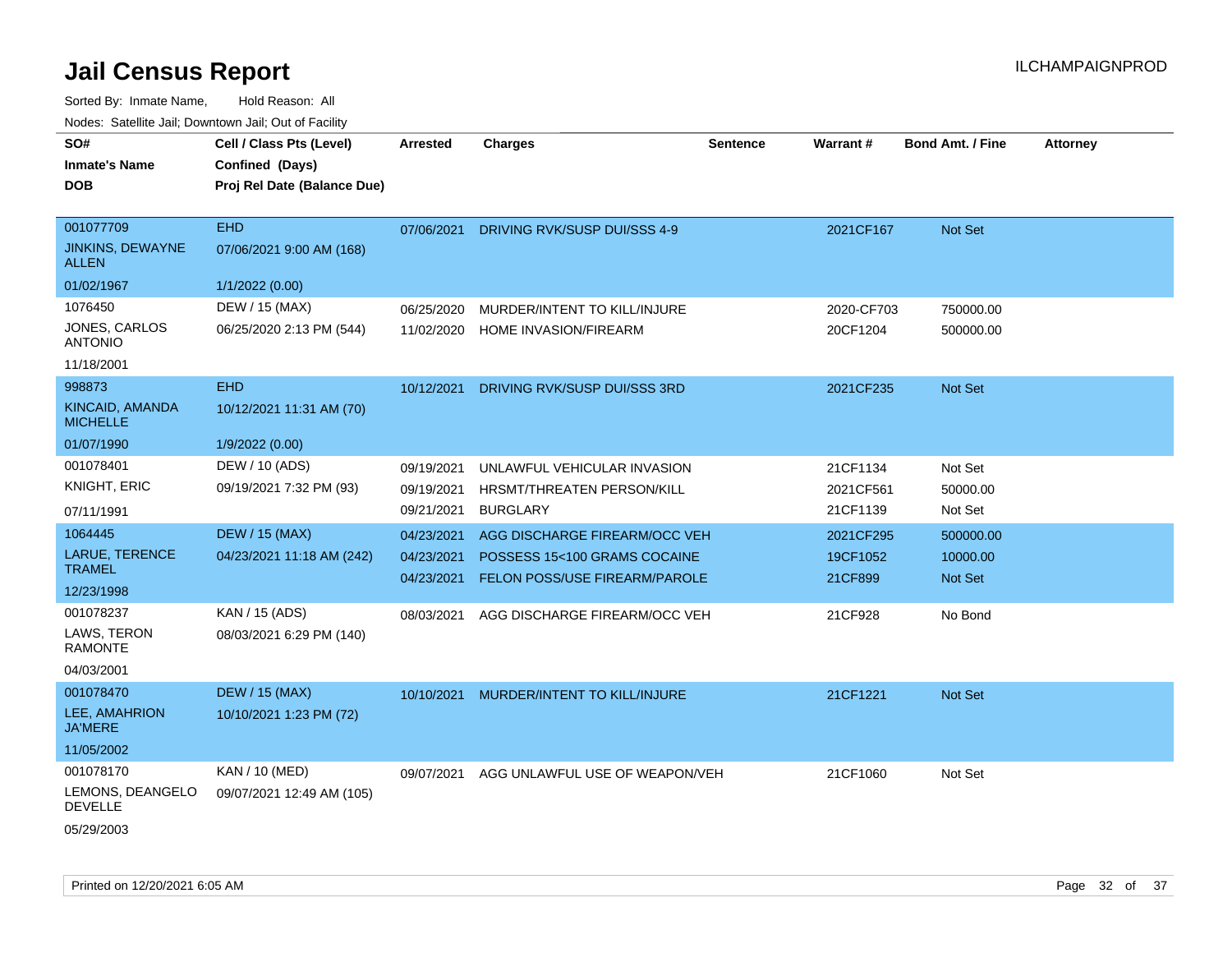Sorted By: Inmate Name, Hold Reason: All Nodes: Satellite Jail; Downtown Jail; Out of Facility

| SO#                                             | Cell / Class Pts (Level)    | Arrested   | <b>Charges</b>                           | <b>Sentence</b> | <b>Warrant#</b> | <b>Bond Amt. / Fine</b> | <b>Attorney</b> |
|-------------------------------------------------|-----------------------------|------------|------------------------------------------|-----------------|-----------------|-------------------------|-----------------|
| <b>Inmate's Name</b>                            | Confined (Days)             |            |                                          |                 |                 |                         |                 |
| <b>DOB</b>                                      | Proj Rel Date (Balance Due) |            |                                          |                 |                 |                         |                 |
|                                                 |                             |            |                                          |                 |                 |                         |                 |
| 56792                                           | <b>DEW / 10 (MED)</b>       | 02/02/2021 | <b>ARMED HABITUAL CRIMINAL</b>           |                 | 2021CF141       | 500000.00               |                 |
| LILLARD, LAWRENCE<br><b>TYRONE</b>              | 02/02/2021 2:11 PM (322)    | 02/22/2021 | DRIVING ON REVOKED LICENSE               |                 | 21TR426         | 5000.00                 |                 |
| 10/20/1982                                      |                             |            |                                          |                 |                 |                         |                 |
| 46837                                           | KAN / 15 (MAX)              | 09/07/2021 | <b>RESIDENTIAL BURGLARY</b>              |                 | 2019-CF-1207    | 25000.00                |                 |
| MARCRUM, JEFFERY<br><b>LEE</b>                  | 09/07/2021 11:43 AM (105)   |            |                                          |                 |                 |                         |                 |
| 11/17/1968                                      |                             |            |                                          |                 |                 |                         |                 |
| 1069949                                         | <b>EHD</b>                  | 11/30/2021 | DRIVING ON REVOKED LICENSE               |                 | 2021TR1726      | <b>Not Set</b>          |                 |
| <b>MARSHALL, ERIC</b><br><b>VONTREAL</b>        | 11/30/2021 3:13 PM (21)     |            |                                          |                 |                 |                         |                 |
| 04/28/1997                                      | 12/29/2021 (0.00)           |            |                                          |                 |                 |                         |                 |
| 001078575                                       | KAN / 10 (MED)              | 11/09/2021 | <b>GUNRUNNING</b>                        |                 | 21CF1330        | 750000.00               |                 |
| MCLAURIN, KEYON A                               | 11/09/2021 12:41 PM (42)    |            |                                          |                 |                 |                         |                 |
| 11/19/2002                                      |                             |            |                                          |                 |                 |                         |                 |
| 1011046                                         | <b>KAN</b> / 15 (ADS)       |            | 04/10/2021 ATTEMPT (FIRST DEGREE MURDER) |                 | 21CF392         | Not Set                 |                 |
| <b>MILES, DARRION</b><br><b>ANTONIO KEVONTA</b> | 04/11/2021 12:46 AM (254)   |            |                                          |                 |                 |                         |                 |
| 03/18/1990                                      |                             |            |                                          |                 |                 |                         |                 |
| 001077278                                       | DEW / 15 (MAX)              | 10/06/2020 | MURDER/INTENT TO KILL/INJURE             |                 | 2020CF146       | 2000000.00              |                 |
| MILLER, D'ANDRE                                 | 10/06/2020 12:49 PM (441)   | 10/06/2020 | AGG FLEEING POLICE/21 MPH OVER           |                 | 2019CF1171      | 50000.00                |                 |
| 09/08/1986                                      |                             |            |                                          |                 |                 |                         |                 |
| 1026477                                         | <b>KAN / 15 (ADS)</b>       | 09/21/2021 | AGG DISCHARGE FIREARM/OCC VEH            |                 | 21CF1138        | Not Set                 |                 |
| NEWBILL, DEVONTRE<br><b>LAMONT</b>              | 09/21/2021 2:27 AM (91)     | 09/22/2021 | PROBATION VIOLATION                      |                 | 20CF577         | Not Set                 |                 |
| 11/22/1993                                      |                             |            |                                          |                 |                 |                         |                 |
| 1072907                                         | <b>KAN</b>                  | 07/14/2021 | CRIMINAL DAMAGE <\$500/SCHOOL            |                 | 2021CF840       | 5000.00                 |                 |
| NIKOLAEV, YEVGENIY                              | 07/14/2021 10:10 PM (160)   |            | 07/14/2021 ATTEMPT (FIRST DEGREE MURDER) |                 | 2021-CF-832     | 2000000.00              |                 |

10/06/1983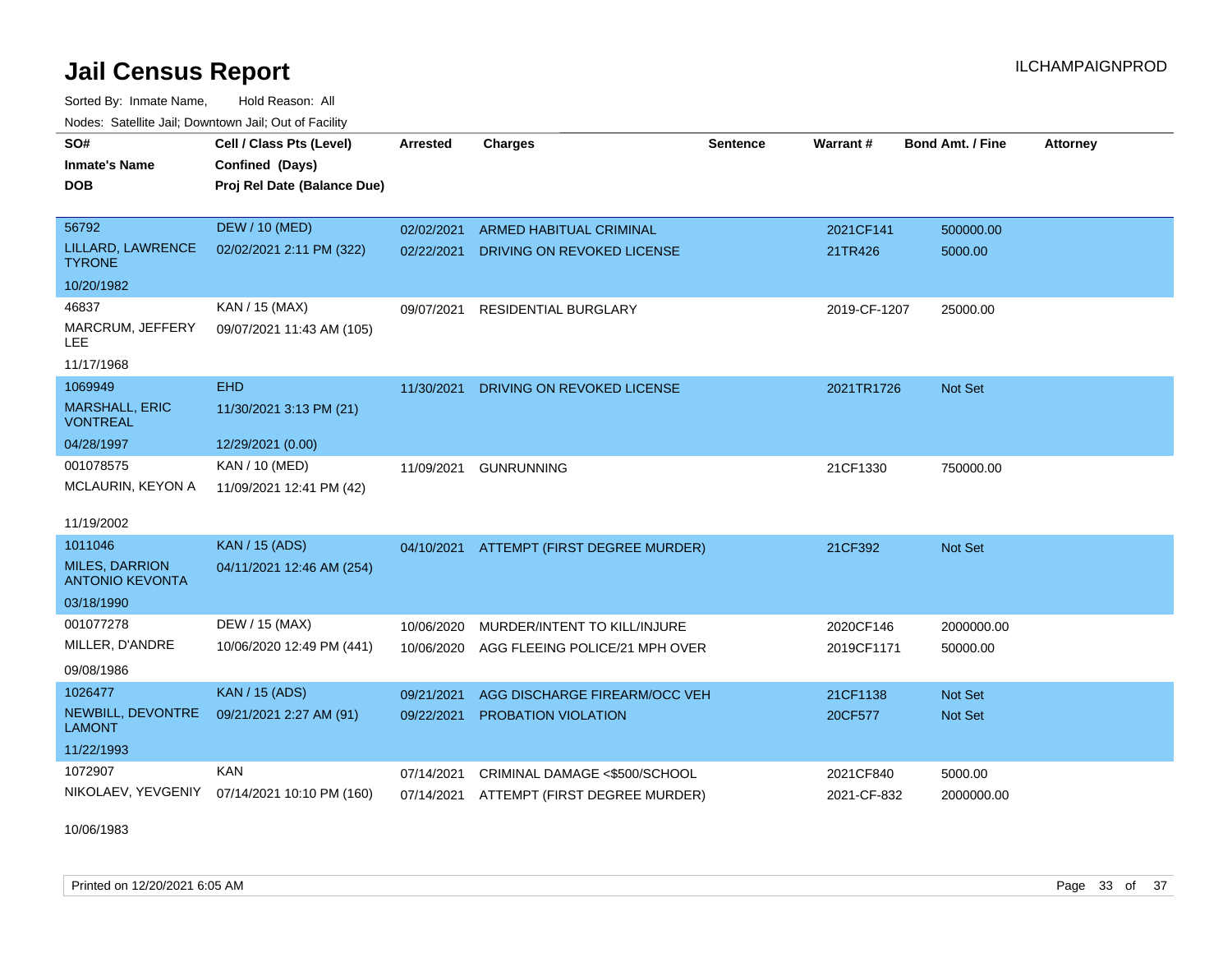| SO#<br><b>Inmate's Name</b><br><b>DOB</b> | Cell / Class Pts (Level)<br>Confined (Days)<br>Proj Rel Date (Balance Due) | <b>Arrested</b> | <b>Charges</b>                 | <b>Sentence</b> | Warrant#    | <b>Bond Amt. / Fine</b> | <b>Attorney</b> |
|-------------------------------------------|----------------------------------------------------------------------------|-----------------|--------------------------------|-----------------|-------------|-------------------------|-----------------|
| 001078558                                 | <b>DEW / 10 (MED)</b>                                                      | 11/03/2021      | UNLAWFUL USE OF A WEAPON       |                 | 21CF1352    | Not Set                 |                 |
| PARRISH, DOMINIC<br><b>WALTER</b>         | 11/03/2021 1:25 PM (48)                                                    |                 |                                |                 |             |                         |                 |
| 08/23/2001                                |                                                                            |                 |                                |                 |             |                         |                 |
| 001077928                                 | EHD                                                                        | 09/01/2021      | AGG DOMESTIC BATTERY/STRANGLE  |                 | 2021CF515   | Not Set                 |                 |
| PATTON, MICHAEL<br>RYAN                   | 09/01/2021 9:43 AM (111)                                                   |                 |                                |                 |             |                         |                 |
| 08/15/1994                                | 12/31/2021 (0.00)                                                          |                 |                                |                 |             |                         |                 |
| 001078063                                 | <b>DEW / 15 (MAX)</b>                                                      | 06/15/2021      | AGG CRIM SEX ASSAULT/WEAPON    |                 | 2021CF678   | 1000000.00              |                 |
|                                           | PERRY, ROBERT Junior 06/15/2021 4:37 PM (189)                              | 06/15/2021      | <b>ROBBERY</b>                 |                 | 2021CF159   | 25000.00                |                 |
| 12/21/1990                                |                                                                            |                 |                                |                 |             |                         |                 |
| 001077614                                 | KAN / 15 (MAX)                                                             | 01/17/2021      | ATTEMPT (FIRST DEGREE MURDER)  |                 | 21CF66      | Not Set                 |                 |
| <b>DEVON</b>                              | ROBINSON, DONTRELL 01/17/2021 3:08 PM (338)                                |                 |                                |                 |             |                         |                 |
| 09/22/2002                                |                                                                            |                 |                                |                 |             |                         |                 |
| 1061216                                   | <b>KAN / 10 (MED)</b>                                                      | 06/22/2021      | <b>HOME INVASION/FIREARM</b>   |                 | 21CF727     | Not Set                 |                 |
| <b>RUNGE, ANDRE</b><br><b>MARSEAN</b>     | 06/22/2021 4:42 PM (182)                                                   |                 |                                |                 |             |                         |                 |
| 12/05/1997                                |                                                                            |                 |                                |                 |             |                         |                 |
| 650295                                    | PIA / 50 (MAX)                                                             | 04/22/2020      | <b>CRIMINAL SEXUAL ASSAULT</b> |                 | 2020-CF407  | 750000.00               |                 |
| SANDAGE, JERALD                           | 04/22/2020 6:30 AM (608)                                                   | 04/22/2020      | <b>CRIMINAL SEXUAL ASSAULT</b> |                 | 2020-CF408  | 750000.00               |                 |
| <b>EUGENE</b>                             |                                                                            | 04/22/2020      | <b>CRIMINAL SEXUAL ABUSE</b>   |                 | 2020-CF409  | 750000.00               |                 |
| 06/07/1971                                |                                                                            | 04/22/2020      | <b>CRIMINAL SEXUAL ASSAULT</b> |                 | 2020-CF410  | 750000.00               |                 |
|                                           |                                                                            | 04/22/2020      | OFFICIAL MISCONDUCT            |                 | 2019-CF1811 | 25000.00                |                 |
| 50614                                     | <b>EHD</b>                                                                 | 12/15/2021      | DRIVING RVK/SUSP DUI/SSS 3RD   |                 | 2021CF677   | Not Set                 |                 |
| SANFORD, AMBER<br><b>NICOLE</b>           | 12/15/2021 10:18 AM (6)                                                    |                 |                                |                 |             |                         |                 |
| 12/07/1979                                | 1/12/2022 (0.00)                                                           |                 |                                |                 |             |                         |                 |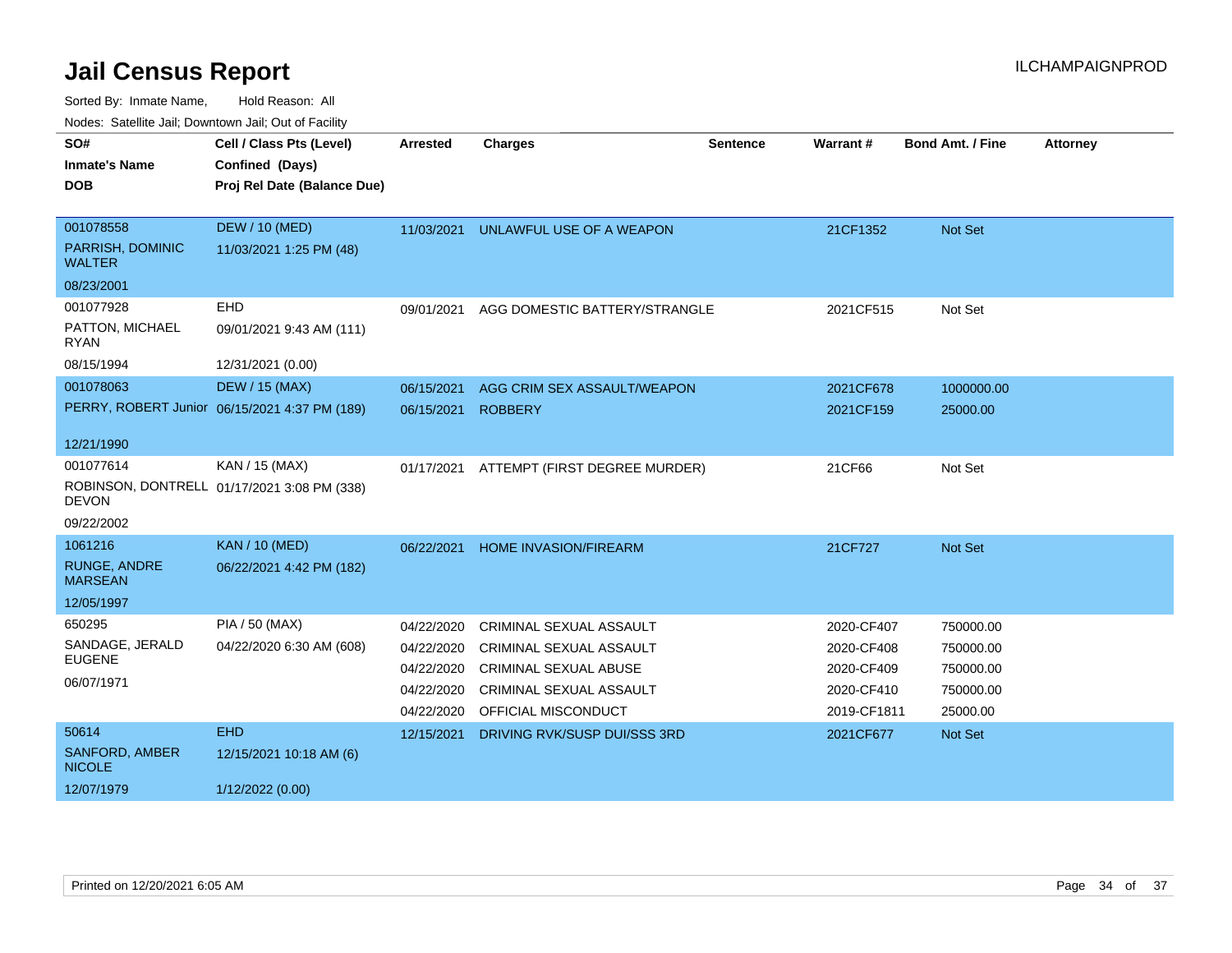| Todoo. Catolino can, Bowritown can, Oat or I domt<br>SO#<br><b>Inmate's Name</b><br><b>DOB</b> | Cell / Class Pts (Level)<br>Confined (Days)<br>Proj Rel Date (Balance Due) | Arrested   | <b>Charges</b>                | <b>Sentence</b> | <b>Warrant#</b> | <b>Bond Amt. / Fine</b> | <b>Attorney</b> |
|------------------------------------------------------------------------------------------------|----------------------------------------------------------------------------|------------|-------------------------------|-----------------|-----------------|-------------------------|-----------------|
| 1062194                                                                                        | <b>DEW / 15 (MAX)</b>                                                      | 02/27/2020 | MURDER/OTHER FORCIBLE FELONY  |                 | 20CF-247        | 1000000.00              |                 |
| SIMMONS, MICHAEL<br><b>JAMAL</b>                                                               | 02/27/2020 1:11 PM (663)                                                   | 09/23/2020 | AGG BATTERY/DISCHARGE FIREARM |                 | 20CF1061        | Not Set                 |                 |
| 11/03/1997                                                                                     |                                                                            |            |                               |                 |                 |                         |                 |
| 001078115                                                                                      | KAN / 15 (MAX)                                                             | 07/01/2021 | ARMED VIOLENCE/CATEGORY I     |                 | 21CF772         | Not Set                 |                 |
| SMITH, JAMES<br>NASHAUN, Junior                                                                | 07/01/2021 2:44 PM (173)                                                   | 07/30/2021 | DRIVING ON SUSPENDED LICENSE  |                 | 21TR5804        | 1500.00                 |                 |
| 09/18/2000                                                                                     |                                                                            |            |                               |                 |                 |                         |                 |
| 55331                                                                                          | <b>DEW / 15 (MAX)</b>                                                      | 07/31/2021 | ARMED HABITUAL CRIMINAL       | 10y/0m/0d (DC   |                 | Not Set                 |                 |
| <b>SMITH, TARRIO</b><br><b>TERRELLE</b>                                                        | 07/31/2021 2:22 AM (143)                                                   |            |                               |                 |                 |                         |                 |
| 04/25/1982                                                                                     |                                                                            |            |                               |                 |                 |                         |                 |
| 001077868                                                                                      | DEW / 15 (MAX)                                                             | 04/21/2021 | ARMED ROBBERY/ARMED W/FIREARM |                 | 21CF445         | Not Set                 |                 |
| SPEARMENT,<br><b>KENTRELL</b>                                                                  | 04/21/2021 9:48 PM (244)                                                   | 08/19/2021 | FLEEING/ATTEMPT ELUDE OFFICER |                 | 2021TR1053      | 1000.00                 |                 |
| 01/21/2002                                                                                     |                                                                            |            |                               |                 |                 |                         |                 |
| 001077854                                                                                      | <b>EHD</b>                                                                 | 09/15/2021 | DRIVING RVK/SUSP DUI/SSS 4-9  |                 | 2021CF306       | <b>Not Set</b>          |                 |
| STUKINS, DANNY RAY                                                                             | 09/15/2021 10:17 AM (97)                                                   |            |                               |                 |                 |                         |                 |
| 07/05/1985                                                                                     | 3/13/2022 (0.00)                                                           |            |                               |                 |                 |                         |                 |
| 1046632                                                                                        | KAN / 15 (MAX)                                                             | 09/14/2021 | ARMED VIOLENCE/CATEGORY II    |                 | 21CF912         | 750000.00               |                 |
|                                                                                                | TATE, JAVON MARQUIS 09/14/2021 12:10 PM (98)                               |            |                               |                 |                 |                         |                 |
| 08/10/1996                                                                                     |                                                                            |            |                               |                 |                 |                         |                 |
| 1033031<br>TOMS, ANDREW                                                                        | KAN / 15 (MAX)                                                             | 08/19/2020 | *AGG BATTERY W/FIREARM/PERSON |                 | 2020-CF923      | 500000.00               |                 |
| <b>CHUCKY</b>                                                                                  | 08/19/2020 5:59 PM (489)                                                   |            |                               |                 |                 |                         |                 |
| 09/28/1978                                                                                     |                                                                            |            |                               |                 |                 |                         |                 |
| 27007                                                                                          | KAN / 15 (MAX)                                                             | 09/19/2021 | DOMESTIC BATTERY/OTHER PRIOR  |                 | 21CF1133        | No Bond                 |                 |
| <b>TUELL, ROBERT</b><br><b>STEPHEN</b>                                                         | 09/19/2021 9:51 AM (93)                                                    |            |                               |                 |                 |                         |                 |
| 09/25/1967                                                                                     |                                                                            |            |                               |                 |                 |                         |                 |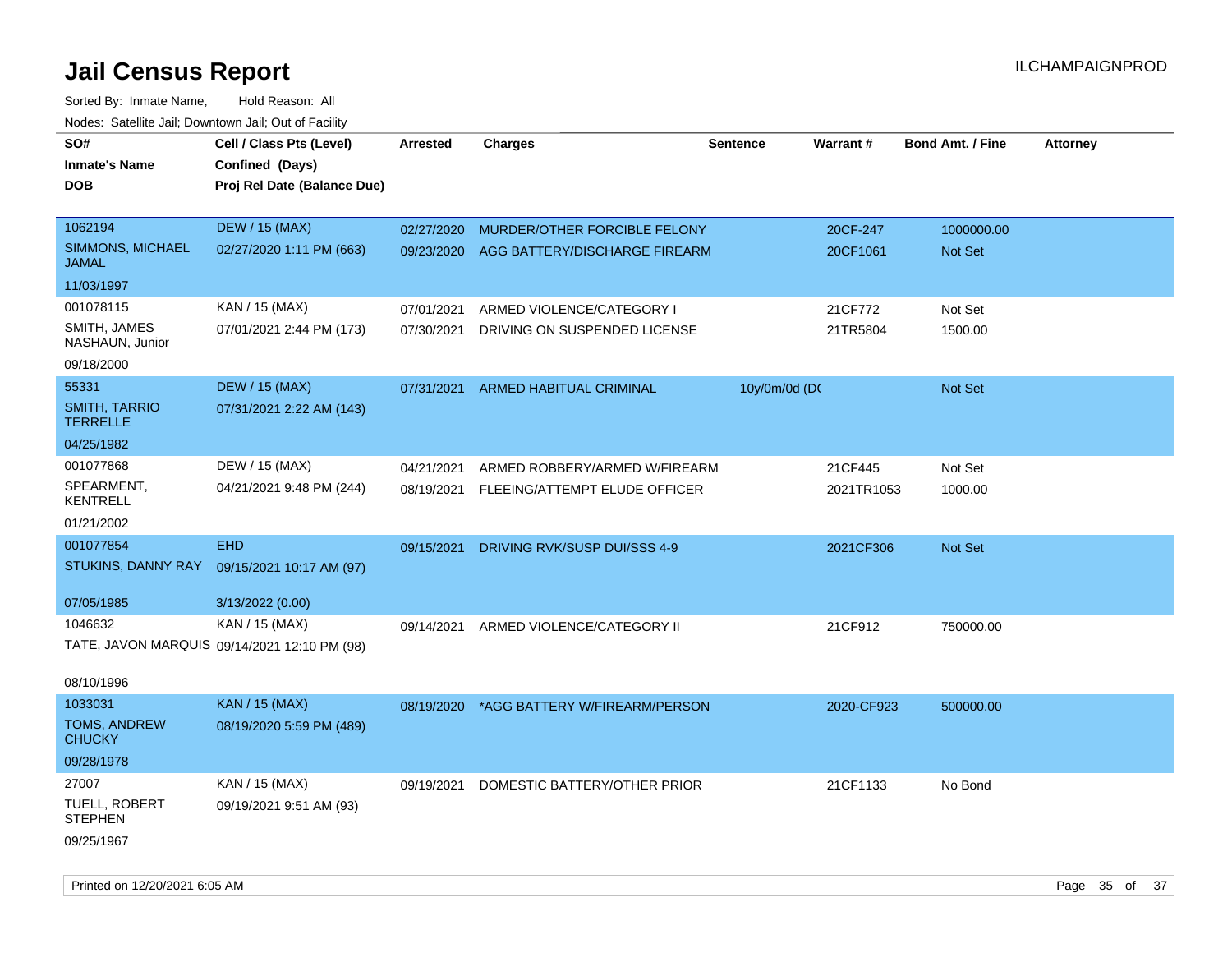| SO#<br><b>Inmate's Name</b><br><b>DOB</b> | Cell / Class Pts (Level)<br>Confined (Days)<br>Proj Rel Date (Balance Due) | <b>Arrested</b> | <b>Charges</b>                       | <b>Sentence</b> | Warrant#      | <b>Bond Amt. / Fine</b> | <b>Attorney</b> |
|-------------------------------------------|----------------------------------------------------------------------------|-----------------|--------------------------------------|-----------------|---------------|-------------------------|-----------------|
| 001078263                                 | <b>KAN / 10 (ADS)</b>                                                      | 08/11/2021      | AGG BATTERY/PUBLIC PLACE             |                 | 2020CF420     | 7500.00                 |                 |
| <b>TURK, BRANDON</b><br><b>LARSHAWN</b>   | 08/11/2021 6:23 PM (132)                                                   | 08/11/2021      | RECEIVE/POSS/SELL STOLEN VEH         |                 | 2020CF928     | 200000.00               |                 |
| 10/18/1995                                |                                                                            |                 |                                      |                 |               |                         |                 |
| 001078386                                 | <b>KAN / 10 (MED)</b>                                                      | 09/14/2021      | POSSESSION OF STOLEN FIREARM         |                 | 2021CF1099    | 250000.00               |                 |
| <b>TURNER, AMARIO</b>                     | 09/14/2021 11:42 PM (98)                                                   |                 |                                      |                 |               |                         |                 |
| 09/23/2002                                |                                                                            |                 |                                      |                 |               |                         |                 |
| 1050636                                   | <b>KAN / 15 (MAX)</b>                                                      | 09/24/2021      | FELON POSS/USE WEAPON/FIREARM        | 4y (DOC)        | 21CF1154      | Not Set                 |                 |
| <b>TURNER, TIMOTHY</b><br><b>SEANTEZ</b>  | 09/24/2021 9:18 PM (88)                                                    |                 |                                      |                 |               |                         |                 |
| 09/27/1994                                |                                                                            |                 |                                      |                 |               |                         |                 |
| 1040925                                   | KAN / 10 (MED)                                                             | 10/05/2021      | AGG BATTERY/DISCHARGE FIREARM        |                 | 2021CF1105    | 1000000.00              |                 |
| WEATHERALL,<br><b>JOHNNY EARL JAMES</b>   | 10/05/2021 4:17 PM (77)                                                    |                 |                                      |                 |               |                         |                 |
| 04/29/1994                                |                                                                            |                 |                                      |                 |               |                         |                 |
| 1062558                                   | <b>DEW / 10 (MED)</b>                                                      | 10/02/2021      | <b>FELON POSS/USE WEAPON/FIREARM</b> |                 | 21CF1185      | Not Set                 |                 |
| <b>WELLS, JIAMANTE</b><br><b>AMORE</b>    | 10/02/2021 8:29 PM (80)                                                    |                 |                                      |                 |               |                         |                 |
| 09/02/1995                                |                                                                            |                 |                                      |                 |               |                         |                 |
| 1002033                                   | KAN / 15 (MAX)                                                             | 09/08/2021      | DRIVING ON SUSPENDED LICENSE         |                 | 2019-TR-11944 | 5000.00                 |                 |
| <b>WEST, ANTONIO</b>                      | 09/08/2021 11:01 PM (104)                                                  | 09/08/2021      | ARMED ROBBERY/ARMED W/FIREARM        |                 | 2020-CF-1406  | 500000.00               |                 |
| <b>DEONTA</b>                             |                                                                            | 09/08/2021      | AGG UNLAWFUL USE OF WEAPON/VEH       |                 | 2021-CF-AWOW  | Not Set                 |                 |
| 04/15/1992                                |                                                                            | 09/08/2021      | <b>OBSTRCT JUSTICE/LEAVE STATE</b>   |                 | 2021-CF-AWOW  | Not Set                 |                 |
|                                           |                                                                            | 09/08/2021      | ARMED VIOLENCE/CATEGORY I            |                 | 2021-CF-AWOW  | Not Set                 |                 |
| 1022068                                   | <b>DEW / 15 (ADS)</b>                                                      | 10/10/2021      | <b>FELON POSS/USE WEAPON/FIREARM</b> |                 | 21CF1212      | Not Set                 |                 |
| <b>WILKINS, MICHAEL</b><br><b>CARL</b>    | 10/10/2021 5:07 AM (72)                                                    |                 |                                      |                 |               |                         |                 |
| 07/10/1992                                |                                                                            |                 |                                      |                 |               |                         |                 |